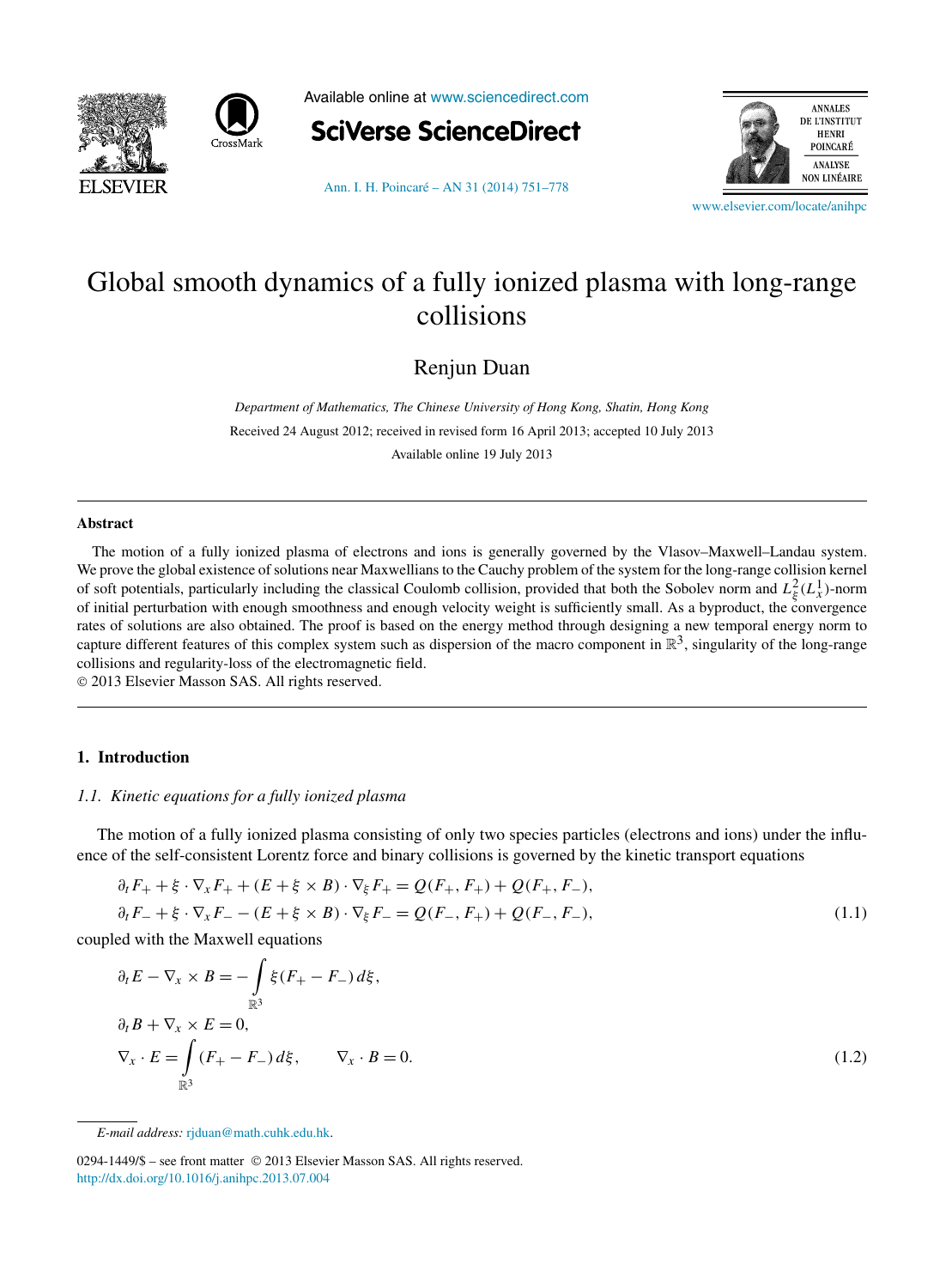<span id="page-1-0"></span>Here  $F_{\pm} = F_{\pm}(t, x, \xi) \ge 0$  stands for the number densities of ions (+) and electrons (-) which have position  $x =$  $(x_1, x_2, x_3) \in \mathbb{R}^3$  and velocity  $\xi = (\xi_1, \xi_2, \xi_3) \in \mathbb{R}^3$  at time  $t \ge 0$ , and  $E(t, x)$ ,  $B(t, x)$  denote the electro and magnetic fields, respectively. The initial data of the system of equations  $(1.1)$ – $(1.2)$  is given by

$$
F_{\pm}(0, x, \xi) = F_{0,\pm}(x, \xi),
$$
  $E(0, x) = E_0(x),$   $B(0, x) = B_0(x),$ 

satisfying the compatibility conditions

$$
\nabla_x \cdot E_0 = \int_{\mathbb{R}^3} (F_{0,+} - F_{0,-}) d\xi, \qquad \nabla_x \cdot B_0 = 0.
$$

Notice that for simplicity of presentation and without loss of generality, all the physical parameters appearing in the system, such as the particle masses and the light speed, and other involving constants, have been chosen to be unit. Moreover, the relativistic effects are neglected in our discussion of the model. This is normally justified if the plasma temperature is much lower than the electron rest mass, cf. [\[13, Section 3.6\].](#page-26-0) We refer interested readers to [\[13, Chapters 2 and 3\]](#page-26-0) or [\[16, Chapter 6\]](#page-26-0) for the non-dimensional representation of the system  $(1.1)$ – $(1.2)$  and also its physical importance in the study of plasma transport phenomena.

The quadratically nonlinear operator  $Q$  in  $(1.1)$  is described by the Landau collision mechanism between particles in the form of

$$
Q(F,G) = \nabla_{\xi} \cdot \left\{ \int_{\mathbb{R}^3} \phi(\xi - \xi_*) \left[ \nabla_{\xi} F(\xi) G(\xi_*) - F(\xi) \nabla_{\xi_*} G(\xi_*) \right] d\xi_* \right\}.
$$

The non-negative matrix *φ* denotes the Landau collision kernel

$$
\phi^{ij}(\xi) = C_{\phi} |\xi|^{\gamma+2} \left\{ \delta_{ij} - \frac{\xi_i \xi_j}{|\xi|^2} \right\}, \quad -3 \leq \gamma < -2,
$$

for a constant  $C_{\phi} > 0$ . Note that  $\gamma = -3$  corresponds to the Coulomb potential for the classical Landau operator which is originally found by Landau (1936). For the mathematical discussions of the general collision kernel with  $\gamma$  > −3, see the review paper [\[26\]](#page-27-0) by Villani.

From now on, for simplicity of presentation, it is convenient to call  $(1.1)$ – $(1.2)$  the Vlasov–Maxwell–Landau system. In this paper we aim at proving the global existence of solutions to the Cauchy problem of the system near a global Maxwellian under some conditions on initial data.

# *1.2. Reformulation*

Write the normalized global Maxwellian as

$$
\mu = \mu(\xi) = (2\pi)^{-3/2} e^{-|\xi|^2/2},
$$

and set the perturbation in the standard way

$$
F_{\pm}(t, x, \xi) = \mu + \mu^{1/2} f_{\pm}(t, x, \xi).
$$

Use  $[\cdot, \cdot]$  to denote the column vector. Set  $F = [F_+, F_-]$  and  $f = [f_+, f_-]$ . Then the Cauchy problem [\(1.1\)–\(1.2\)](#page-0-0) can be reformulated as

$$
\begin{cases}\n\partial_t f + \xi \cdot \nabla_x f + q_0 (E + \xi \times B) \cdot \nabla_{\xi} f - E \cdot \xi \mu^{1/2} q_1 + Lf = \frac{q_0}{2} E \cdot \xi f + \Gamma(f, f), \\
\partial_t E - \nabla_x \times B = -\int_{\mathbb{R}^3} \xi \mu^{1/2} (f_+ - f_-) d\xi, \\
\partial_t B + \nabla_x \times E = 0, \\
\nabla_x \cdot E = \int_{\mathbb{R}^3} \mu^{1/2} (f_+ - f_-) d\xi, \qquad \nabla_x \cdot B = 0,\n\end{cases}
$$
\n(1.3)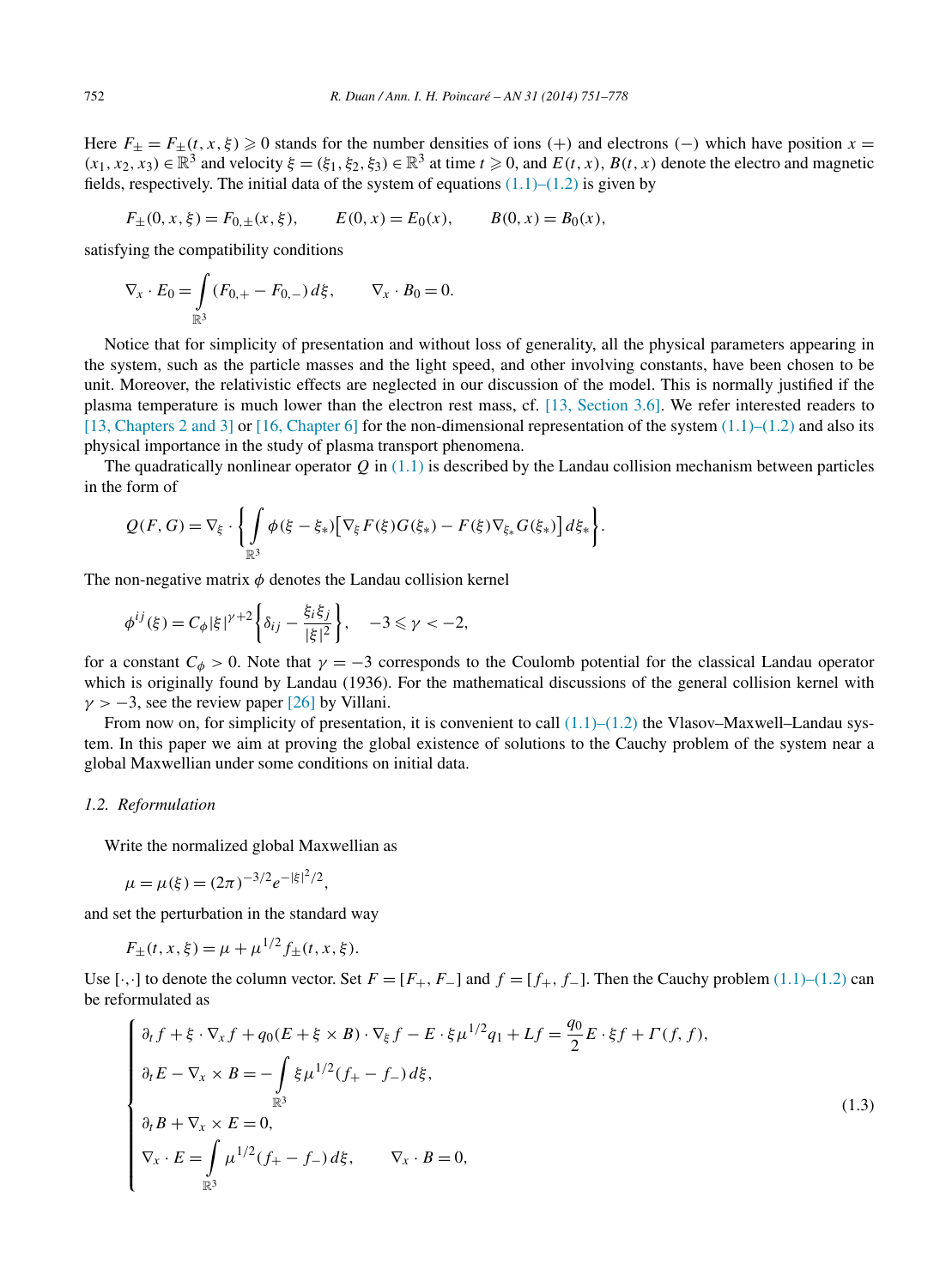<span id="page-2-0"></span>with initial data

$$
f_{\pm}(0, x, \xi) = f_{0,\pm}(x, \xi), \qquad E(0, x) = E_0(x), \qquad B(0, x) = B_0(x), \tag{1.4}
$$

satisfying the compatibility condition

$$
\nabla_x \cdot E_0 = \int_{\mathbb{R}^3} \mu^{1/2} (f_{0,+} - f_{0,-}) d\xi, \qquad \nabla_x \cdot B_0 = 0.
$$
\n(1.5)

Here,  $q_0 = \text{diag}(1, -1)$ ,  $q_1 = [1, -1]$ , and the linearized collision term *Lf* and the nonlinear collision term  $\Gamma(f, f)$ are respectively defined by

$$
Lf = [L+f, L-f],
$$
  $\Gamma(f, g) = [\Gamma_+(f, g), \Gamma_-(f, g)],$ 

with

$$
L_{\pm}f = -2\mu^{-1/2} Q(\mu^{1/2} f_{\pm}, \mu) - \mu^{-1/2} Q(\mu, \mu^{1/2} \{f_{\pm} + f_{\mp}\}),
$$
  

$$
\Gamma_{\pm}(f, g) = \mu^{-1/2} Q(\mu^{1/2} f_{\pm}, \mu^{1/2} g_{\pm}) + \mu^{-1/2} Q(\mu^{1/2} f_{\pm}, \mu^{1/2} g_{\mp}).
$$

#### *1.3. Macro projection, weights and norms*

As in [\[11,12\],](#page-26-0) the null space of the linearized operator *L* is given by

$$
\mathcal{N} = \text{span}\big\{ [1,0]\mu^{1/2}, [0,1]\mu^{1/2}, [\xi_i,\xi_i]\mu^{1/2} (1 \leq i \leq 3), [|\xi|^2, |\xi|^2]\mu^{1/2} \big\}.
$$

Let *P* be the orthogonal projection from  $L^2_\xi \times L^2_\xi$  to N. Given  $f(t, x, \xi)$ , one can write *P* as

$$
Pf = a_{+}(t, x)[1, 0]\mu^{1/2} + a_{-}(t, x)[0, 1]\mu^{1/2} + \sum_{i=1}^{3} b_{i}(t, x)[1, 1]\xi_{i}\mu^{1/2} + c(t, x)[1, 1](|\xi|^{2} - 3)\mu^{1/2},
$$

where the coefficient functions are determined by *f* in the way that

$$
a_{\pm} = \langle \mu^{1/2}, f_{\pm} \rangle = \langle \mu^{1/2}, P_{\pm} f \rangle,
$$
  
\n
$$
b_i = \frac{1}{2} \langle \xi_i \mu^{1/2}, f_+ + f_- \rangle = \langle \xi_i \mu^{1/2}, P_{\pm} f \rangle,
$$
  
\n
$$
c = \frac{1}{12} \langle (|\xi|^2 - 3) \mu^{1/2}, f_+ + f_- \rangle = \frac{1}{6} \langle (|\xi|^2 - 3) \mu^{1/2}, P_{\pm} f \rangle.
$$

In what follows, we introduce the weight functions and norms used for the presentation of the main result later on. Fix a constant  $\vartheta$  with  $0 < \vartheta \le 1/4$ . Define

$$
w_{\tau,\lambda} = w_{\tau,\lambda}(t,\xi) = \langle \xi \rangle^{(\gamma+2)\tau} \exp\left\{ \frac{\lambda}{(1+t)^{\vartheta}} \langle \xi \rangle^2 \right\},\,
$$

where constants  $\tau \in \mathbb{R}$  and  $\lambda \geq 0$  are two parameters which may vary in different places. For  $f = f(t, x, \xi)$ , define

$$
\left|f(x)\right|_{\tau,\lambda}^{2} = \int_{\mathbb{R}^{3}} w_{\tau,\lambda}^{2}(t,\xi) |f|^{2} d\xi, \qquad \|f\|_{\tau,\lambda}^{2} = \int_{\mathbb{R}^{3}} \left|f(x)\right|_{\tau,\lambda}^{2} d\xi,
$$

and

$$
\begin{aligned} \left| f(x) \right|_{\mathbf{D}, \tau, \lambda}^{2} &= \sum_{i,j=1}^{3} \int_{\mathbb{R}^{3}} w_{\tau, \lambda}^{2}(t, \xi) \left\{ \sigma^{ij} \partial_{i} f \partial_{j} f + \sigma^{ij} \frac{\xi_{i}}{2} \frac{\xi_{j}}{2} |f|^{2} \right\} d\xi, \\ \|f\|_{\mathbf{D}, \tau, \lambda}^{2} &= \int_{\mathbb{R}^{3}} \left| f(x) \right|_{\mathbf{D}, \tau, \lambda}^{2} dx, \end{aligned}
$$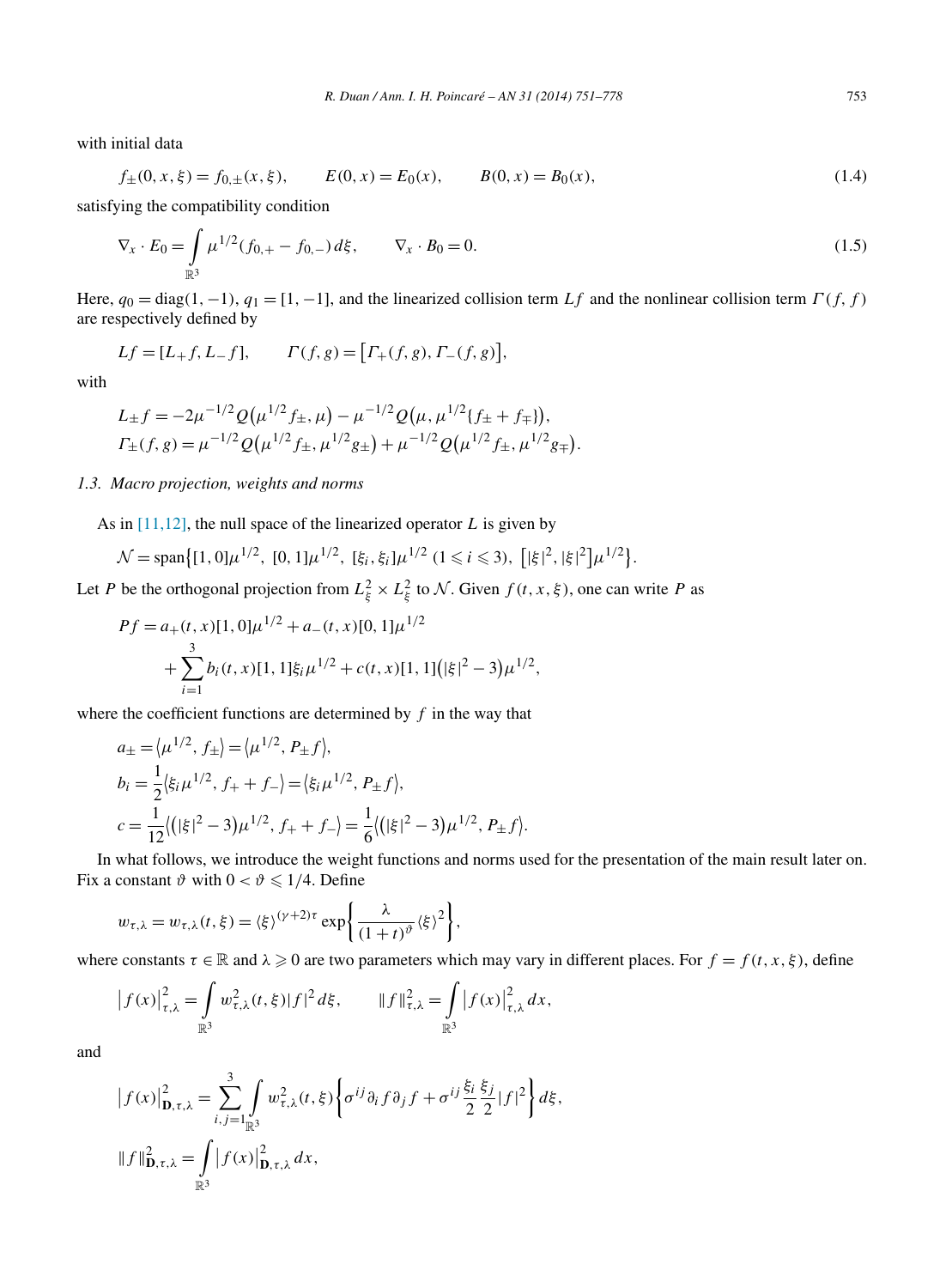<span id="page-3-0"></span>where  $\partial_i = \partial_{\xi_i}$  denotes the velocity derivative with respect to  $\xi_i$ , and  $\sigma^{ij} = \sigma^{ij}(\xi)$  is the Landau collision frequency given by

$$
\sigma^{ij}(\xi) = \phi^{ij} * \mu(\xi) = \int_{\mathbb{R}^3} \phi^{ij}(\xi - \xi_*) \mu(\xi_*) d\xi_*.
$$

To study the global existence through the energy method, the temporal energy functional and the corresponding dissipation rate are defined by

$$
\mathcal{E}_{N,\ell,\lambda}(t) \sim \sum_{|\alpha|+|\beta| \leqslant N} \left\| \partial_{\beta}^{\alpha} f(t) \right\|_{|\beta|-\ell,\lambda}^{2} + \left\| (E,B) \right\|_{H^{N}}^{2},\tag{1.6}
$$

and

$$
\mathcal{D}_{N,\ell,\lambda}(t) = \sum_{|\alpha|+|\beta| \leq N} \left\| \partial_{\beta}^{\alpha} \{I-P\} f(t) \right\|_{\mathbf{D},|\beta|-\ell,\lambda}^{2} \n+ \sum_{|\alpha| \leq N-1} \left\| \nabla_{\chi} \partial^{\alpha} (a_{\pm}, b, c) \right\|^{2} \n+ \left\| a_{+} - a_{-} \right\|^{2} + \left\| E \right\|_{H^{N-1}}^{2} + \left\| \nabla_{\chi} B \right\|_{H^{N-2}}^{2} \n+ \frac{\lambda}{(1+t)^{1+\vartheta}} \sum_{|\alpha|+|\beta| \leq N} \left\| \langle \xi \rangle \partial_{\beta}^{\alpha} \{I-P\} f(t) \right\|_{|\beta|-\ell,\lambda}^{2}, \tag{1.7}
$$

where the integer  $N \geq 0$  and  $\ell \geq 0$  are parameters which may differ in different places. For simplicity, we write  $w_t = w_{\tau,0}$  for  $\lambda = 0$ , and  $\mathcal{E}_N(t) = \mathcal{E}_{N,0,0}(t)$  for  $\ell = \lambda = 0$ , and likewise for others. Moreover, regarding  $\mathcal{E}_{N,\ell,\lambda}(t)$  and  $\mathcal{D}_{N,\ell,\lambda}(t)$ , whenever the case  $\lambda > 0$  occurs, we always require  $\ell - N \ge 0$ ; it means that the algebraic weight factor is always of positive power when the exponential weight factor is present. Notice that the last term of  $\mathcal{D}_{N,\ell,\lambda}(t)$  in (1.7) disappears when  $\lambda = 0$ .

Let constants  $N_0$  and  $\ell_0$  be fixed properly large, and let constants  $\lambda_0 > 0$  and  $\epsilon_0 > 0$  be fixed properly small; the choice of  $N_0$ ,  $\ell_0$ ,  $\lambda_0$  and  $\epsilon_0$  can be seen in the late proof. Set  $N_1 = \frac{3}{2}N_0$  and  $\ell_1 = \frac{1}{2}\ell_0$ . The temporal energy norm *X(t)* is defined by

$$
X(t) = \sup_{0 \le s \le t} \{ \mathcal{E}_{N_1}(s) + (1+s)^{\frac{3}{2}} \mathcal{E}_{N_1-2}(s) \}
$$
  
+ 
$$
\sup_{0 \le s \le t} \{ (1+s)^{-\frac{1+\epsilon_0}{2}} \mathcal{E}_{N_1,\ell_1,\lambda_0}(s) + \mathcal{E}_{N_1-1,\ell_1,\lambda_0}(s) + (1+s)^{\frac{3}{2}} \mathcal{E}_{N_1-3,\ell_1-1,\lambda_0}(s) \}
$$
  
+ 
$$
\sup_{0 \le s \le t} \{ \mathcal{E}_{N_0,\ell_0,\lambda_0}(s) + (1+s)^{\frac{3}{2}} \mathcal{E}_{N_0,\ell_0-1,\lambda_0}(s) \}
$$
  
+ 
$$
\sup_{0 \le s \le t} \{ (1+s)^{\frac{5}{2}} \|\nabla_x (E, B)(s)\|_{H^{N_0-1}}^2 \}.
$$
 (1.8)

Notice that in order for the algebraic weight factor to gain the large enough positive power when there is the exponential weight factor  $\exp{\lambda_0 \langle \xi \rangle^2 / (1 + t)^{\vartheta}}$ , we also let  $\ell_0 - 3N_0$  be properly large.

### *1.4. Main result*

The main result of the paper is stated as follows.

**Theorem 1.1.** Assume  $-3 \le \gamma < -2$ . Take  $0 < \vartheta \le 1/4$ , and also take constants  $N_0$ ,  $\ell_0$  properly large with  $\ell_0 - 3N_0$ properly large, and constants  $\lambda_0 > 0$ ,  $\epsilon_0 > 0$  properly small. Fix a constant  $\ell_2 > \frac{5}{4} + \frac{N_0}{2}$ . Let  $f_0 = [f_{0,+}, f_{0,-}]$  satisfy  $F_{\pm}(0, x, \xi) = \mu(\xi) + \mu^{1/2}(\xi) f_{0,\pm}(x, \xi) \geq 0$ . If

$$
Y_0 = \sum_{|\alpha|+|\beta| \leq N_0} \left\| \partial^{\alpha}_{\beta} f_0 \right\|_{|\beta|-\ell_0,\lambda_0} + \sum_{|\alpha|+|\beta| \leq N_1} \left\| \partial^{\alpha}_{\beta} f_0 \right\|_{|\beta|-\ell_1,\lambda_0} + \left\| (E_0, B_0) \right\|_{H^{N_1} \cap L^1} + \left\| w_{-\ell_2} f_0 \right\|_{Z_1}
$$
(1.9)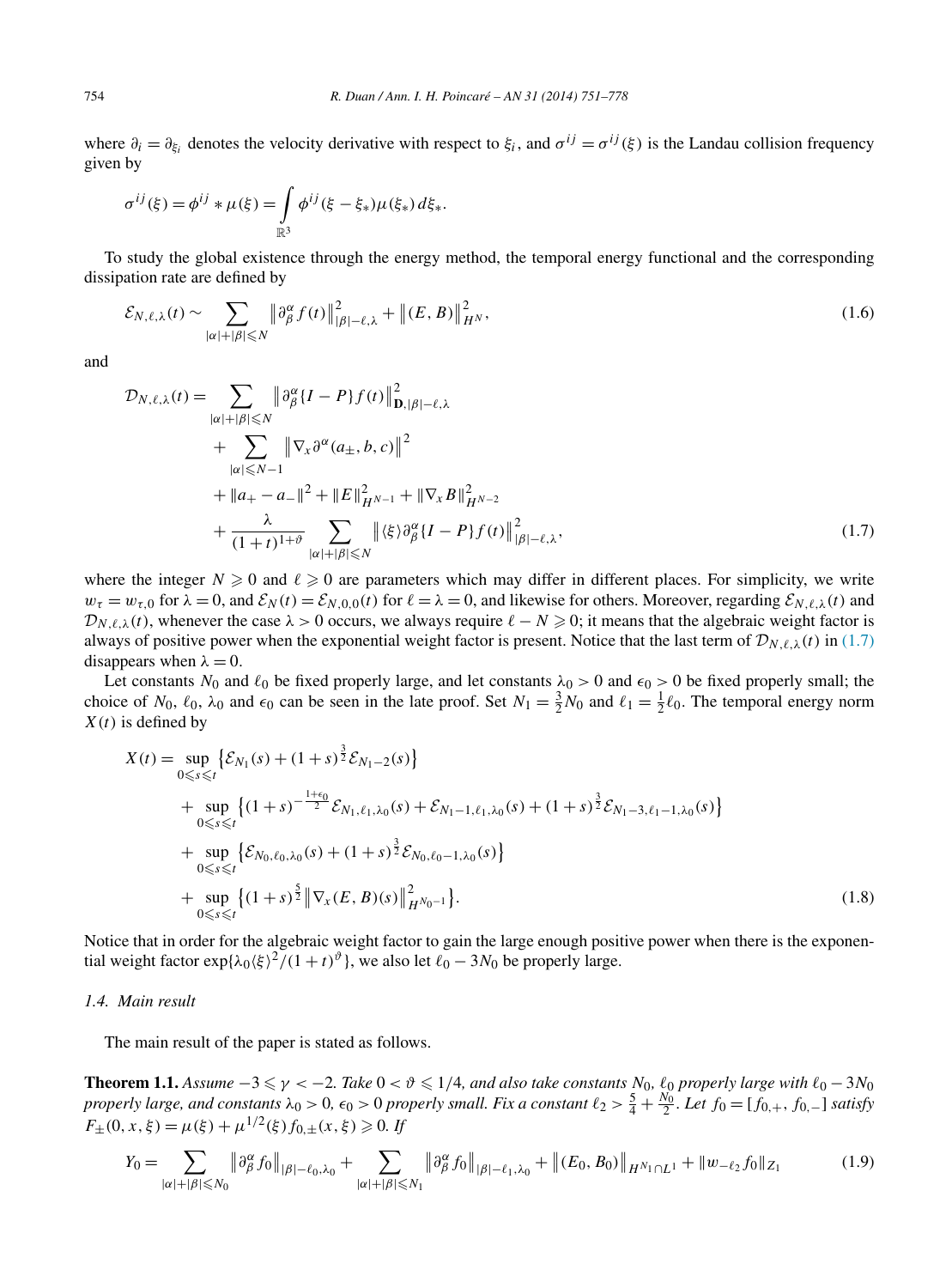<span id="page-4-0"></span>*is sufficiently small, then there are appropriately defined energy functionals*  $\mathcal{E}_{N,\ell,\lambda}(t)$  *appearing in*  $X(t)$  *such that the Cauchy problem* [\(1.3\)](#page-1-0)*,* [\(1.4\)](#page-2-0)*,* [\(1.5\)](#page-2-0) *of the Vlasov–Maxwell–Landau system admits a unique global solution*  $(f(t, x, \xi), E(t, x), B(t, x))$  *satisfying*  $F_{\pm}(t, x, \xi) = \mu(\xi) + \mu^{1/2}(\xi) f_{\pm}(t, x, \xi) \ge 0$  *and* 

$$
X(t) \lesssim Y_0^2,\tag{1.10}
$$

for all time  $t \geqslant 0$ .

**Remark 1.1.** The following are several points to remark on this theorem:

- (a) Although only the soft potential case  $-3 \le \gamma < -2$  is considered here, the hard case for  $\gamma \ge -2$  could be much simpler.
- (b) Along the same proof line as for  $(4.34)$ , through applying  $(3.4)$  in the linearized result [Theorem 3.1](#page-8-0) with  $\ell = 0$ and  $1 \leq \alpha \leq N_0$  to the mild form [\(4.32\)](#page-20-0) of the nonlinear system, it can be shown that

$$
\sum_{1\leqslant|\alpha|\leqslant N_0}\big\|\hspace{1pt}\partial^\alpha f\,\big\|
$$

decays in time with the rate  $(1 + t)^{-5/4}$ .

(c) By the definition of  $X(t)$ , the uniform-in-time inequality  $(1.10)$  implies that the weighted high-order energy functional  $\mathcal{E}_{N_1,\ell_1,\lambda_0}(t)$ , particularly

$$
\sum_{|\alpha|+|\beta|=N_1} \left\| \partial_{\beta}^{\alpha} \{I-P\} f \right\|_{|\beta|-\ell_1,\lambda_0}^2,
$$

may increase in time with the rate  $(1 + t)^{(1+\epsilon_0)/2}$ .

- (d) Setting  $N_1 = \frac{3}{2}N_0$  and  $\ell_1 = \frac{1}{2}\ell_0$  is just for simplicity of presentation. The general choice of  $N_1$ ,  $\ell_1$  in terms of *N*<sub>0</sub>,  $\ell_0$  is possible. In addition, for brevity, *N*<sub>0</sub>,  $\ell_0$  and  $\ell_0 - 3N_0$  are assumed to be properly large. We would not track in this paper the critical values of  $N_0$ ,  $\ell_0$  and all other parameters. However, it should remain an interesting problem to design a new energy norm with the optimal choice of regularity and velocity integrability on initial data in order to ensure the global existence of the Cauchy problem.
- (e) The similar approach developed in this paper could be immediately applied to the case of the periodic box. In that case, we need to assume all the conservation laws of the system so that the Poincaré inequality can be applied to deal with the zero-order dissipation of the macro component *Pf* and the magnetic field *B*.

In what follows we mention some work only related to this paper; interested readers may refer to them for more references therein. Notice that there are different approaches in establishing the mathematical theories on the Landau equation, see  $[1-3,17,27,29]$ . In the perturbation framework, Guo  $[10]$  firstly established the global existence for the purely Landau equation with Coulomb potentials in the absence of any force; see also [\[15\].](#page-26-0) Very recently the same author [\[11\]](#page-26-0) made a further progress for the Vlasov–Poisson–Landau system on the periodic box when the self-consistent potential force is present; see [\[7\]](#page-26-0) and [\[24\]](#page-27-0) for generalizations of the result to the case of the whole space. We pointed out that Duan, Yang, and Zhao [\[7\]](#page-26-0) used a different approach arising from the study of the Vlasov–Poisson–Boltzmann system  $[5,6]$ .

When the plasma transport is effected by the Lorentz force coupled with the Maxwell equations, there are two cases in which the global existence of solutions near the global Maxwellian have been well studied. One case is to take the Landau operator with  $\gamma \geq -1$ . In this case the problem was solved by Guo [\[12\]](#page-26-0) although the Vlasov– Maxwell–Boltzmann system for only the hard-sphere model is considered there. Notice from [Lemma 2.1](#page-7-0) that if  $\gamma \geq -1$ , i.e.  $\gamma + 2 \geq 1$ , then compared to the soft potential case, the linearized Landau operator has the stronger dissipative property which can control those nonlinear terms with the velocity-growth rate |*ξ* |, typically occurring to *E* · *ξf* . The other case is the relativistic version of the Vlasov–Maxwell–Landau system studied by Strain and Guo [\[23\].](#page-27-0) In this case, due to the boundedness of the relativistic velocity and the special form of the relativistic Maxwellian, the velocity-growth phenomenon in the nonlinear term disappears, and instead the more complex property of the relativistic collision operator was analyzed there.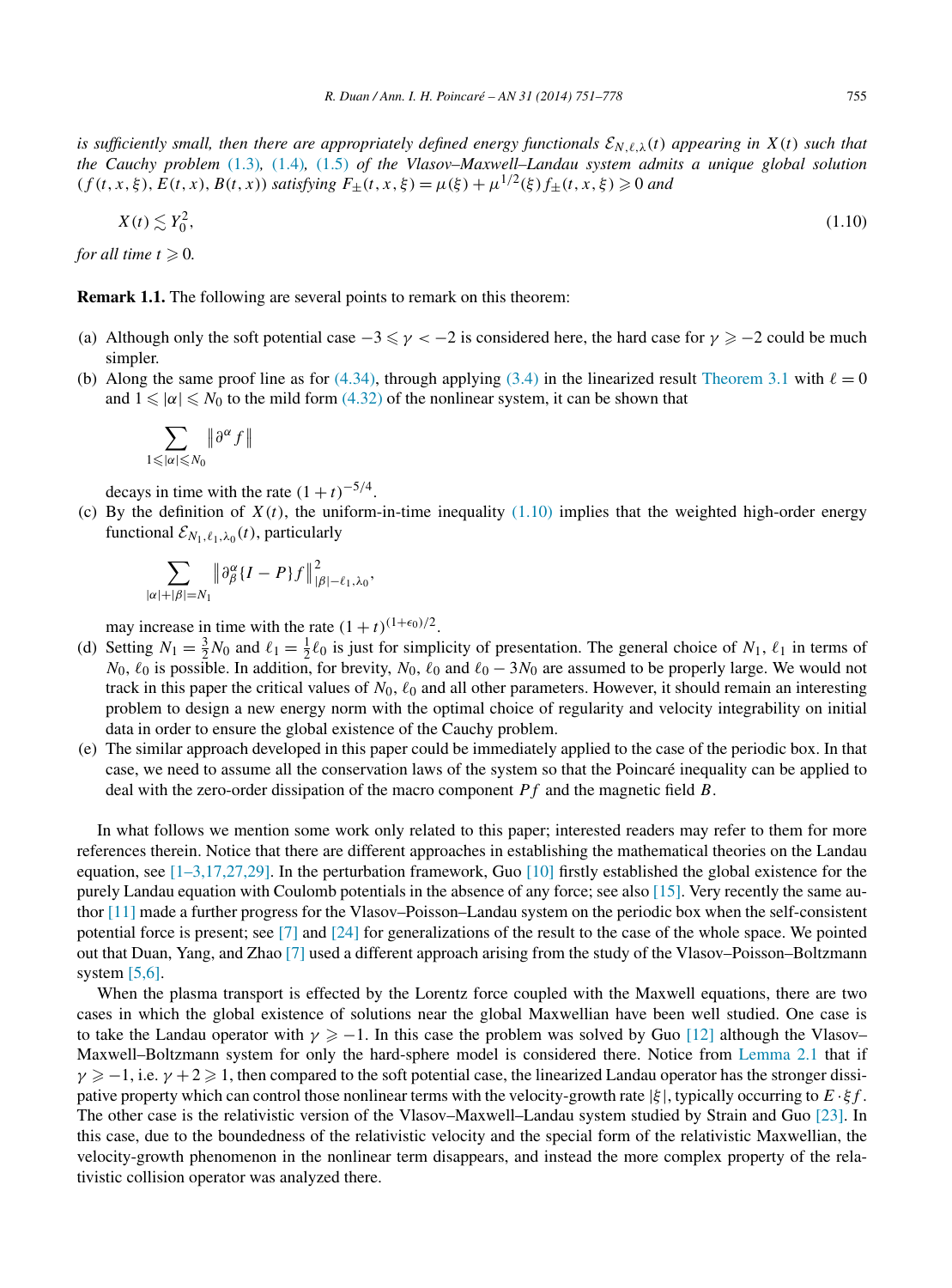Though there are a few results mentioned above, it still remains unknown to obtain the global existence for the Vlasov–Maxwell–Landau system for the Coulomb potential in the classical sense because of the quite complex property of the system that we will point out in more detail next subsection. To the knowledge of our best, [Theorem 1.1](#page-3-0) is the first result in this direction. The proof of [Theorem 1.1](#page-3-0) is based on the energy method, cf. [\[10,12\]](#page-26-0) or [\[18\],](#page-26-0) together with a new quite delicate bootstrap argument. In particular, the introduction of the temporal energy norm  $X(t)$ , which is the main strategy of the proof, captures most of important features of the coupling system.

# *1.5. Difficulty and idea in the proof*

The Vlasov–Maxwell–Landau system under consideration has the following three typical features which result to different mathematical difficulties:

- the degeneration of dissipation at large velocity for the linearized Landau operator with soft potentials;
- the velocity-growth of the nonlinear term, as mentioned before;
- the regularity-loss of the electromagnetic field.

The first feature makes it impossible to control the velocity derivative of the linear transport term *ξ* · ∇*xf* without any velocity weight. To deal with it, the algebraic weight factor  $\langle \xi \rangle^{(\gamma+2)/\beta}$  depending on the order of velocity differentiation was introduced in [\[10\].](#page-26-0) This, however, induces another difficulty when estimating the nonlinear term  $(E + \xi \times B) \cdot \nabla_{\xi} f$ , since the term contains one velocity differentiation so that the extra velocity-growth with rate |*ξ* | <sup>−</sup>*(γ* <sup>+</sup>2*)* is produced. Notice that this new trouble as well as the obvious velocity-growth in *E* · *ξf* happen to the nonlinear term only. [\[5\]](#page-26-0) then introduced a time-velocity dependent exponential weight factor  $\exp{\{\lambda_0 \langle \xi \rangle^2 / (1 + t)^{\vartheta}\}}$ which from the weighted estimate on *∂tf* indeed leads to the following additional good term in the dissipation rate

$$
\frac{\lambda_0 \vartheta}{(1+t)^{1+\vartheta}} \iint \langle \xi \rangle^2 w_{|\beta|-\ell,\lambda_0}^2(t,\xi) \big|\partial_\beta^\alpha \{I-P\}f\big|^2 dx d\xi.
$$

See also [\[6,7\].](#page-26-0) Thus, as long as those nonlinear velocity-growth terms contains a portion decaying in time faster than  $(1 + t)^{1+\vartheta}$ , they can be controlled by the above dissipation term.

The third feature mentioned before can be seen from the definition of the dissipation rate functional  $\mathcal{D}_{N,\ell,\lambda}(t)$  in which the  $L^2$ -norm of *N*th-order spatial derivatives of  $(E, B)$  is missing. Here, the regularity-loss results essentially from the coupling of the hyperbolic Maxwell equations but not from the technique of the approach; see [\[4\]](#page-26-0) for the analysis of Green's function of the damping Euler–Maxwell system. Due to the regularity-loss, two more difficulties appear. One difficulty is that one cannot expect derivatives of the electromagnetic field *(E,B)* of all orders up to the largest number  $N_1$  to decay time fast enough, so that the estimate on those nonlinear velocity-growth terms is still a problem. To solve it, when estimating the weighted inner product term

$$
\sum_{|\alpha|+|\beta| \leq N_1} \Biggl\langle \partial^\alpha_\beta \Biggl\{ \frac{1}{2} E \cdot \xi f - (E + \xi \times B) \cdot \nabla_\xi f \Biggr\}, w_{|\beta|-\ell_1,\lambda_0}^2 \partial^\alpha_\beta f \Biggr\rangle,
$$

we use the time-decay property for the only low-order derivatives of both *(E,B)* and *f* . Notice that compared to the high-order energy functional  $\mathcal{E}_{N_1,\ell_1,\lambda_0}(t)$  of f, the low-order one must be assigned with the higher velocity weight to absorb the extra velocity-growth factor. That is the reason why we introduce into the  $X(t)$ -norm two energy functionals  $\mathcal{E}_{N_1,\ell_1,\lambda_0}(t)$  and  $\mathcal{E}_{N_0,\ell_0,\lambda_0}(t)$  with the approximate choice of *N* and  $\ell$ .

The second difficulty due to regularity-loss is the control of inner product terms

$$
\sum_{|\alpha|=N_1} \langle \partial^\alpha E \cdot \xi \mu^{1/2}, w_{-\ell_1,\lambda_0}^2 \partial^\alpha f \rangle,
$$

which arises from the weighted estimate on  $\partial^{\alpha} f$ . To deal with it, we use the time-weighted energy estimate with the time rate of negative power; the similar technique has been used in  $[14]$ . In fact, starting from the Lyapunov inequality

$$
\frac{d}{dt}\mathcal{E}_{N_1}(t) + \kappa \mathcal{D}_{N_1}(t) \lesssim h.o.t.,
$$

where *h.o.t.* denotes the high-order terms only, it follows that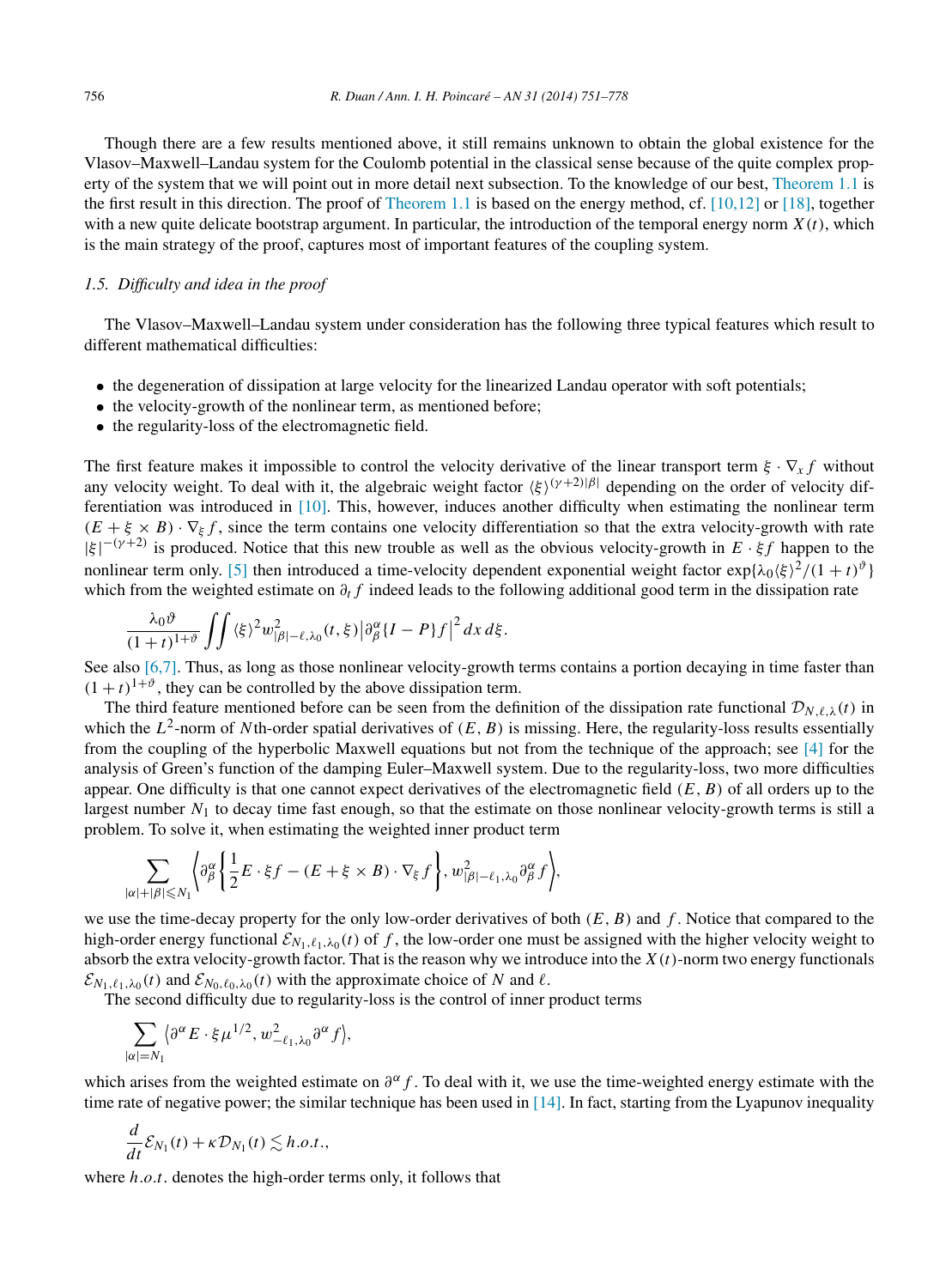<span id="page-6-0"></span>
$$
\frac{d}{dt} \left[ (1+t)^{-\epsilon_0} \mathcal{E}_{N_1}(t) \right] + \kappa (1+t)^{-\epsilon_0} \mathcal{D}_{N_1}(t) \n+ \frac{\epsilon_0}{(1+t)^{1+\epsilon_0}} \mathcal{E}_{N_1}(t) \lesssim (1+t)^{-\epsilon_0} \times \{h.o.t.\}.
$$

Therefore, provided that the term on the right is time integrable, one can recover the following new dissipation term

$$
\frac{\epsilon_0}{(1+t)^{1+\epsilon_0}}\sum_{|\alpha|=N_1}\|\partial^\alpha(E,B)\|^2.
$$

Although this dissipation term is degenerate in large time, it is enough to control other trouble terms related to the *N*1th-order derivatives of *(E,B)*.

We finally mention [Theorem](#page-8-0) 3.1 concerning the time-decay property of the linearized system. [Theorem 3.1](#page-8-0) not only plays a key role of dealing with the dispersion of the macro component  $Pf$  in  $\mathbb{R}^3$  due to the degeneration of *L*, but also its proof, particularly the Lyapunov inequality [\(3.10\),](#page-10-0) fully reveals the optimal dissipative structure of the linearized system, which further motivates the design of the energy norm  $X(t)$ . We remark that inspired by  $(3.10)$ , it would be an interesting problem to consider the spectrum [\[25,2\]](#page-27-0) or Green's function [\[19\]](#page-27-0) of such complex system.

The rest of the paper is arranged as follows. In Section 2, we list some known facts for the macro structure of the system and also the basic estimates on *L* and *Γ* . In Section [3,](#page-8-0) we obtain the time-decay property of the linearized homogeneous system. In Section [4,](#page-11-0) we present series of lemmas for the a priori estimates on the solution and finish the proof of [Theorem 1.1](#page-3-0) at the end.

### *1.6. Notations*

Throughout this paper, *C* denotes some generic positive (generally large) constant and *κ* denotes some generic positive (generally small) constant, where both *C* and  $\kappa$  may take different values in different places.  $A \lesssim B$  means that there is a generic constant  $C > 0$  such that  $A \leqslant CB$ .  $A \sim B$  means  $A \leqslant B$  and  $B \leqslant A$ . We use  $L^2$  to denote the usual Hilbert spaces  $L^2 = L_{x,\xi}^2$  or  $L_x^2$  with the norm  $\|\cdot\|$ , and use  $\langle \cdot, \cdot \rangle$  to denote the inner product over  $L_{x,\xi}^2$  or  $L_{\xi}^2$ . For  $q \ge 1$ , the mixed velocity-space Lebesgue space  $Z_q = L_{\xi}^2(L_x^q) = L^2(\mathbb{R}_{\xi}^3; L^q(\mathbb{R}_x^3))$  is used. For multi-indices  $\alpha = (\alpha_1, \alpha_2, \alpha_3)$  and  $\beta = (\beta_1, \beta_2, \beta_3)$ ,  $\partial_{\beta}^{\alpha} = \partial_x^{\alpha} \partial_{\xi}^{\beta} = \partial_{x_1}^{\alpha_1} \partial_{x_2}^{\alpha_2} \partial_{x_3}^{\beta_1} \partial_{\xi_1}^{\beta_1} \partial_{\xi_2}^{\beta_2} \partial_{\xi_3}^{\beta_3}$ . The length of  $\alpha$  is  $|\alpha| = \alpha_1 + \alpha_2 + \alpha_3$  and similar for |*β*|.

### **2. Preliminary**

#### *2.1. Macro structure*

Consider the following linearized Vlasov–Maxwell–Landau system with a non-homogeneous source  $S =$  $[S_{+}(t, x, \xi), S_{-}(t, x, \xi)]$ :

$$
\begin{cases}\n\partial_t f_{\pm} + \xi \cdot \nabla_x f_{\pm} \mp E \cdot \xi \mu^{1/2} + L_{\pm} f = S_{\pm}, \\
\partial_t E - \nabla_x \times B = -\int_{\mathbb{R}^3} \xi \mu^{1/2} (f_+ - f_-) d\xi, \\
\partial_t B + \nabla_x \times E = 0, \\
\nabla_x \cdot E = \int_{\mathbb{R}^3} \mu^{1/2} (f_+ - f_-) d\xi, \qquad \nabla_x \cdot B = 0.\n\end{cases}
$$
\n(2.1)

Taking velocity integrations of the first equation of  $(2.1)$  with respect to the velocity moments

 $\mu^{1/2}$ ,  $\xi_i \mu^{1/2}$ ,  $i = 1, 2, 3, \frac{1}{6}$  $(|\xi|^2 - 3)\mu^{1/2}$ ,

one has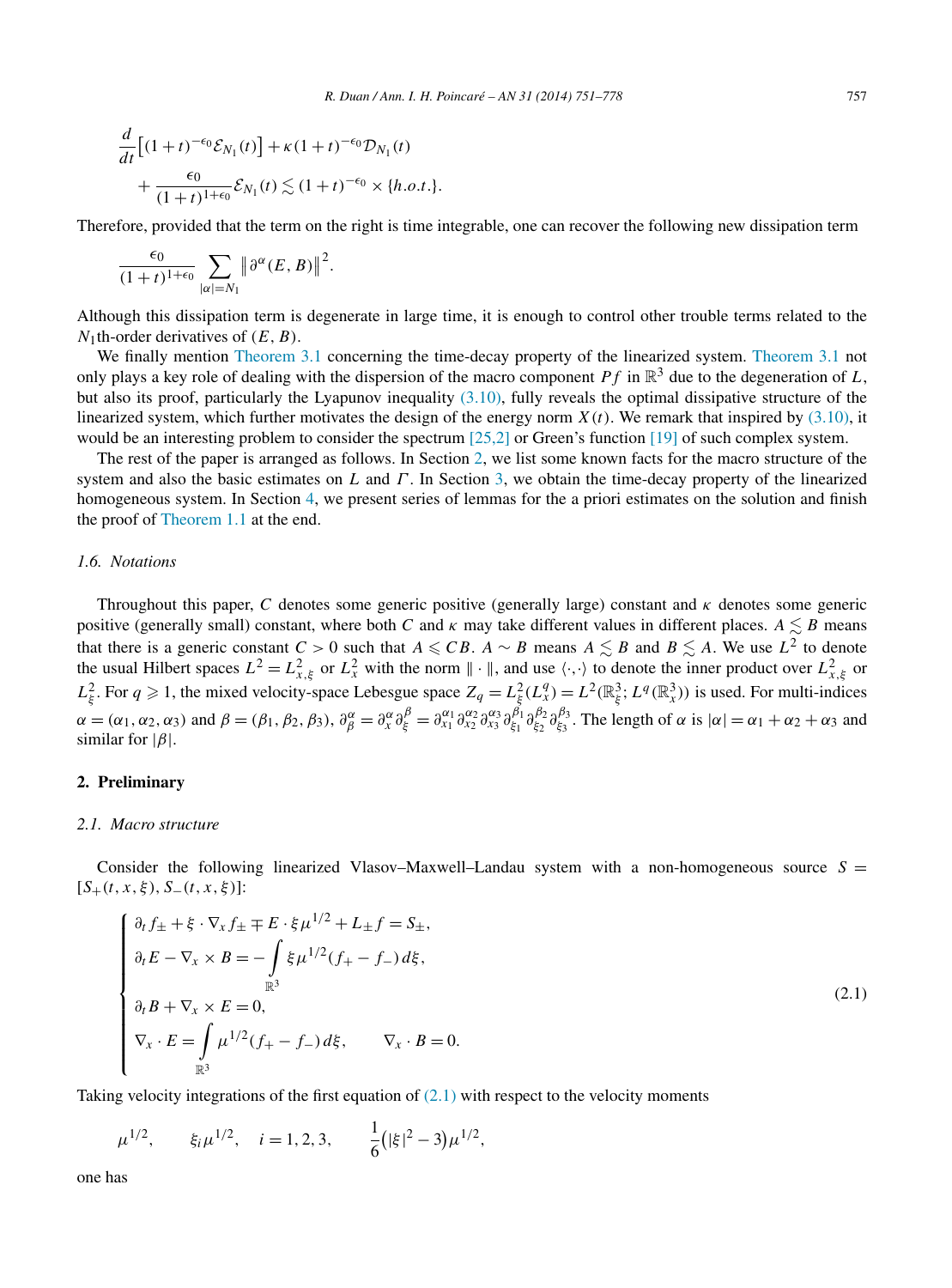<span id="page-7-0"></span>
$$
\partial_t a_{\pm} + \nabla_x \cdot b + \nabla_x \cdot \left(\xi \mu^{1/2}, \{I_{\pm} - P_{\pm}\}f\right) = \left(\mu^{1/2}, S_{\pm}\right),
$$
  
\n
$$
\partial_t \left[b_i + \left(\xi_i \mu^{1/2}, \{I_{\pm} - P_{\pm}\}f\right)\right] + \partial^i (a_{\pm} + 2c) \mp E_i + \nabla_x \cdot \left(\xi \xi_i \mu^{1/2}, \{I_{\pm} - P_{\pm}\}f\right) = \left(\xi_i \mu^{1/2}, S_{\pm} - L_{\pm}f\right),
$$
  
\n
$$
\partial_t \left[c + \frac{1}{6} \left(\left|\xi\right|^2 - 3\right) \mu^{1/2}, \{I_{\pm} - P_{\pm}\}f\right] + \frac{1}{3} \nabla_x \cdot b + \frac{1}{6} \nabla_x \cdot \left(\left|\xi\right|^2 - 3\right) \xi \mu^{1/2}, \{I_{\pm} - P_{\pm}\}f\right)
$$
  
\n
$$
= \frac{1}{6} \left(\left|\xi\right|^2 - 3\right) \mu^{1/2}, S_{\pm} - L_{\pm}f\right),
$$

where  $\partial^i = \partial_{x_i}$  denotes the spatial derivative with respect to  $x_i$ , and we have set  $I = [I_+, I_-]$  with  $I_{\pm} f = f_{\pm}$ . As in [\[8,9\],](#page-26-0) we define the high-order moment functions *Θ(f*±*)* = *(Θij (f*±*))*3×<sup>3</sup> and *Λ(f*±*)* = *(Λ*1*(f*±*),Λ*2*(f*±*),Λ*3*(f*±*))* by

$$
\Theta_{ij}(f_{\pm}) = \langle (\xi_i \xi_j - 1) \mu^{1/2}, f_{\pm} \rangle, \qquad \Lambda_i(f_{\pm}) = \frac{1}{10} \langle (|\xi|^2 - 5) \xi_i \mu^{1/2}, f_{\pm} \rangle.
$$

Further taking velocity integrations of the first equation of [\(2.1\)](#page-6-0) with respect to the above high-order moments one has

$$
\partial_t [\Theta_{ii}(\{I_{\pm} - P_{\pm}\}f) + 2c] + 2\partial^i b_i = \Theta_{ii}(r_{\pm} + S_{\pm}),
$$
  
\n
$$
\partial_t \Theta_{ij}(\{I_{\pm} - P_{\pm}\}f) + \partial^j b_i + \partial^i b_j + \nabla_x \cdot (\xi \mu^{1/2}, \{I_{\pm} - P_{\pm}\}f) = \Theta_{ij}(r_{\pm} + S_{\pm}) + (\mu^{1/2}, S_{\pm}), \quad i \neq j,
$$
  
\n
$$
\partial_t \Lambda_i(\{I_{\pm} - P_{\pm}\}f) + \partial^i c = \Lambda_i(r_{\pm} + S_{\pm}),
$$

where  $r_{\pm} = -\xi \cdot \nabla_x \{I_{\pm} - P_{\pm}\} f - L_{\pm} f$ .

In particular, for the nonlinear system [\(1.3\),](#page-1-0) the non-homogeneous source  $S = [S_+(t,x,\xi), S_-(t,x,\xi)]$  takes the form of

$$
S_{\pm} = \pm \frac{1}{2} E \cdot \xi f_{\pm} \mp (E + \xi \times B) \cdot \nabla_{\xi} f_{\pm} + \Gamma_{\pm} (f, f).
$$

Then, it is straightforward to compute from integration by parts that

$$
\langle \mu^{1/2}, S_{\pm} \rangle = 0,
$$
  
\n
$$
\langle \xi \mu^{1/2}, S_{\pm} \rangle = \pm E a_{\pm} \pm b \times B \pm \langle \xi \mu^{1/2}, \{I_{\pm} - P_{\pm}\} f \rangle \times B + \langle \xi \mu^{1/2}, \Gamma_{\pm}(f, f) \rangle,
$$
  
\n
$$
\frac{1}{6} \langle (|\xi|^2 - 3) \mu^{1/2}, S_{\pm} \rangle = \pm \frac{1}{3} b \cdot E \pm \frac{1}{3} \langle \xi \mu^{1/2}, \{I_{\pm} - P_{\pm}\} f \rangle \cdot E + \langle \frac{1}{6} (|\xi|^2 - 3) \mu^{1/2}, \Gamma_{\pm}(f, f) \rangle.
$$

### *2.2. Basic estimates on L and Γ*

In this section, we state two lemmas about some basic properties of the Landau operator. Given a vector-valued function  $u = (u_1, u_2, u_3)$ , define

$$
P_{\xi}u = \frac{\xi \otimes \xi}{|\xi|^2}u = \left\{\frac{\xi}{|\xi|} \cdot u\right\} \frac{\xi}{|\xi|}, \quad \text{i.e.,} \quad (P_{\xi}u)_i = \left\{\sum_{j=1}^3 \frac{\xi_j}{|\xi|} u_j\right\} \frac{\xi_i}{|\xi|}, \quad 1 \leq i \leq 3.
$$

Concerning the equivalent characterization of the dissipation rate and the dissipative property of the linearized Landau operator, one has the following lemma; see [\[2,20,10\]](#page-26-0) for the detailed proof.

**Lemma 2.1.** *(See [\[10\].](#page-26-0)) It holds that*

$$
|f|_{\mathbf{D},\tau,\lambda}^2 \sim \left| \left(1+|\xi|\right)^{\frac{\gamma}{2}} P_{\xi} \nabla_{\xi} f \right|_{\tau,\lambda}^2 + \left| \left(1+|\xi|\right)^{\frac{\gamma+2}{2}} \{I-P_{\xi}\} \nabla_{\xi} f \right|_{\tau,\lambda}^2 + \left| \left(1+|\xi|\right)^{\frac{\gamma+2}{2}} f \right|_{\tau,\lambda}^2.
$$

*Moreover, L is a non-negative definite self-adjoint operator, and there exists κ >* 0 *such that*

$$
\langle Lf, f \rangle \geqslant \kappa \left| \{ I - P \} f \right|_{\mathbf{D}}^2.
$$

The following lemma states the weighted estimate on *Lf* and *Γ (f,f )*.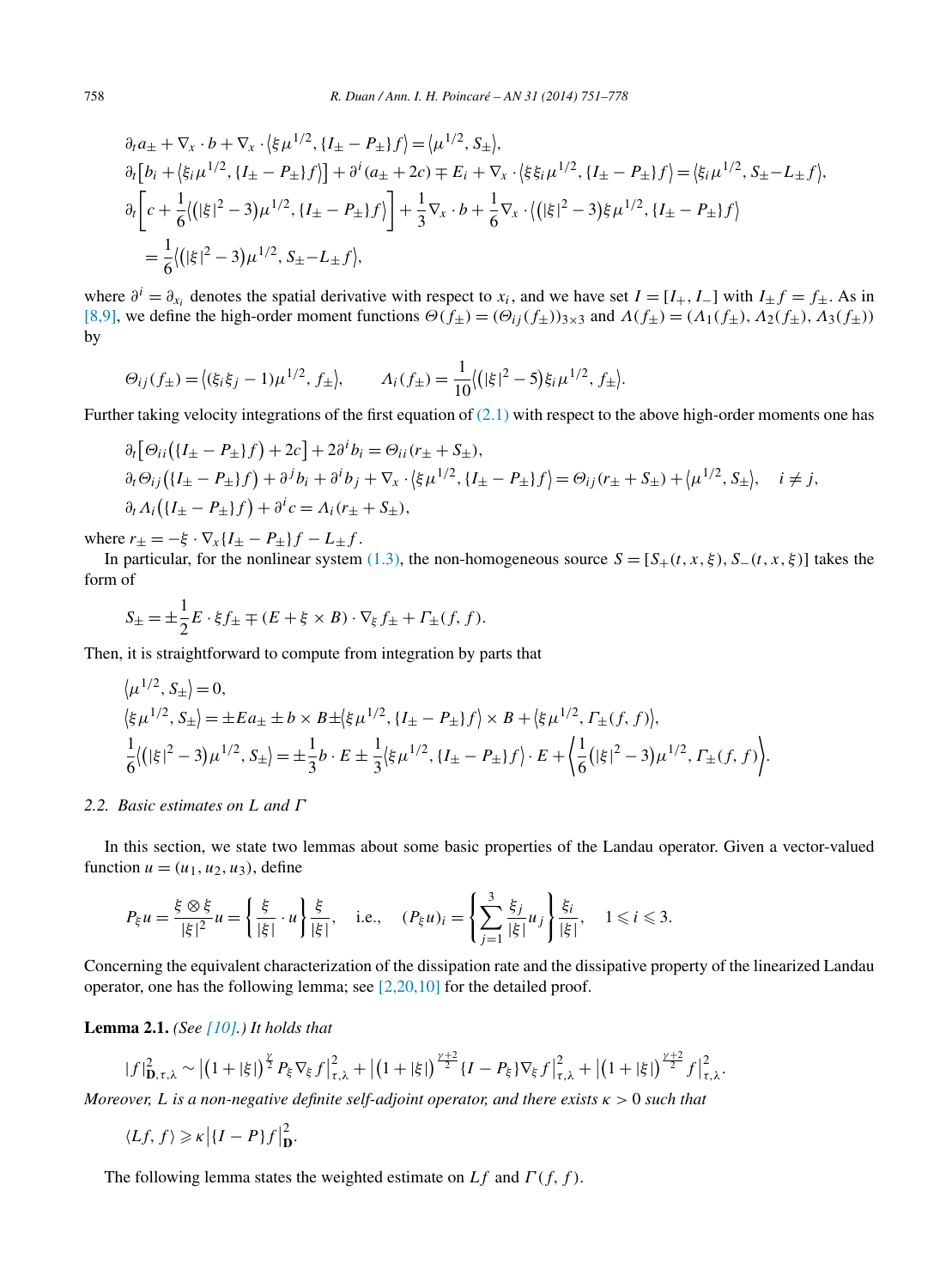<span id="page-8-0"></span>**Lemma 2.2.** *(See* [\[22\].](#page-27-0)*) There are*  $\kappa > 0$  *and*  $C > 0$  *such that* 

$$
\left\langle Lf, w_{\tau,\lambda}^2(t,\xi)f\right\rangle \geq \kappa |f|_{\mathbf{D},\tau,\lambda}^2 - C|\chi_{\{|\xi| \leq 2C\}}f|_{\tau}^2.
$$

*Moreover, let*  $|\beta| > 0$ ,  $\tau = |\beta| - \ell$  *with*  $\ell \geq 0$ . Then, for  $\eta > 0$  small enough, there is  $C_{\eta} > 0$  such that

$$
\left\langle \partial_{\beta} L f, w_{\tau,\lambda}^2(t,\xi) \partial_{\beta} f \right\rangle \geq \kappa |\partial_{\beta} f|_{\mathbf{D},\tau,\lambda}^2 - \eta \sum_{|\beta'| = |\beta|} |\partial_{\beta'} f|_{\mathbf{D},\tau,\lambda}^2 - C_{\eta} \sum_{|\beta'| < |\beta|} |\partial_{\beta'} f|_{\mathbf{D},|\beta'| - \ell,\lambda}.
$$

*And also, for*  $N \ge 8$ ,  $|\alpha| + |\beta| \le N$  *and*  $\tau = |\beta| - \ell$  *with*  $\ell \ge 0$ *, it holds that* 

$$
\begin{split}\n\partial_{\beta}^{\alpha} \Gamma(f_{1}, f_{2}), \, & w_{\tau, \lambda}^{2}(t, \xi) \partial_{\beta}^{\alpha} f_{3} \rangle \\
&\lesssim \sum_{\substack{|\alpha'|+|\beta'| \le N \\ \beta'' \le \beta' \le \beta}} \left\{ \left| \partial_{\beta''}^{\alpha'} f_{1} \right|_{\tau} \left| \partial_{\beta-\beta'}^{\alpha-\alpha'} f_{2} \right|_{\mathbf{D}, \tau, \lambda} + \left| \partial_{\beta''}^{\alpha'} f_{1} \right|_{\mathbf{D}, \tau} \left| \partial_{\beta-\beta'}^{\alpha-\alpha'} f_{2} \right|_{\tau, \lambda} \right\} \left| \partial_{\beta}^{\alpha} f_{3} \right|_{\mathbf{D}, \tau, \lambda}.\n\end{split} \tag{2.2}
$$

Notice that since the coefficient  $\lambda/(1+t)^{\vartheta}$  in front of  $\langle \xi \rangle^2$  in the exponential part of the weight function  $w_{\tau,\lambda}(t,\xi)$ is bounded uniformly in  $t \ge 0$ , the proof of the above lemma follows directly from the same argument used in [\[22\].](#page-27-0)

# **3. Linearized analysis**

 $\overline{\langle}$ 

Consider the Cauchy problem on the linearized Vlasov–Maxwell–Landau system with a source  $S = S(t, x, \xi)$ [*S*+*(t,x,ξ),S*−*(t,x,ξ)*]:

$$
\begin{cases}\n\partial_t f + \xi \cdot \nabla_x f - E \cdot \xi \mu^{1/2} q_1 + Lf = S, \\
\partial_t E - \nabla_x \times B = -\langle \xi \mu^{1/2}, f_+ - f_- \rangle, \\
\partial_t B + \nabla_x \times E = 0, \\
\nabla_x \cdot E = \langle \mu^{1/2}, f_+ - f_- \rangle, \nabla_x \cdot B = 0, \\
(f, E, B)|_{t=0} = (f_0, E_0, B_0),\n\end{cases}
$$
\n(3.1)

where initial data  $[f_0, E_0, B_0]$  satisfies the compatibility condition

$$
\nabla_x \cdot E_0 = \int_{\mathbb{R}^3} \mu^{1/2} (f_{0,+} - f_{0,-}) \, d\xi, \qquad \nabla_x \cdot B_0 = 0,
$$
\n(3.2)

and the source term *S* is assumed to satisfy

$$
\int_{\mathbb{R}^3} \mu^{1/2} (S_+ - S_-) d\xi = 0.
$$

To consider the solution to the Cauchy problem (3.1), for simplicity, we denote  $U = [f, E, B]$ ,  $U_0 = [f_0, E_0, B_0]$  so that one can formally write

$$
U(t) = \mathbb{A}(t)U_0 + \int_0^t \mathbb{A}(t-s)[S(s), 0, 0] ds,
$$

where  $A(t)$  is the linear solution operator for the Cauchy problem on the linearized homogeneous system corresponding to  $(3.1)$  in the case when  $S = 0$ .

For the linearized homogeneous system, we have the following result.

**Theorem 3.1.** *Let*  $S = 0$ *, and let*  $[f, E, B]$  *be the solution to the Cauchy problem* (3.1)*,* (3.2*) of the linearized homogeneous system. Define the velocity weight function*  $w = w(\xi)$  *by* 

$$
w(\xi) = \langle \xi \rangle^{-\frac{\gamma + 2}{2}}.
$$
\n
$$
(3.3)
$$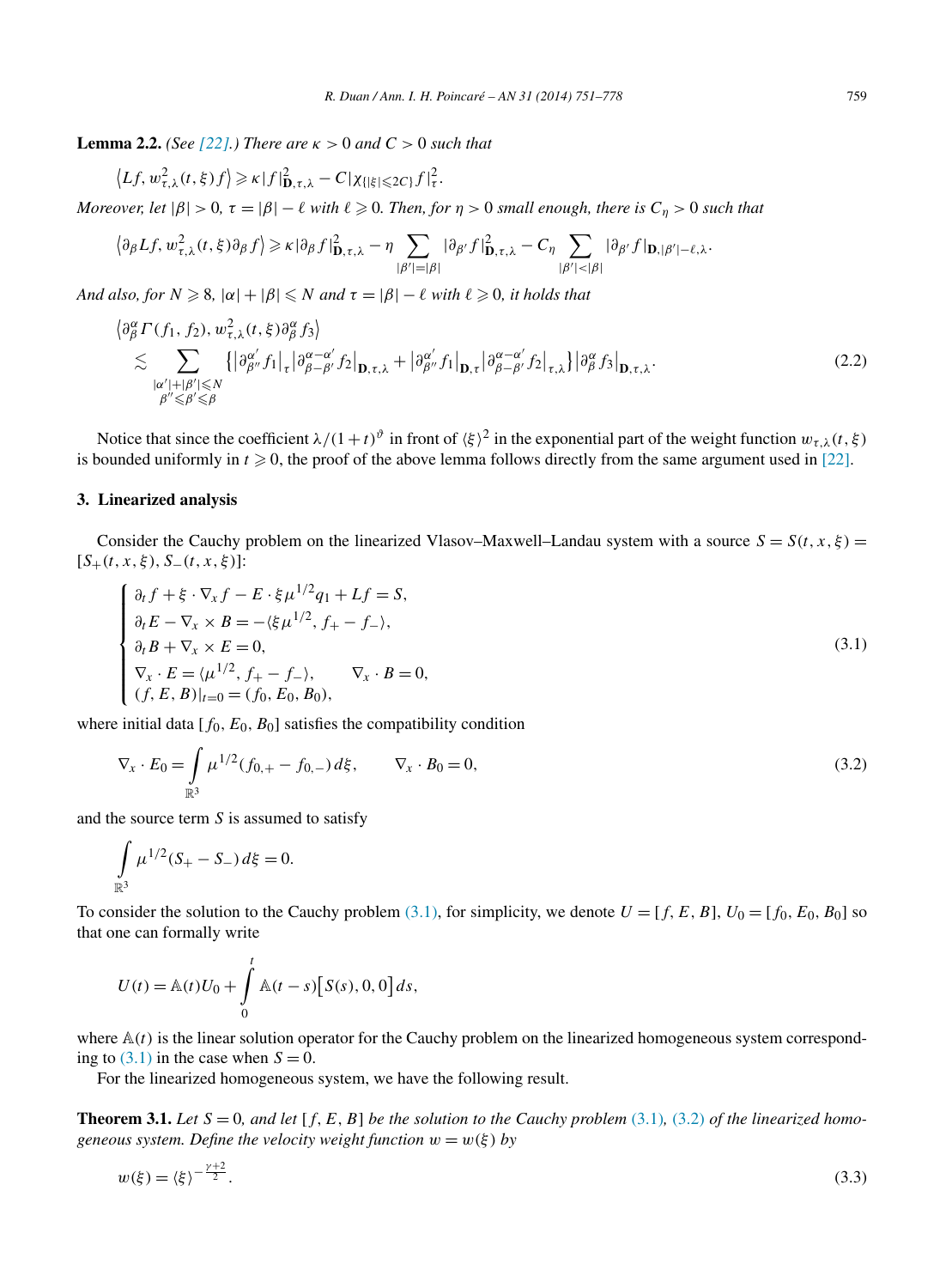<span id="page-9-0"></span>*Then, for*  $\ell \geqslant 0$  *and*  $\alpha \geqslant 0$  *with*  $m = |\alpha|$ *,* 

$$
\|w^{\ell}\partial^{\alpha} f\| + \|\partial^{\alpha}(E, B)\|
$$
  
\n
$$
\lesssim (1+t)^{-\sigma_m} (\|w^{\ell+\ell_{\ast}^{low}} f_0\|_{Z_1} + \|(E_0, B_0)\|_{L_x^1})
$$
  
\n
$$
+ (1+t)^{-j} (\|w^{\ell+\ell_{\ast}^{high}} \nabla_x^{j+1} \partial^{\alpha} f_0\| + \|\nabla_x^{j+1}\partial^{\alpha}(E_0, B_0)\|),
$$
\n(3.4)

*where*

$$
\sigma_m = \frac{3}{4} + \frac{m}{2}, \qquad \ell^{low}_* > 2\sigma_m, \qquad \ell^{high}_* > 0, \qquad 0 \leq j < \ell^{high}_*.
$$

**Proof.** It is divided by the following three steps. For brevity of presentation we would only sketch the proof by clarifying how the known techniques in  $[6,9,21]$  can be adopted in the situation considered here.

**Step 1.** We claim that there is a time-frequency interactive functional  $\mathcal{E}^{\text{int}}(t, k)$  such that

$$
\left|\mathcal{E}^{\text{int}}(t,k)\right| \lesssim \left|\hat{f}\right|_{L^{2}}^{2} + \left|[\hat{E},\hat{B}]\right|^{2},\tag{3.5}
$$

and

$$
\partial_t \left\{ |\hat{f}|_{L^2}^2 + |[\hat{E}, \hat{B}]|^2 + \kappa_0 \Re \mathcal{E}^{\text{int}}(t, k) \right\} + \kappa \left| \{I - P\} \hat{f} \right|_{\mathbf{D}}^2
$$
  
+ 
$$
\frac{\kappa |k|^2}{1 + |k|^2} \left( |a_+ + a_-|^2 + |\hat{b}|^2 + |\hat{c}|^2 \right) + \kappa |a_+ - a_-|^2
$$
  
+ 
$$
\frac{\kappa}{1 + |k|^2} |\hat{E}|^2 + \frac{\kappa |k|^2}{(1 + |k|^2)^2} |\hat{B}|^2 \le 0,
$$
 (3.6)

where  $\kappa_0 > 0$  is a small constant such that

$$
|\hat{f}|_{L^{2}}^{2} + |[\hat{E}, \hat{B}]|^{2} + \kappa_{0} \Re \mathcal{E}^{\text{int}}(t, k) \sim |\hat{f}|_{L^{2}}^{2} + |[\hat{E}, \hat{B}]|^{2}.
$$
\n(3.7)

Compared to the corresponding estimate obtained in  $[9]$ , the main improvement in  $(3.6)$  occurs to the coefficient in front of the term  $|\hat{E}|^2$  in the dissipation rate.

**Step 2.** In this step, we follow the approach in [\[21\]](#page-27-0) to carry out the velocity weighted energy estimates for the pointwise frequency variable. Starting from the micro equation

$$
\partial_t \{I - P\} \hat{f} + i\xi \cdot k \{I - P\} \hat{f} + L \{I - P\} \hat{f} = -\{I - P\} (\hat{E} \cdot \xi) \sqrt{\mu} q_1 - \{I - P\} [i\xi \cdot kP \hat{f}] + P[i\xi \cdot k \{I - P\} \hat{f}],
$$

one can verity that for  $\ell \geqslant 0$ ,

$$
\partial_t |w^{\ell} \{I - P\} \hat{f}|_{L^2}^2 \chi_{|k| \leq 1} + \kappa |w^{\ell} \{I - P\} \hat{f}|_{\mathbf{D}}^2 \chi_{|k| \leq 1} \n\lesssim \frac{1}{1 + |k|^2} |\hat{E}|^2 + \frac{|k|^2}{1 + |k|^2} |(a_+ + a_-, \hat{b}, \hat{c})|^2 + |a_+ - a_-|^2 + |w^{-1} \{I - P\} \hat{f}|_{L^2}^2.
$$
\n(3.8)

In a similar way, starting with the first equation of  $(3.1)$ , the direct velocity weighted energy estimates for the pointwise frequency variable also gives that for  $\ell \geqslant 0$ ,

$$
\frac{1}{1+|k|^2} \partial_t |w^\ell \hat{f}|^2_{L^2} \chi_{|k|\geq 1} + \frac{\kappa}{1+|k|^2} |w^\ell \{I-P\} \hat{f}|^2_{\mathbf{D}} \chi_{|k|\geq 1} \n\lesssim \frac{1}{1+|k|^2} |\hat{E}|^2 + \frac{|k|^2}{1+|k|^2} |(a_+ + a_-, \hat{b}, \hat{c})|^2 + |a_+ - a_-|^2 + |w^{-1} \{I-P\} \hat{f}|^2_{L^2}.
$$
\n(3.9)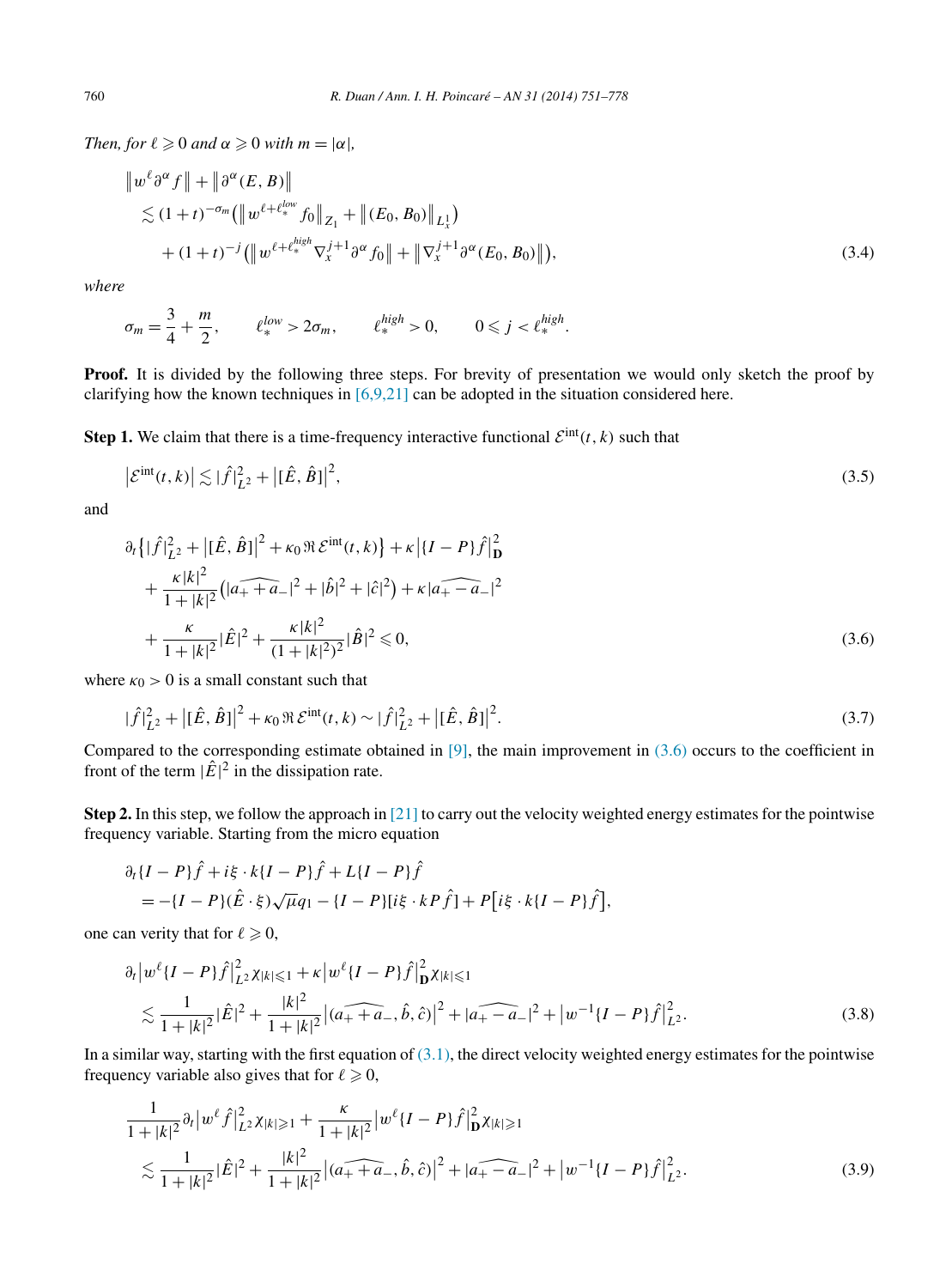<span id="page-10-0"></span>Now, by choosing  $\kappa_1, \kappa_2 > 0$  properly small, the linear combination  $(3.6) + \kappa_2 \times (3.8) + \kappa_1 \times (3.9)$  $(3.6) + \kappa_2 \times (3.8) + \kappa_1 \times (3.9)$  $(3.6) + \kappa_2 \times (3.8) + \kappa_1 \times (3.9)$  $(3.6) + \kappa_2 \times (3.8) + \kappa_1 \times (3.9)$  $(3.6) + \kappa_2 \times (3.8) + \kappa_1 \times (3.9)$  yields that for  $\ell \geqslant 0,$ 

$$
\partial_t M_\ell(t,k) + \kappa D_\ell(t,k) \leqslant 0,\tag{3.10}
$$

where  $M_{\ell}(t, k)$  and  $D_{\ell}(t, k)$  are given by

$$
M_{\ell}(t,k) = ||\hat{f}||_{L^{2}}^{2} + |[\hat{E}, \hat{B}]|^{2} + \kappa_{0} \Re \mathcal{E}^{\text{int}}(t,k)
$$
  
+  $\kappa_{2} |w^{\ell} \{I - P\} \hat{f}\big|_{L^{2}} \chi_{|k| \leq 1} + \frac{\kappa_{1}}{1 + |k|^{2}} |w^{\ell} \hat{f}|_{L^{2}}^{2} \chi_{|k| \geq 1},$   

$$
D_{\ell}(t,k) = |\{I - P\} \hat{f}\big|_{\mathbf{D}}^{2} + \frac{1}{1 + |k|^{2}} |w^{\ell} \{I - P\} \hat{f}\big|_{\mathbf{D}}^{2} + \frac{|k|^{2}}{1 + |k|^{2}} (|\widehat{a_{+} + a_{-}}|^{2} + |\hat{b}|^{2} + |c|^{2})
$$
  
+  $|\widehat{a_{+} - a_{-}}|^{2} + \frac{1}{1 + |k|^{2}} |\hat{E}|^{2} + \frac{|k|^{2}}{(1 + |k|^{2})^{2}} |\hat{B}|^{2}.$ 

Here, notice that for any  $\ell$ ,

$$
\left|w^{\ell}\{I-P\}\hat{f}\right|_{\mathbf{D}} \gtrsim \left|w^{\ell-1}\{I-P\}\hat{f}\right|_{L^2}.
$$

Moreover, set the frequency function  $\rho(k) = |k|^2/(1+|k|^2)^2$ . Then, by considering the  $[1+\epsilon \rho(k)t]^J$ -weighted esti-mate on (3.10) and also applying the iterative technique developed in [\[6\],](#page-26-0) one has that whenever  $\ell \geqslant 0$ ,

$$
M_{\ell}(t,k) \lesssim \left[1 + \epsilon \rho(k)t\right]^{-J} M_{\ell+J+p-1}(0,k),\tag{3.11}
$$

holds true for any  $t \ge 0$ ,  $k \in \mathbb{R}^3$ , where the parameters  $p, \epsilon$  and *J* with

$$
p>1, \qquad 0<\epsilon\leqslant 1, \qquad J>0, \qquad C_1\epsilon J\leqslant \frac{\kappa}{4}
$$

are still to be chosen.

**Step 3.** For  $\ell \geqslant 0$ , define

$$
\widetilde{M}_{\ell}(t,k) = \left| w^{\ell} \hat{f} \right|_{L^{2}}^{2} + \left| [\hat{E}, \hat{B}] \right|^{2}.
$$
\n(3.12)

Take  $\alpha \geq 0$  with  $m = |\alpha|$ . We use the splitting

$$
\int_{\mathbb{R}^3} |k^{\alpha}|^2 \widetilde{M}_{\ell}(t,k) \, dk = \bigg( \int_{|k| \leqslant 1} + \int_{|k| \geqslant 1} \bigg) |k^{\alpha}|^2 \widetilde{M}_{\ell}(t,k) \, dk.
$$

By the estimate  $(3.11)$ , one has

$$
\int_{|k| \leq 1} |k^{\alpha}|^{2} \widetilde{M}_{\ell}(t,k) dk \lesssim \int_{|k| \leq 1} |k^{\alpha}|^{2} M_{\ell}(t,k) dk
$$
\n
$$
\leq \int_{|k| \leq 1} |k|^{2m} \left[1 + \epsilon \rho(k)t\right]^{-J} M_{\ell+J+p-1}(0,k) dk
$$
\n
$$
\leq \int_{|k| \leq 1} |k|^{2m} \left[1 + \frac{\epsilon}{4} |k|^{2} t\right]^{-J} dk \sup_{k \in \mathbb{R}^{3}} M_{\ell+J+p-1}(0,k).
$$

By letting  $2J - 2m > 3$ , i.e.  $J > m + \frac{3}{2} = 2\sigma_m$ , we arrive at

$$
\int\limits_{|k|\leqslant 1} |k^{\alpha}|^2\widetilde{M}_{\ell}(t,k)\,dk \lesssim (1+t)^{-(\frac{3}{2}+m)}\big(\big\|w^{\ell+J+p-1}f_0\big\|_{Z_1}^2+\big\|(E_0,B_0)\big\|_{L_x^1}^2\big).
$$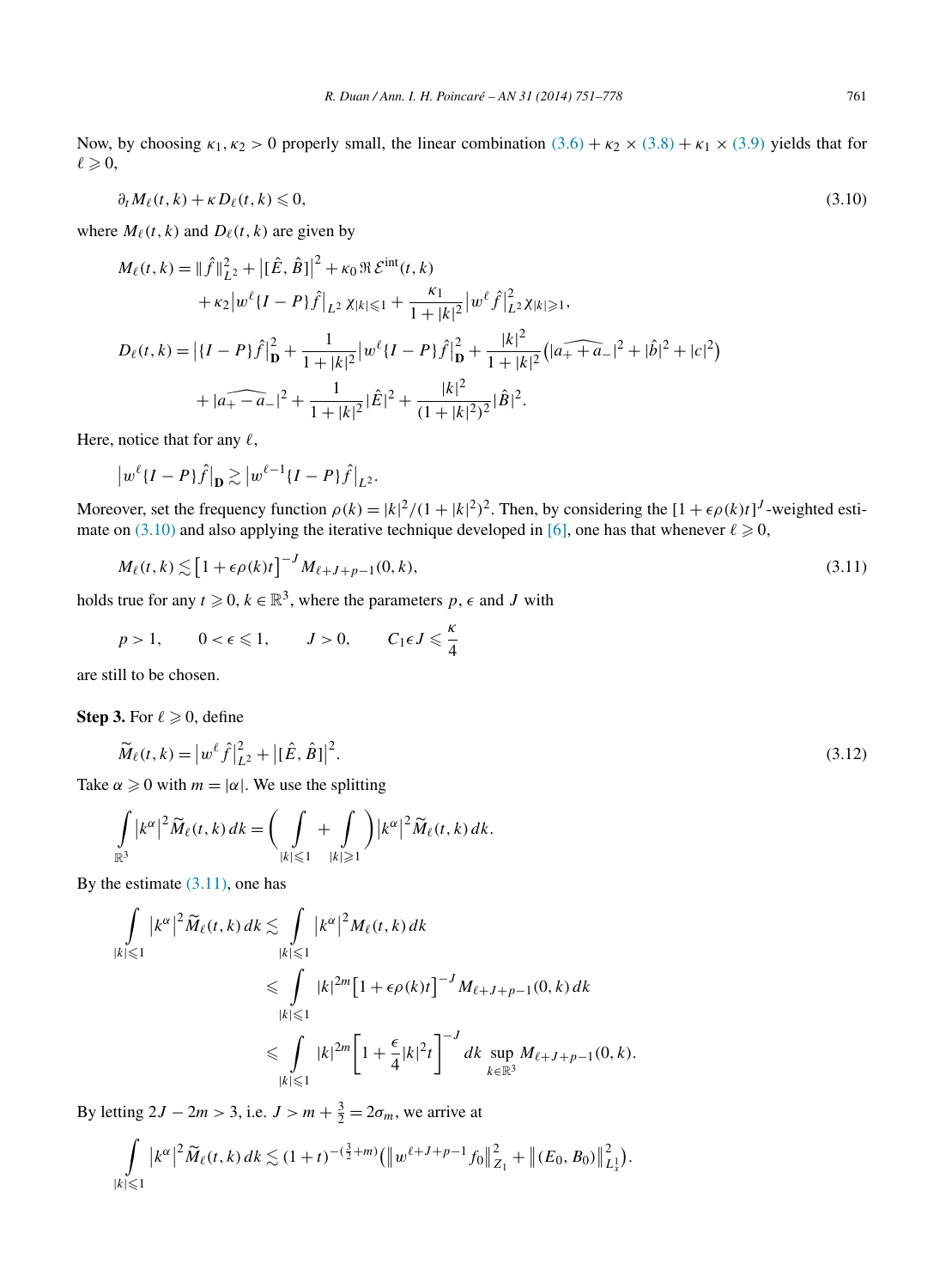<span id="page-11-0"></span>Here, notice that for any given  $\ell_{*}^{low} > 2\sigma_m$ , one can take proper constants  $J > 2\sigma_m$  and  $p > 1$  such that  $\ell_{*}^{low} =$  $J + p - 1$ . Hence, for the low frequency part,

$$
\int_{|k| \leq 1} |k^{\alpha}|^2 \widetilde{M}_{\ell}(t,k) \, dk \lesssim (1+t)^{-2\sigma_m} \big( \big( \|w^{\ell+\ell_{\ast}^{low}} f_0\|_{Z_1}^2 + \big( \|E_0, B_0\|_{L_x^1}^2 \big),\tag{3.13}
$$

for  $\ell_{*}^{low} > 2\sigma_m$ . To estimate the high-frequency part, let  $j \geq 0$  to be chosen, and one has

$$
\int_{|k|\geqslant 1} |k^{\alpha}|^2 \widetilde{M}_{\ell}(t,k) dk \lesssim \int_{|k|\geqslant 1} |k^{\alpha}|^2 (1+|k|^2) M_{\ell}(t,k) dk \lesssim \int_{|k|\geqslant 1} |k^{\alpha}|^2 |k|^2 M_{\ell}(t,k) dk
$$
  

$$
\lesssim \int_{|k|\geqslant 1} |k^{\alpha}|^2 |k|^2 [1+\epsilon \rho(k)t]^{-J} M_{\ell+J+p-1}(0,k) dk,
$$

which further implies

$$
\int_{|k| \geq 1} |k^{\alpha}|^{2} \widetilde{M}_{\ell}(t,k) dk \lesssim \int_{|k| \geq 1} \left[ 1 + \frac{\epsilon t}{4|k|^{2}} \right]^{-J} |k^{\alpha}|^{2} |k|^{2} M_{\ell+J+p-1}(0,k) dk
$$
  

$$
\lesssim \int_{\mathbb{R}^{3}} |k^{\alpha}|^{2} |k|^{2(j+1)} M_{\ell+J+p-1}(0,k) dk \cdot \sup_{|k| \geq 1} \left\{ \left[ 1 + \frac{\epsilon t}{4|k|^{2}} \right]^{-J} \frac{1}{|k|^{2j}} \right\}.
$$

Notice that

$$
\sup_{|k|\geq 1} \left\{ \left[ 1 + \frac{\epsilon t}{4|k|^2} \right]^{-J} \frac{1}{|k|^{2j}} \right\} \lesssim (1+t)^{-j},
$$

as long as  $j \leq J$ . Thus, we have

$$
\int_{|k|\geqslant 1} |k^{\alpha}|^2 \widetilde{M}_{\ell}(t,k) \, dk \lesssim (1+t)^{-j} \big( \big\| w^{\ell+J+p-1} \nabla_x^{j+1} \partial^{\alpha} f_0 \big\|^2 + \big\| \nabla_x^{j+1} \partial^{\alpha} (E_0, B_0) \big\|^2 \big).
$$

Here, notice that for any given  $\ell_*^{high} > 0$  and  $0 \le j < \ell_*^{high}$ , one can choose again proper constants  $J > j$  and  $p > 1$ such that  $\ell_{*}^{high} = J + p - 1$ . Hence, it follows that

$$
\int_{|k|\geqslant 1} |k^{\alpha}|^2 \widetilde{M}_{\ell}(t,k) \, dk \lesssim (1+t)^{-j} \left( \left\| w^{\ell+\ell_{*}^{high}} \nabla_{x}^{j+1} \partial^{\alpha} f_{0} \right\|^{2} + \left\| \nabla_{x}^{j+1} \partial^{\alpha} (E_0, B_0) \right\|^{2} \right),\tag{3.14}
$$

for  $\ell_{*}^{high} > 0$  and  $0 \le j < \ell_{*}^{high}$ . Therefore, in terms of [\(3.12\),](#page-10-0) the desired time-decay estimate [\(3.4\)](#page-9-0) follows from the combination of  $(3.13)$  and  $(3.14)$ . This completes the proof of [Theorem 3.1.](#page-8-0)

# **4. Global a priori estimates**

In this section we will prove [Theorem 1.1.](#page-3-0) The key point is to deduce the uniform-in-time *a priori* estimates of solutions to the Vlasov–Maxwell–Landau system

$$
\begin{cases}\n\partial_t f + \xi \cdot \nabla_x f - E \cdot \xi \mu^{1/2} q_1 + Lf = S, \\
\partial_t E - \nabla_x \times B = -\langle \xi \mu^{1/2}, f_+ - f_- \rangle, \\
\partial_t B + \nabla_x \times E = 0, \\
\nabla_x \cdot E = \langle \mu^{1/2}, f_+ - f_- \rangle, \qquad \nabla_x \cdot B = 0,\n\end{cases}
$$
\n(4.1)

where the nonlinear term is given by

$$
S = \Gamma(f, f) + \frac{1}{2}q_0 E \cdot \xi f - q_0 (E + \xi \times B) \cdot \nabla_{\xi} f. \tag{4.2}
$$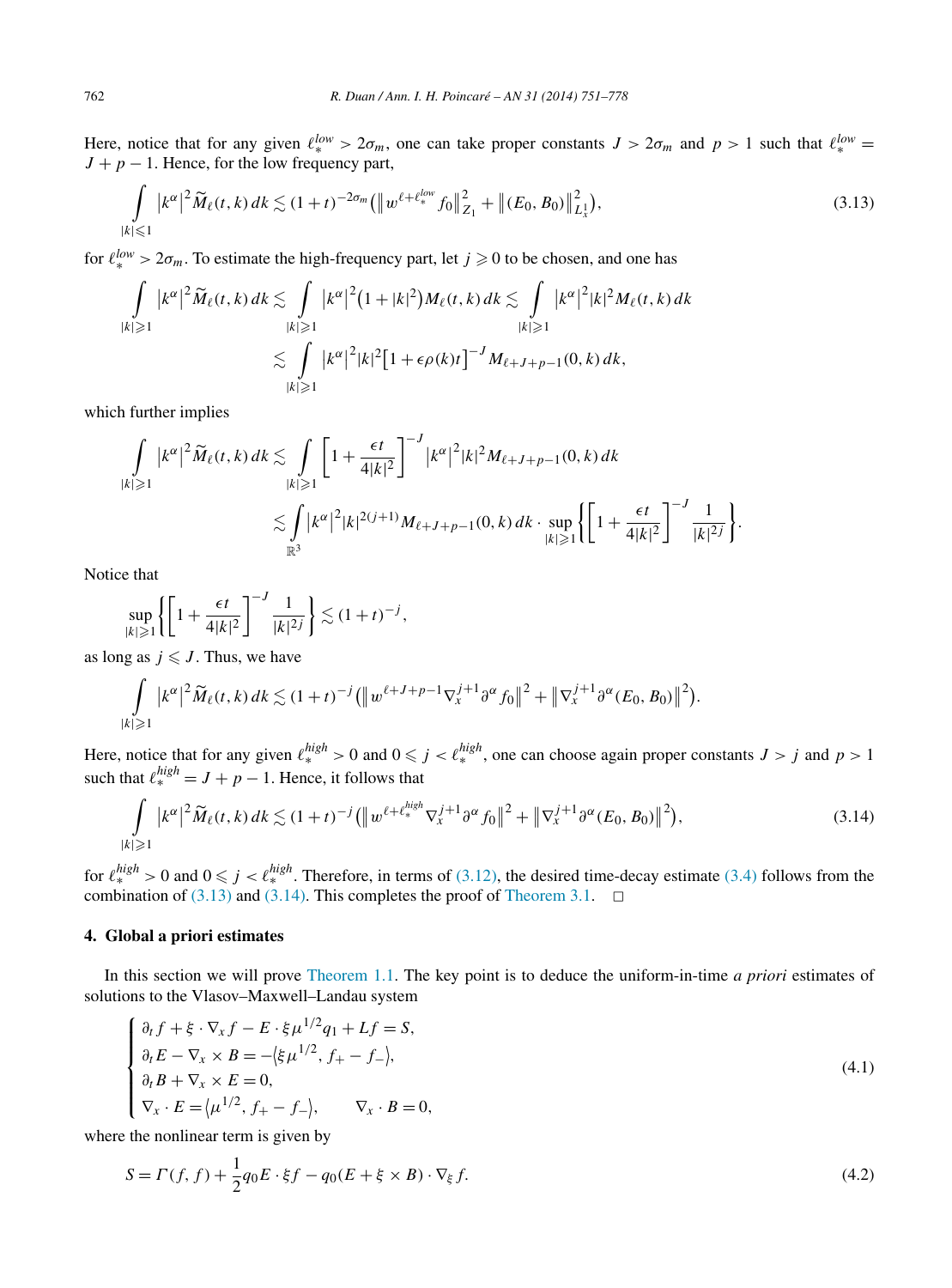<span id="page-12-0"></span>For that, let  $(f, E, B)$  be a smooth solution to  $(4.1)$  over the time interval  $0 \le t \le T$  with initial data  $(f_0, E_0, B_0)$  for  $0 < T \leq \infty$ , and further suppose that  $(f, E, B)$  satisfies

$$
X(t) \leq \delta^2,\tag{4.3}
$$

where  $X(t)$  is given in [\(1.8\)](#page-3-0) and the constant  $\delta > 0$  is sufficiently small. We point out that throughout this section, in the case when an undetermined energy functional  $\mathcal{E}_{N,\ell,\lambda}(t)$  appears on the right-hand side of inequalities, it is always understood to take exactly the right-hand expression of  $(1.6)$ .

# *4.1. Macro dissipation*

Basing on the previous work [\[8\]](#page-26-0) and [\[9\],](#page-26-0) it is a standard process to obtain in terms of the following lemma the macro dissipation  $\mathcal{D}_{N,mac}(t)$  defined by

$$
\mathcal{D}_{N,mac}(t) = \sum_{|\alpha| \leq N-1} \left\| \nabla_x \partial^{\alpha} (a_{\pm}, b, c) \right\|^2 + \|a_{+} - a_{-}\|^2 + \|E\|_{H^{N-1}}^2 + \|\nabla_x B\|_{H^{N-2}}^2.
$$

The details for the proof of this lemma are omitted for brevity.

**Lemma 4.1.** *For any integer N with*  $8 \leq N \leq N_1$ , *there is an interactive energy functional*  $\mathcal{E}_N^{int}(t)$  *such that* 

$$
\left|\mathcal{E}_N^{int}(t)\right| \lesssim \sum_{|\alpha| \leq N} \left(\left\|\partial^{\alpha} f\right\|^2 + \left\|\partial^{\alpha} (E, B)\right\|^2\right)
$$

*and*

$$
\frac{d}{dt}\mathcal{E}_N^{int}(t) + \kappa \mathcal{D}_{N,mac}(t) \lesssim \sum_{|\alpha| \leq N} \left\|\partial^{\alpha} \{I - P\}f\right\|_{\mathbf{D}}^2 + \mathcal{E}_N(t)\mathcal{D}_N(t),
$$

*for*  $0 \le t \le T$ *.* 

# *4.2. Lyapunov inequality for*  $\mathcal{E}_{N_1}(t)$

In this section we derive the basic energy estimates on  $\mathcal{E}_{N,\ell,\lambda}(t)$  in the case of  $N = N_1$  and  $\ell = \lambda = 0$ . Notice that *N*<sub>1</sub> is the highest order, and regarding  $\partial_{\beta}^{\alpha} f$ , the weight function takes the form of *w*−|*β*| $(\xi)$  independent of time.

**Lemma 4.2.** *There is an energy functional*  $\mathcal{E}_{N_1}(t)$  *such that* 

$$
\frac{d}{dt}\mathcal{E}_{N_1}(t) + \kappa \mathcal{D}_{N_1}(t) \lesssim \frac{\delta}{(1+t)^{1+\vartheta}} \mathcal{D}_{N_1,\ell_1,\lambda_0}(t) + \mathcal{E}_{N_1}(t)\mathcal{E}_{N_0,\ell_0-1,\lambda_0}(t),
$$
\n
$$
0 \leq t \leq T.
$$
\n
$$
(4.4)
$$

**Proof.** First of all, it is straightforward to establish the energy identities

$$
\frac{1}{2}\frac{d}{dt}\left(\|f\|^2 + \left\|(E,B)\right\|^2\right) + \langle Lf,f\rangle = \langle S,f\rangle,\tag{4.5}
$$

and

*for* 

$$
\frac{1}{2}\frac{d}{dt}\sum_{1\leqslant|\alpha|\leqslant N_1}(\left\|\partial^{\alpha}f\right\|^2+\left\|\partial^{\alpha}(E,B)\right\|^2)+\sum_{1\leqslant|\alpha|\leqslant N_1}\langle L\partial^{\alpha}f,\partial^{\alpha}f\rangle=\sum_{1\leqslant|\alpha|\leqslant N_1}\langle\partial^{\alpha}S,\partial^{\alpha}f\rangle.
$$
\n(4.6)

By applying the micro projection  $I - P$  to the first equation of [\(4.1\),](#page-11-0) it can be rewritten as

$$
\partial_t \{I - P\} f + \xi \cdot \nabla_x \{I - P\} f - E \cdot \xi \mu^{1/2} + Lf = \{I - P\} S + P\xi \cdot \nabla_x f - \xi \cdot \nabla_x Pf. \tag{4.7}
$$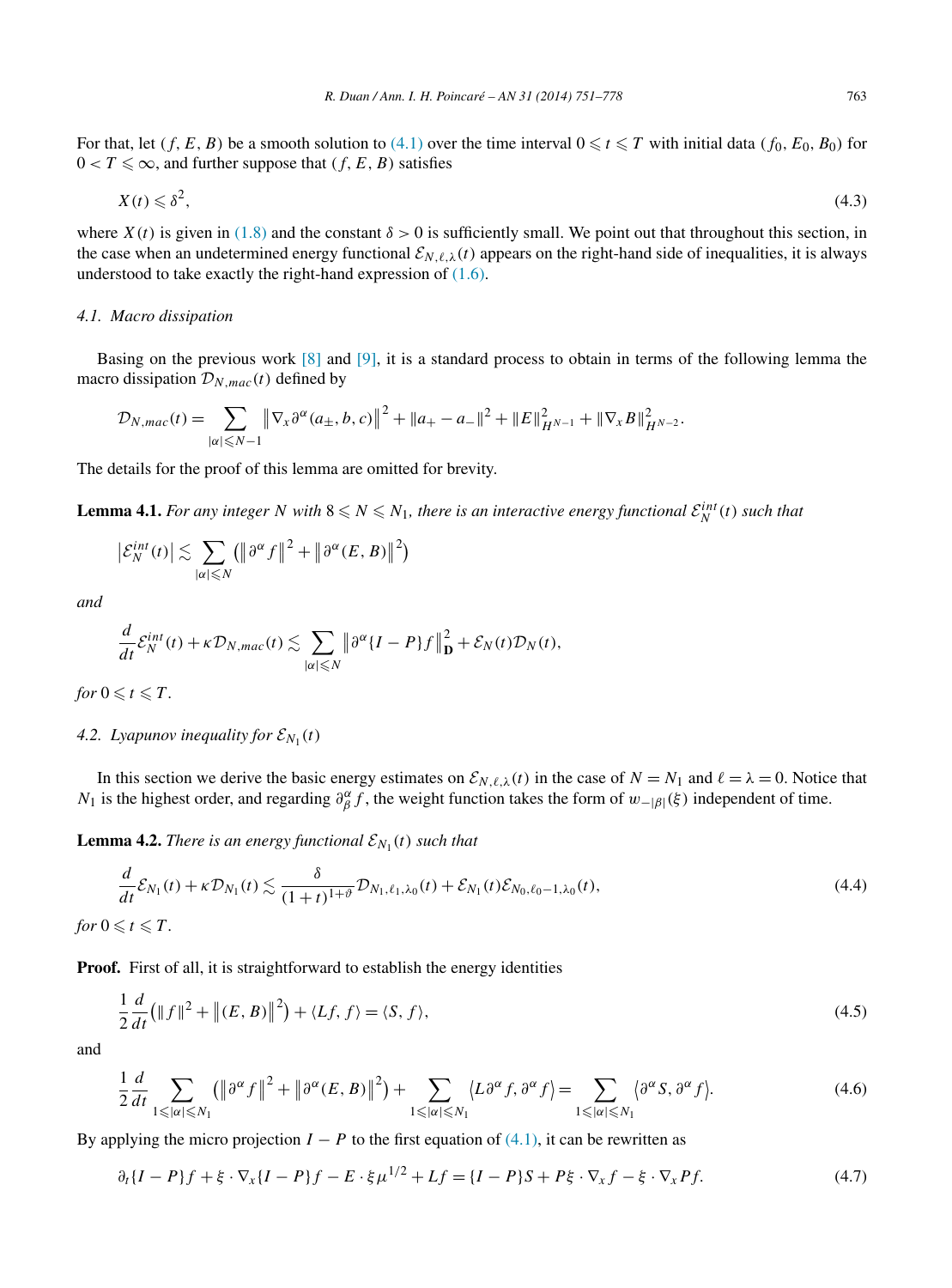<span id="page-13-0"></span>After acting  $\partial_{\beta}^{\alpha}$  with  $|\alpha| + |\beta| \le N_1$  and  $|\beta| \ge 1$  to the above equation and further multiplying it by  $\langle \xi \rangle^{2(\gamma+2)|\beta|} \partial_{\beta}^{\alpha} \{I - P\} f$ , the direct energy estimate gives the identity

$$
\frac{1}{2}\frac{d}{dt}\left\|\partial_{\beta}^{\alpha}\left\{I-P\right\}f\right\|_{\left|\beta\right|}^{2} + \left\{\partial_{\beta}^{\alpha}Lf,\left\langle\xi\right\rangle^{2(\gamma+2)|\beta|}\partial_{\beta}^{\alpha}\left\{I-P\right\}f\right\} \n= \left\{\partial_{\beta}^{\alpha}\left\{-\xi\cdot\nabla_{x}\left\{I-P\right\}f + E\cdot\xi\mu^{1/2}\right\},\left\langle\xi\right\rangle^{2(\gamma+2)|\beta|}\partial_{\beta}^{\alpha}\left\{I-P\right\}f\right\} \n+ \left\{\partial_{\beta}^{\alpha}\left\{\left\{I-P\right\}S + P\xi\cdot\nabla_{x}f - \xi\cdot\nabla_{x}Pf\right\},\left\langle\xi\right\rangle^{2(\gamma+2)|\beta|}\partial_{\beta}^{\alpha}\left\{I-P\right\}f\right\},
$$

which from [Lemma 2.2](#page-8-0) implies

$$
\frac{1}{2}\frac{d}{dt}\sum_{m=1}^{N_{1}}C_{m}\sum_{\substack{|\beta|=m\\|\alpha|+|\beta|\leq N_{1}\\|\beta|=0}}\left\|\partial_{\beta}^{\alpha}\{I-P\}f\right\|_{|\beta|}^{2} + \kappa \sum_{\substack{|\beta|\geq 1\\|\alpha|+|\beta|\leq N_{1}\\|\alpha|+|\beta|\leq N_{1}}} \left\|\partial_{\beta}^{\alpha}\{I-P\}f\right\|_{\mathbf{D},|\beta|}^{2} + \sum_{\substack{|\alpha|+|\beta|\leq N_{1}\\|\alpha|+|\beta|\leq N_{1}\\|\alpha|+|\beta|\leq N_{1}}} \left(\left\|\nabla_{x}\partial^{\alpha}(a_{\pm},b,c)\right\|^{2} + \left\|\partial^{\alpha}E\right\|^{2}\right) + \sum_{\substack{|\alpha|+|\beta|\leq N_{1}\\|\alpha|+|\beta|\leq N_{1}}} \left\{\partial_{\beta}^{\alpha}\{I-P\}S, \langle\xi\rangle^{2(\gamma+2)|\beta|}\partial_{\beta}^{\alpha}\{I-P\}f\right\}.
$$
\n(4.8)

Moreover, from [Lemma 4.1](#page-12-0) as well as [\(4.3\),](#page-12-0)

$$
\frac{d}{dt}\mathcal{E}_{N_1}^{int}(t) + \kappa \mathcal{D}_{N_1, mac}(t) \lesssim \sum_{|\alpha| \leq N_1} \left\| \partial^{\alpha} \{I - P\} f \right\|_{\mathbf{D}}^2 + \delta^2 \mathcal{D}_{N_1}(t). \tag{4.9}
$$

Then, since  $\delta > 0$  can be small enough, the proper linear combination of [\(4.5\),](#page-12-0) [\(4.6\),](#page-12-0) (4.8) and (4.9) implies that there is an energy functional  $\mathcal{E}_{N_1}(t)$  satisfying [\(1.6\)](#page-3-0) such that

$$
\frac{d}{dt}\mathcal{E}_{N_1}(t) + \kappa \mathcal{D}_{N_1}(t) \lesssim \mathcal{I}_{N_1}^{(1)}(t),\tag{4.10}
$$

where

$$
\mathcal{I}_{N_1}^{(1)}(t) = \langle S, f \rangle + \sum_{1 \leq |\alpha| \leq N_1} \langle \partial^{\alpha} S, \partial^{\alpha} f \rangle
$$
  
+ 
$$
\sum_{m=1}^{N_1} C_m \sum_{\substack{|\beta|=m \\ |\alpha|+|\beta| \leq N_1}} \langle \partial^{\alpha}_{\beta} \{I - P\} S, \langle \xi \rangle^{2(\gamma+2)|\beta|} \partial^{\alpha}_{\beta} \{I - P\} f \rangle.
$$

Finally, we claim that

$$
\mathcal{I}_{N_1}^{(1)}(t) \lesssim \mathcal{E}_{N_1}^{1/2}(t)\mathcal{D}_{N_1}(t) + \frac{\delta}{(1+t)^{1+\vartheta}} \mathcal{D}_{N_1,\ell_1,\lambda_0}(t) + \mathcal{E}_{N_1}^{1/2}(t)\mathcal{E}_{N_0,\ell_0-1,\lambda_0}^{1/2}(t)\mathcal{D}_{N_1}^{1/2}(t). \tag{4.11}
$$

Therefore, [\(4.4\)](#page-12-0) follows from plugging (4.11) into (4.10) and applying [\(4.3\)](#page-12-0) and the Cauchy–Schwarz inequality. This then completes the proof of [Lemma 4.2.](#page-12-0)  $\Box$ 

**Proof of (4.11).** We first consider the estimate of  $\mathcal{I}_{N_1}^{(1)}(t)$  corresponding to  $\Gamma(f, f)$  in the nonlinear term *S*. As in [\[10\],](#page-26-0) by decomposing *f* as *Pf* +{*I* −*P*}*f* and using [Lemma 2.2,](#page-8-0) it directly follows that it is bounded up to a generic constant by  $\mathcal{E}_{N_1}^{1/2}(t)\mathcal{D}_{N_1}(t)$ . Recall from the definition of  $X(t)$ ,

$$
\|\nabla_{x}(E, B)\|_{H^{N_0-1}} \leq \frac{X^{1/2}(t)}{(1+t)^{1+\vartheta}} \leq \frac{\delta}{(1+t)^{1+\vartheta}}.
$$

For the zero-order term related to the electromagnetic field, it holds that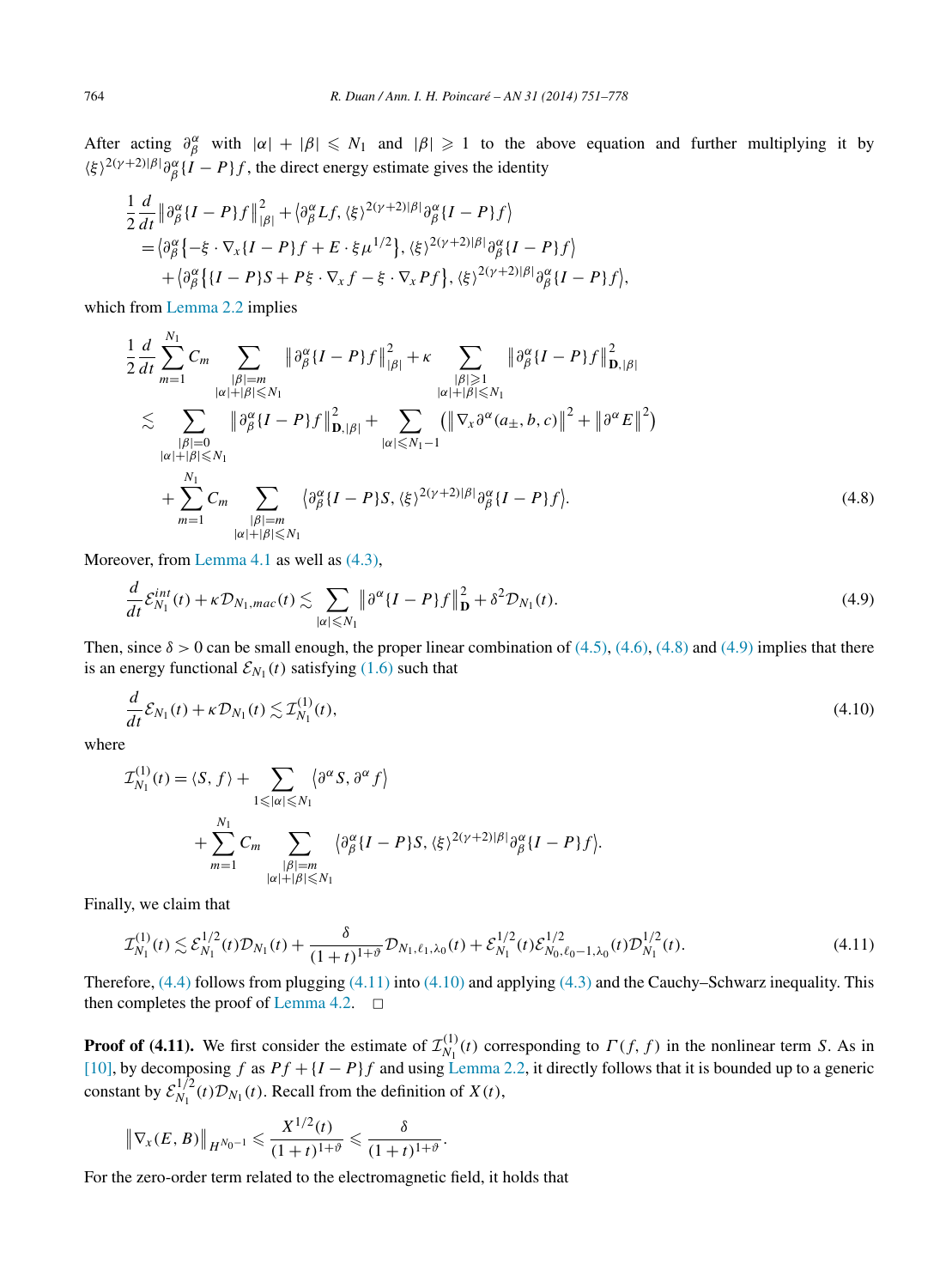$$
\left\langle \frac{1}{2}q_0E \cdot \xi f - q_0(E + \xi \times B) \cdot \nabla_{\xi} f, f \right\rangle = \left\langle \frac{1}{2}q_0E \cdot \xi f, f \right\rangle
$$
  
\n
$$
\lesssim \iint_{\mathbb{R}^3 \times \mathbb{R}^3} |E| \cdot |\xi| (|Pf|^2 + |{I - P}f|^2) dx d\xi
$$
  
\n
$$
\lesssim ||E|| \cdot ||(a, b, c)||_{L^{\infty}} ||(a, b, c)|| + ||E||_{L^{\infty}} \iint_{\mathbb{R}^3 \times \mathbb{R}^3} |\xi| \cdot |{I - P}f|^2 dx d\xi
$$
  
\n
$$
\lesssim \mathcal{E}_{N_1}^{1/2}(t) \mathcal{D}_{N_1}(t) + \frac{\delta}{(1 + t)^{1 + \vartheta}} \mathcal{D}_{N_1, \ell_1, \lambda_0}(t).
$$

For the  $\partial^{\alpha}$  derivative term related to  $(E, B)$  with  $1 \leq \alpha \leq N_1$ , one has

$$
\langle \partial^{\alpha} (E \cdot \xi f), \partial^{\alpha} f \rangle = \sum_{\alpha_1 \leq \alpha} C^{\alpha}_{\alpha_1} \langle \partial^{\alpha_1} E \cdot \xi \partial^{\alpha - \alpha_1} f, \partial^{\alpha} f \rangle
$$
  

$$
\lesssim \sum_{|\alpha_1| \leq N_1/2, \alpha_1 \neq \alpha} \|\partial^{\alpha_1} E\|_{L^{\infty}} \| |\xi| \langle \xi \rangle^{\frac{\gamma+2}{2}} \partial^{\alpha - \alpha_1} f \| \cdot \| \langle \xi \rangle^{\frac{\gamma+2}{2}} \partial^{\alpha} f \|
$$
  
+ 
$$
\sum_{|\alpha_1| > N_1/2 \text{ or } \alpha_1 = \alpha} \|\partial^{\alpha_1} E\| \cdot \sup_x ||\xi| \langle \xi \rangle^{\frac{\gamma+2}{2}} \partial^{\alpha - \alpha_1} f|_{L^2_{\xi}} \| \langle \xi \rangle^{\frac{\gamma+2}{2}} \partial^{\alpha} f \|
$$
  

$$
\lesssim \frac{\delta}{(1+t)^{1+\vartheta}} \mathcal{D}_{N_1, \ell_1, \lambda_0}(t) + \mathcal{E}_{N_1}^{1/2}(t) \mathcal{E}_{N_0, \ell_0 - 1, \lambda_0}^{1/2}(t) \mathcal{D}_{N_1}^{1/2}(t),
$$

where the Sobolev inequality  $\|g\|_{L^{\infty}} \leq C \|\nabla_x g\|_{H^1}$  for any function  $g = g(x) \in H^2$  has been used, and we also have used the choice of  $N_1 = \frac{3}{2}N_0$  and  $\ell_1 = \frac{1}{2}\ell_0$  with  $N_0$  and  $\ell_0$  properly large. And in a similar way, it holds that

$$
\langle \partial^{\alpha} \{ (\xi \times B) \cdot \nabla_{\xi} f \}, \partial^{\alpha} f \rangle = \sum_{0 < \alpha_1 \leq \alpha} C^{\alpha}_{\alpha_1} \langle (\xi \times \partial^{\alpha_1} B) \cdot \nabla_{\xi} \partial^{\alpha - \alpha_1} f, \partial^{\alpha} f \rangle
$$
\n
$$
\lesssim \frac{\delta}{(1+t)^{1+\vartheta}} \mathcal{D}_{N_1, \ell_1, \lambda_0}(t) + \mathcal{E}_{N_1}^{1/2}(t) \mathcal{E}_{N_0, \ell_0 - 1, \lambda_0}^{1/2}(t) \mathcal{D}_{N_1}^{1/2}(t).
$$

The completely same estimate holds true for the  $\partial_{\beta}^{\alpha}$  derivative term related to  $(E, B)$  with  $|\alpha| + |\beta| \le N_1$  and  $|\beta_1| \ge 1$ , through observing

$$
\{I - P\} \left\{ \frac{1}{2} q_0 E \cdot \xi f - q_0 (E + \xi \times B) \cdot \nabla_{\xi} f \right\}
$$
  
=  $\frac{1}{2} q_0 E \cdot \xi \{I - P\} f - q_0 (E + \xi \times B) \cdot \nabla_{\xi} \{I - P\} f$   
+  $\frac{1}{2} q_0 E \cdot \xi P f - q_0 (E + \xi \times B) \cdot \nabla_{\xi} P f - P \left\{ \frac{1}{2} q_0 E \cdot \xi f - q_0 (E + \xi \times B) \cdot \nabla_{\xi} f \right\}.$ 

Therefore,  $(4.11)$  follows by collecting these estimates.  $\Box$ 

# *4.3. Lyapunov inequality for*  $\mathcal{E}_{N_1,\ell_1,\lambda_0}(t)$

In this section we turn to the weighted energy estimates on  $\mathcal{E}_{N_1,\ell_1,\lambda_0}(t)$ . Notice that due to the regularity-loss property of the whole system, the weighted high-order energy functional  $\mathcal{E}_{N_1,\ell_1,\lambda_0}(t)$  cannot be bounded uniformly in time; it has been actually seen from the proof of [Lemma 3.1](#page-8-0) for the linearized analysis, cf. [\(3.10\).](#page-10-0) Instead we may expect that  $\mathcal{E}_{N_1,\ell_1,\lambda_0}(t)$  increases in time. Another trouble arises from the weighted estimate on derivatives of the highest order  $N_1$  for the linear term  $E \cdot \xi \mu^{1/2}$ . However, these difficulties will be resolved by considering the time-weighted estimate with the time rate of negative power. In addition, although the velocity-growth in the nonlinear term containing the electromagnetic field could be dealt with through the time-dependent exponential factor in the weight function, it is impossible when the electromagnetic field gains the differentiation of higher orders since they again could not decay in time. Thus, to overcome it, one has to refine the nonlinear estimates in order to use the time-decay property of the lower-order energy functional  $\mathcal{E}_{N_0,\ell_0-1,\lambda_0}$  with the higher-order algebraic velocity weight.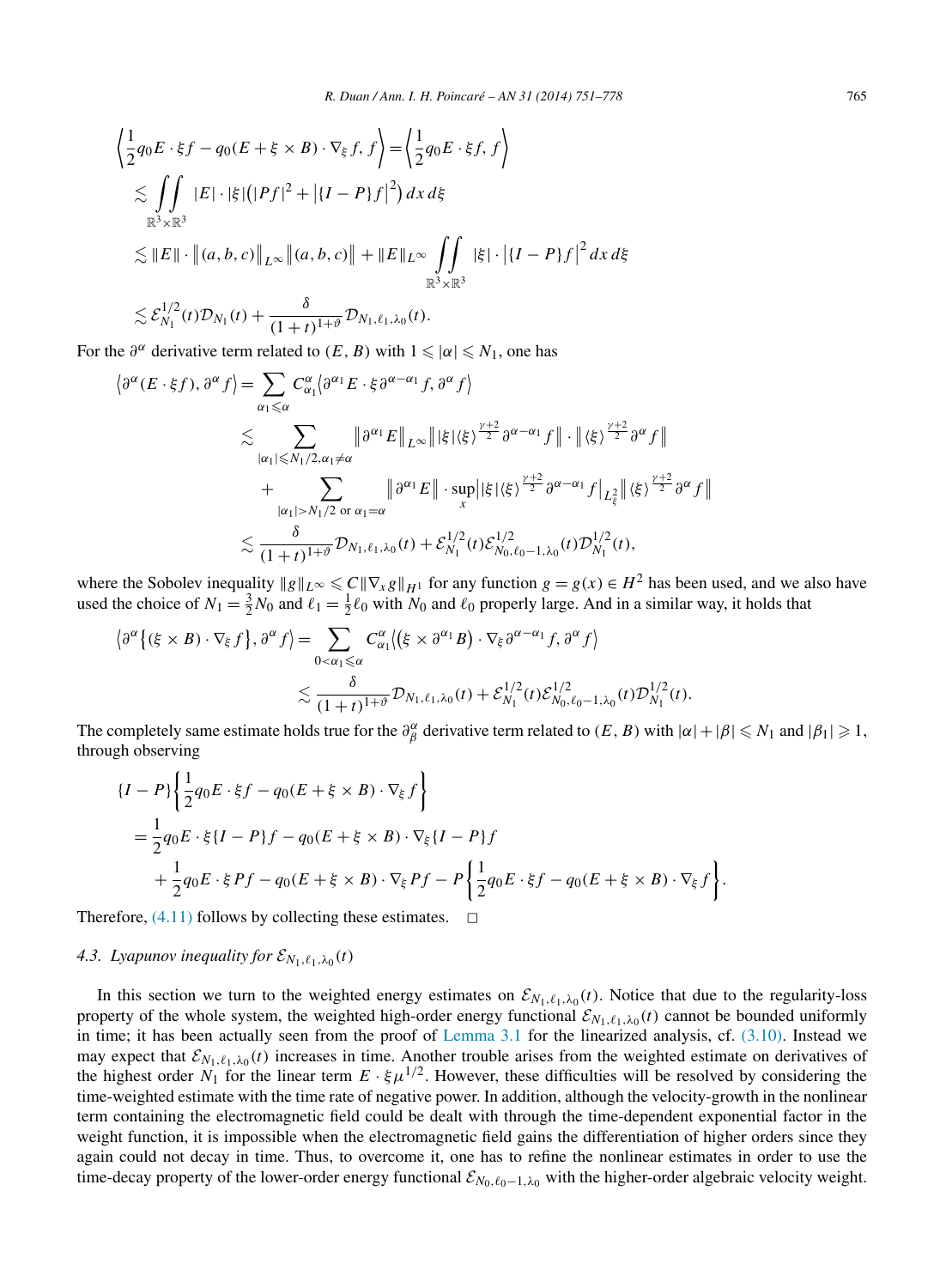<span id="page-15-0"></span>**Lemma 4.3.** *There is an energy functional*  $\mathcal{E}_{N_1,\ell_1,\lambda_0}(t)$  *such that* 

$$
\frac{d}{dt}\mathcal{E}_{N_1,\ell_1,\lambda_0}(t) + \kappa \mathcal{D}_{N_1,\ell_1,\lambda_0}(t) \lesssim \mathcal{E}_{N_1,\ell_1,\lambda_0}(t)\mathcal{E}_{N_0,\ell_0-1,\lambda_0}(t) + \sum_{|\alpha|=N_1} \langle \partial^{\alpha} E \cdot \xi \mu^{1/2}, w_{-\ell_1,\lambda_0}^2 \partial^{\alpha} f \rangle, \tag{4.12}
$$

*for*  $0 \le t \le T$ *.* 

**Proof.** Starting from the first equation of [\(4.1\),](#page-11-0) the energy estimate on  $\partial^{\alpha} f$  with  $1 \leq |\alpha| \leq N_1$  weighted by the time-velocity dependent function  $w_{-\ell_1,\lambda_0} = w_{-\ell_1,\lambda_0}(t,\xi)$  gives

$$
\frac{1}{2}\frac{d}{dt}\sum_{1\leqslant|\alpha|\leqslant N_{1}}\|\partial^{\alpha}f\|_{-\ell_{1},\lambda_{0}}^{2}+\sum_{1\leqslant|\alpha|\leqslant N_{1}}\langle L\partial^{\alpha}f,w_{-\ell_{1},\lambda_{0}}^{2}\partial^{\alpha}f\rangle+\frac{\vartheta\lambda_{0}}{(1+t)^{1+\vartheta}}\|\langle\xi\rangle\partial^{\alpha}f\|_{-\ell_{1},\lambda_{0}}^{2}
$$
\n
$$
=\sum_{1\leqslant|\alpha|\leqslant N_{1}}\langle\partial^{\alpha}S,w_{-\ell_{1},\lambda_{0}}^{2}\partial^{\alpha}f\rangle+\sum_{1\leqslant|\alpha|\leqslant N_{1}}\langle\partial^{\alpha}E\cdot\xi\mu^{1/2},w_{-\ell_{1},\lambda_{0}}^{2}\partial^{\alpha}f\rangle. \tag{4.13}
$$

Similarly, from [\(4.7\),](#page-12-0) one has the weighted energy estimate on  ${I - P}f$ 

$$
\frac{1}{2}\frac{d}{dt}\left\|\{I-P\}f\right\|_{-\ell_1,\lambda_0}^2 + \langle Lf, w_{-\ell_1,\lambda_0}^2\{I-P\}f\rangle + \frac{\vartheta\lambda_0}{(1+t)^{1+\vartheta}}\|\langle\xi\rangle\{I-P\}f\right\|_{-\ell_1,\lambda_0}^2
$$
\n
$$
= \langle\{I-P\}S, w_{-\ell_1,\lambda_0}^2\{I-P\}f\rangle + \langle E \cdot \xi \mu^{1/2}, w_{-\ell_1,\lambda_0}^2\{I-P\}f\rangle
$$
\n
$$
+ \langle P\xi \cdot \nabla_x f - \xi \cdot \nabla_x P f, w_{-\ell_1,\lambda_0}^2\{I-P\}f\rangle, \tag{4.14}
$$

and the weighted energy estimate on  $\{I - P\}\partial_{\beta}^{\alpha} f$  with  $|\alpha| + |\beta| \le N_1$  and  $|\beta| \ge 1$ 

$$
\frac{1}{2}\frac{d}{dt}\sum_{m=1}^{N_{1}}C_{m}\sum_{\substack{|\beta|=m\\|\alpha|+|\beta|\leq N_{1}\\|\alpha|+|\beta|\leq N_{1}\\|\beta| \geq 1}}\left\|\partial_{\beta}^{\alpha}\{I-P\}f\right\|_{D,|\beta|-\ell_{1},\lambda_{0}}^{2} + \frac{\lambda_{0}}{(1+t)^{1+\vartheta}}\left\|\langle\xi\rangle\partial_{\beta}^{\alpha}\{I-P\}f\right\|\right) \n&\leq \sum_{\substack{|\beta|=0\\|\alpha|+|\beta|\leq N_{1}\\|\alpha|+|\beta|\leq N_{1}}} \left\|\partial_{\beta}^{\alpha}\{I-P\}f\right\|_{D,|\beta|-\ell_{1},\lambda_{0}}^{2} + \sum_{|\alpha|\leq N_{1}-1} \left(\left\|\nabla_{x}\partial^{\alpha}(a_{\pm},b,c)\right\|^{2} + \left\|\partial^{\alpha}E\right\|^{2}\right) \n+ \sum_{m=1}^{N_{1}}C_{m}\sum_{\substack{|\beta|=m\\|\alpha|+|\beta|\leq N_{1}}} \left\{\partial_{\beta}^{\alpha}\{I-P\}S, w_{|\beta|-\ell_{1},\lambda_{0}}^{2}\partial_{\beta}^{\alpha}\{I-P\}f\right\}.
$$
\n(4.15)

Then, the proper linear combination of [\(4.5\),](#page-12-0) [\(4.6\),](#page-12-0) (4.13), (4.14) and (4.15) implies that there is an energy functional  $\mathcal{E}_{N_1,\ell_1,\lambda_0}(t)$  satisfying [\(1.6\)](#page-3-0) such that

$$
\frac{d}{dt}\mathcal{E}_{N_1,\ell_1,\lambda_0}(t) + \kappa \mathcal{D}_{N_1,\ell_1,\lambda_0}(t) \lesssim \mathcal{I}_{N_1,\ell_1,\lambda_0}^{(2)}(t) + \sum_{|\alpha|=N_1} \langle \partial^{\alpha} E \cdot \xi \mu^{1/2}, w_{-\ell_1,\lambda_0}^2 \partial^{\alpha} f \rangle, \tag{4.16}
$$

where

$$
\mathcal{I}_{N_1,\ell_1,\lambda_0}^{(2)}(t) = \langle S, f \rangle + \sum_{1 \leq |\alpha| \leq N_1} \langle \partial^{\alpha} S, \partial^{\alpha} f \rangle
$$
  
+ 
$$
\langle \{I - P\} S, w_{-\ell_1,\lambda_0}^2 \{I - P\} f \rangle + \sum_{1 \leq |\alpha| \leq N_1} \langle \partial^{\alpha} S, w_{-\ell_1,\lambda_0}^2 \partial^{\alpha} f \rangle
$$
  
+ 
$$
\sum_{m=1}^{N_1} C_m \sum_{\substack{|\beta|=m\\ |\alpha|+|\beta| \leq N_1}} \langle \partial^{\alpha}_{\beta} \{I - P\} S, w_{|\beta|-\ell_1,\lambda_0}^2 \partial^{\alpha}_{\beta} \{I - P\} f \rangle.
$$
 (4.17)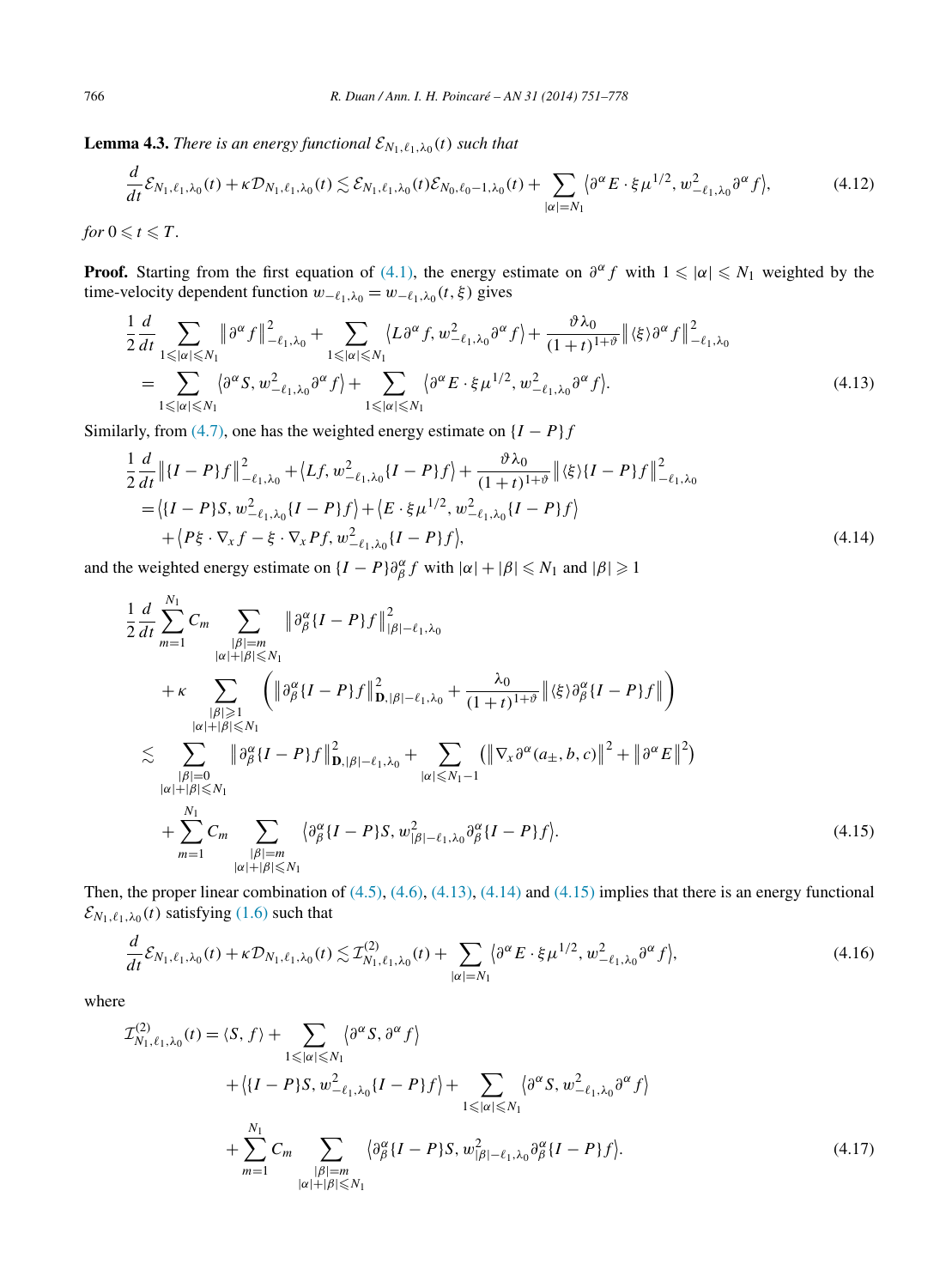<span id="page-16-0"></span>We now claim that

$$
\mathcal{I}_{N_1,\ell_1,\lambda_0}^{(2)}(t) \lesssim \mathcal{E}_{N_0,\ell_0,\lambda_0}^{1/2}(t) \mathcal{D}_{N_1,\ell_1,\lambda_0}(t) + \mathcal{E}_{N_1,\ell_1,\lambda_0}^{1/2}(t) \mathcal{E}_{N_0,\ell_0-1,\lambda_0}^{1/2}(t) \mathcal{D}_{N_1,\ell_1,\lambda_0}^{1/2}(t) \n+ \frac{1}{\lambda_0} (1+t)^{1+\vartheta} \|\nabla_x(E,B)\|_{H^{N_0-1}} \mathcal{D}_{N_1,\ell_1,\lambda_0}(t).
$$
\n(4.18)

Notice that the first and third terms on the right are bounded up to a generic constant by  $\delta \mathcal{D}_{N_1,\ell_1,\lambda_0}(t)$  due to the definition of *X(t)* and the assumption  $X(t) \leq \delta^2$ . This hence simplifies (4.18) as

$$
\mathcal{I}_{N_1,\ell_1,\lambda_0}^{(2)}(t) \lesssim \mathcal{E}_{N_1,\ell_1,\lambda_0}^{1/2}(t)\mathcal{E}_{N_0,\ell_0-1,\lambda_0}^{1/2}(t)\mathcal{D}_{N_1,\ell_1,\lambda_0}^{1/2}(t) + \delta \mathcal{D}_{N_1,\ell_1,\lambda_0}(t). \tag{4.19}
$$

Therefore, since *δ >* 0 is small enough, by applying the Cauchy–Schwarz inequality to the first term on the right-hand side of (4.19) and then putting it into [\(4.16\),](#page-15-0) [\(4.12\)](#page-15-0) follows. This completes the proof of [Lemma 4.3.](#page-15-0)  $\Box$ 

**Proof of (4.18).** For brevity, we only present the estimate of the fourth term on the right-hand side of [\(4.17\)](#page-15-0) since the estimate on other terms is simpler or follows in the completely same way. Take  $\alpha$  with  $1 \leq \alpha \leq N_1$ . For the inner product term related to  $\partial^{\alpha} \Gamma(f, f)$ , by using [\(2.2\)](#page-8-0) in [Lemma 2.2,](#page-8-0) considering the cases of  $|\alpha'| \le N_1/2$  and  $|\alpha'| > N_1/2$ , applying the Sobolev inequality  $||g||_{L^\infty} \leq C ||\nabla_x g||_{H^1}$  for  $g \in H^2$  to the lower-order derivatives, and noticing the choice of  $N_1 = \frac{3}{2}N_0$  and  $\ell_1 = \frac{1}{2}\ell_0$  with  $N_0$  and  $\ell_0$  properly large, it follows that

$$
\langle \partial^{\alpha} \Gamma(f,f), w_{-\ell_1,\lambda_0}^2 \partial^{\alpha} f \rangle \n\lesssim \left\{ \mathcal{E}_{N_0,\ell_0,\lambda_0}^{1/2}(t) \mathcal{D}_{N_1,\ell_1,\lambda_0}^{1/2}(t) + \mathcal{E}_{N_0,\ell_0-1,\lambda_0}^{1/2}(t) \mathcal{E}_{N_1,\ell_1,\lambda_0}^{1/2}(t) \right\} \mathcal{D}_{N_1,\ell_1,\lambda_0}^{1/2}(t) \n+ \left\{ \mathcal{E}_{N_1,\ell_1,\lambda_0}^{1/2}(t) \mathcal{E}_{N_0,\ell_0-1,\lambda_0}^{1/2}(t) + \mathcal{D}_{N_1,\ell_1,\lambda_0}^{1/2}(t) \mathcal{E}_{N_0,\ell_0,\lambda_0}^{1/2}(t) \right\} \mathcal{D}_{N_1,\ell_1,\lambda_0}^{1/2}(t).
$$

Next, for the term  $E \cdot \xi f$  in *S*, one has

$$
\langle \partial^{\alpha} (E \cdot \xi f), w_{-\ell_1, \lambda_0}^2 \partial^{\alpha} f \rangle
$$
\n
$$
= \sum_{\alpha_1 \leq \alpha} C_{\alpha_1}^{\alpha} \langle \partial^{\alpha_1} E \cdot \xi \partial^{\alpha - \alpha_1} f, w_{-\ell_1, \lambda_0}^2 \partial^{\alpha} f \rangle
$$
\n
$$
\lesssim \sum_{\substack{|\alpha_1| \leq N_1/2 \\ \alpha_1 \neq \alpha}} \|\partial^{\alpha_1} E\|_{L^{\infty}} \iint_{\mathbb{R}^3 \times \mathbb{R}^3} |\xi| w_{-\ell_1, \lambda_0}^2 (\left|\partial^{\alpha - \alpha_1} f\right|^2 + \left|\partial^{\alpha} f\right|^2) dx d\xi
$$
\n
$$
+ \sum_{\substack{|\alpha_1| > N_1/2 \\ \alpha_1 \neq \alpha}} \|\partial^{\alpha_1} E\| \cdot \sup_{x} \|\xi| \langle \xi \rangle^{\frac{\gamma + 2}{2}} w_{-\ell_1, \lambda_0} \partial^{\alpha - \alpha_1} f \big|_{L^2_{\xi}} \|\langle \xi \rangle^{\frac{\gamma + 2}{2}} w_{-\ell_1, \lambda_0} \partial^{\alpha} f \big|
$$
\n
$$
\lesssim \frac{1}{\lambda_0} (1+t)^{1+\vartheta} \|\nabla_x (E, B) \|_{H^{N_0 - 1}} \mathcal{D}_{N_1, \ell_1, \lambda_0}(t) + \mathcal{E}_{N_1, \ell_1, \lambda_0}^{1/2}(t) \mathcal{E}_{N_0, \ell_0 - 1, \lambda_0}^{1/2}(t) \mathcal{D}_{N_1, \ell_1, \lambda_0}^{1/2}(t).
$$

For the term  $(E + \xi \times B) \cdot \nabla_k f$  in *S*, the difference point is that it contains the velocity derivative of order one. One can deduce that

$$
\langle \partial^{\alpha} \left[ (E + \xi \times B) \cdot \nabla_{\xi} f \right], w_{-\ell_1, \lambda_0}^2 \partial^{\alpha} f \rangle
$$
  
=  $\langle (E + \xi \times B) \cdot \nabla_{\xi} w_{-\ell_1, \lambda_0}^2, -\frac{1}{2} |\partial^{\alpha} f|^2 \rangle$   
+  $\sum_{0 < \alpha_1 \leq \alpha} C_{\alpha_1}^{\alpha} \langle (\partial^{\alpha_1} E + \xi \times \partial^{\alpha_1} B) \cdot \nabla_{\xi} \partial^{\alpha - \alpha_1} f, w_{-\ell_1, \lambda_0}^2 \partial^{\alpha} f \rangle.$  (4.20)

Here, it is straightforward to see that the first term on the right is bounded in a rough way by

$$
C||E||_{L^{\infty}}\iint\limits_{\mathbb{R}^{3}\times\mathbb{R}^{3}}\left(\langle\xi\rangle^{-1}+\frac{\langle\xi\rangle}{(1+t)^{\vartheta}}\right)w_{-\ell_{1},\lambda_{0}}^{2}|\partial^{\alpha}f|^{2}dx\,d\xi
$$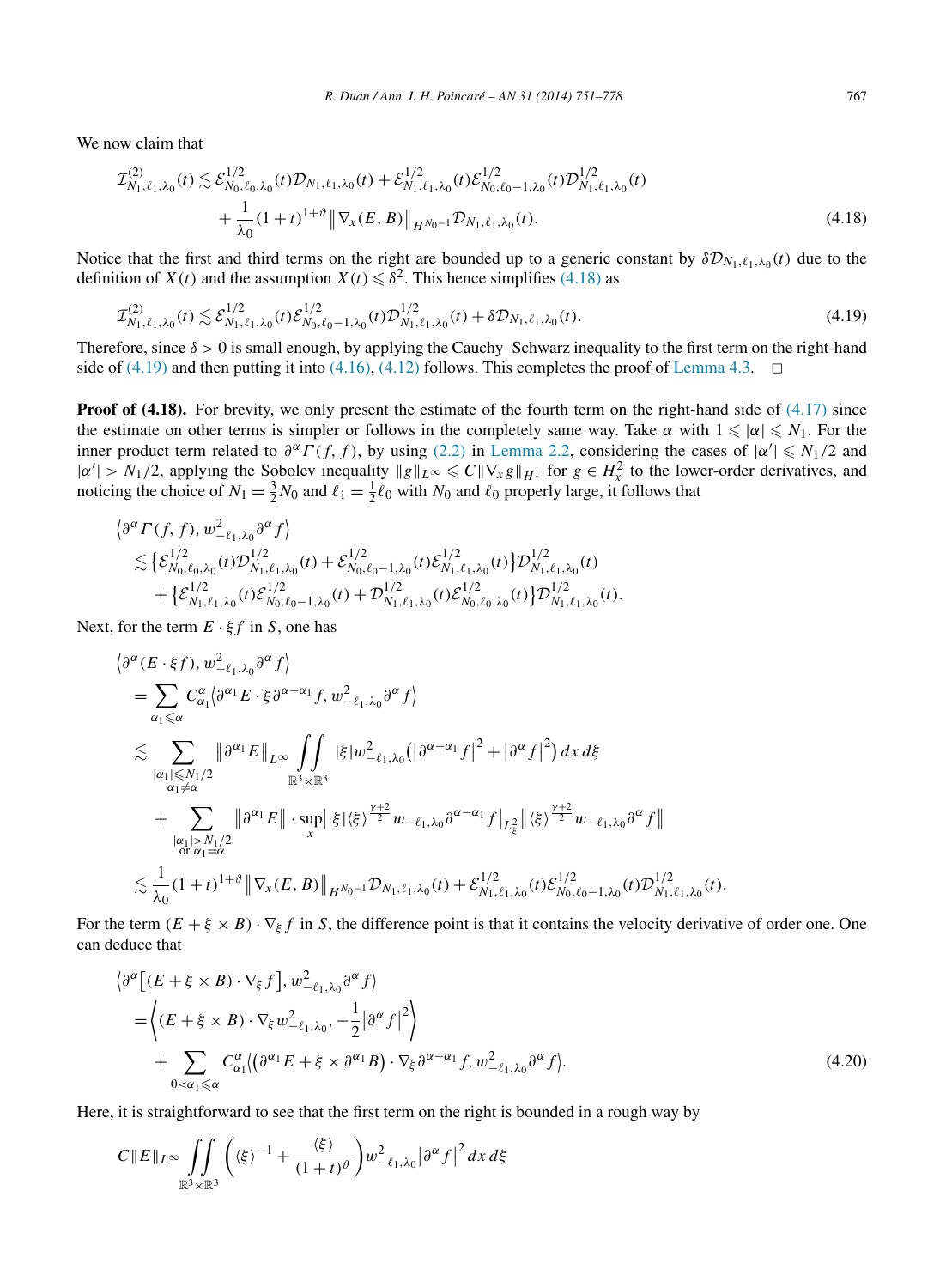<span id="page-17-0"></span>
$$
\lesssim \frac{1}{\lambda_0} (1+t)^{1+\vartheta} \|\nabla_x E\|_{H^1} \iint\limits_{\mathbb{R}^3 \times \mathbb{R}^3} \frac{\lambda_0 \langle \xi \rangle^2}{(1+t)^{1+\vartheta}} w_{-\ell_1,\lambda_0}^2 |\partial^\alpha f|^2 dx d\xi
$$
  

$$
\lesssim \frac{1}{\lambda_0} (1+t)^{1+\vartheta} \|\nabla_x E\|_{H^1} \mathcal{D}_{N_1,\ell_1,\lambda_0}(t).
$$

The second term on the right-hand side of [\(4.20\)](#page-16-0) can be estimated as follows. When  $|a_1| \le N_1/2$  and  $a_1 \ne \alpha$ , it is bounded by

$$
C \left\| \partial^{\alpha_1}(E, B) \right\|_{L^{\infty}} \iint\limits_{\mathbb{R}^3 \times \mathbb{R}^3} \langle \xi \rangle^{1 - (\gamma + 2)} \big( w_{1 - \ell_1, \lambda_0}^2 |\nabla_{\xi} \partial^{\alpha - \alpha_1} f|^2 + w_{-\ell_1, \lambda_0}^2 |\partial^{\alpha} f|^2 \big) dx d\xi
$$
  
\$\lesssim \left\| \nabla\_x \partial^{\alpha\_1}(E, B) \right\|\_{H^1} \iint\limits\_{\mathbb{R}^3 \times \mathbb{R}^3} \langle \xi \rangle^2 \big( |w\_{1 - \ell\_1, \lambda\_0} \nabla\_{\xi} \partial^{\alpha - \alpha\_1} f|^2 + |w\_{-\ell\_1, \lambda\_0} \partial^{\alpha} f|^2 \big) dx d\xi\$  
\$\lesssim \frac{1}{\lambda\_0} (1 + t)^{1 + \vartheta} \left\| \nabla\_x(E, B) \right\|\_{H^{N\_0 - 1}} \mathcal{D}\_{N\_1, \ell\_1, \lambda\_0}(t),

where we have used  $-3 \le \gamma < -2$ , and when  $|\alpha_1| > N_1/2$  or  $\alpha_1 = \alpha$ , it is bounded by

$$
C \left\|\partial^{\alpha_1}(E,B)\right\| \cdot \sup_x |\langle \xi \rangle^{1+\frac{\gamma+2}{2}} w_{-\ell_1,\lambda_0} \nabla_{\xi} \partial^{\alpha-\alpha_1} f\big|_{L^2_{\xi}} \left\| \langle \xi \rangle^{\frac{\gamma+2}{2}} w_{-\ell_1,\lambda_0} \partial^{\alpha} f\right\|
$$
  

$$
\lesssim \mathcal{E}_{N_1,\ell_1,\lambda_0}^{1/2}(t) \mathcal{E}_{N_0,\ell_0-1,\lambda_0}^{1/2}(t) \mathcal{D}_{N_1,\ell_1,\lambda_0}^{1/2}(t).
$$

Collecting all the above estimates, [\(4.18\)](#page-16-0) holds true for the fourth inner product term on the right-hand side of [\(4.17\).](#page-15-0) This proves  $(4.18)$ .  $\Box$ 

Now, we are ready to obtain the closed estimate on the first portion of the time-weighted energy norm  $X(t)$  in the following

# **Lemma 4.4.** *It holds that*

$$
\sup_{0 \leq s \leq t} \left\{ \mathcal{E}_{N_1}(s) + (1+s)^{-\frac{1+\epsilon_0}{2}} \mathcal{E}_{N_1, \ell_1, \lambda_0}(s) \right\} + \int_0^t \mathcal{D}_{N_1}(s) \, ds \lesssim Y_0^2 + X^2(t),\tag{4.21}
$$

*for*  $0 \le t \le T$ *.* 

**Proof.** In fact, the time integration of  $(4.4)$  gives

$$
\mathcal{E}_{N_1}(t) + \int_0^t \mathcal{D}_{N_1}(s) \, ds \lesssim Y_0^2 + \delta \int_0^t (1+s)^{-1-\vartheta} \mathcal{D}_{N_1,\ell_1,\lambda_0}(s) \, ds + \int_0^t \mathcal{E}_{N_1}(s) \mathcal{E}_{N_0,\ell_0-1,\lambda_0}(s) \, ds. \tag{4.22}
$$

Furthermore, from multiplying [\(4.4\)](#page-12-0) by  $(1 + t)^{-\epsilon_0}$  and then taking the time integration, it follows that

$$
(1+t)^{-\epsilon_0} \mathcal{E}_{N_1}(t) + \int_0^t (1+s)^{-\epsilon_0} \mathcal{D}_{N_1}(s) ds + \int_0^t (1+s)^{-1-\epsilon_0} \mathcal{E}_{N_1}(s) ds
$$
  

$$
\lesssim Y_0^2 + \delta \int_0^t (1+s)^{-1-\vartheta-\epsilon_0} \mathcal{D}_{N_1,\ell_1,\lambda_0}(s) ds + \int_0^t (1+s)^{-\epsilon_0} \mathcal{E}_{N_1}(s) \mathcal{E}_{N_0,\ell_0-1,\lambda_0}(s) ds.
$$
 (4.23)

Combining (4.22) and (4.23) gives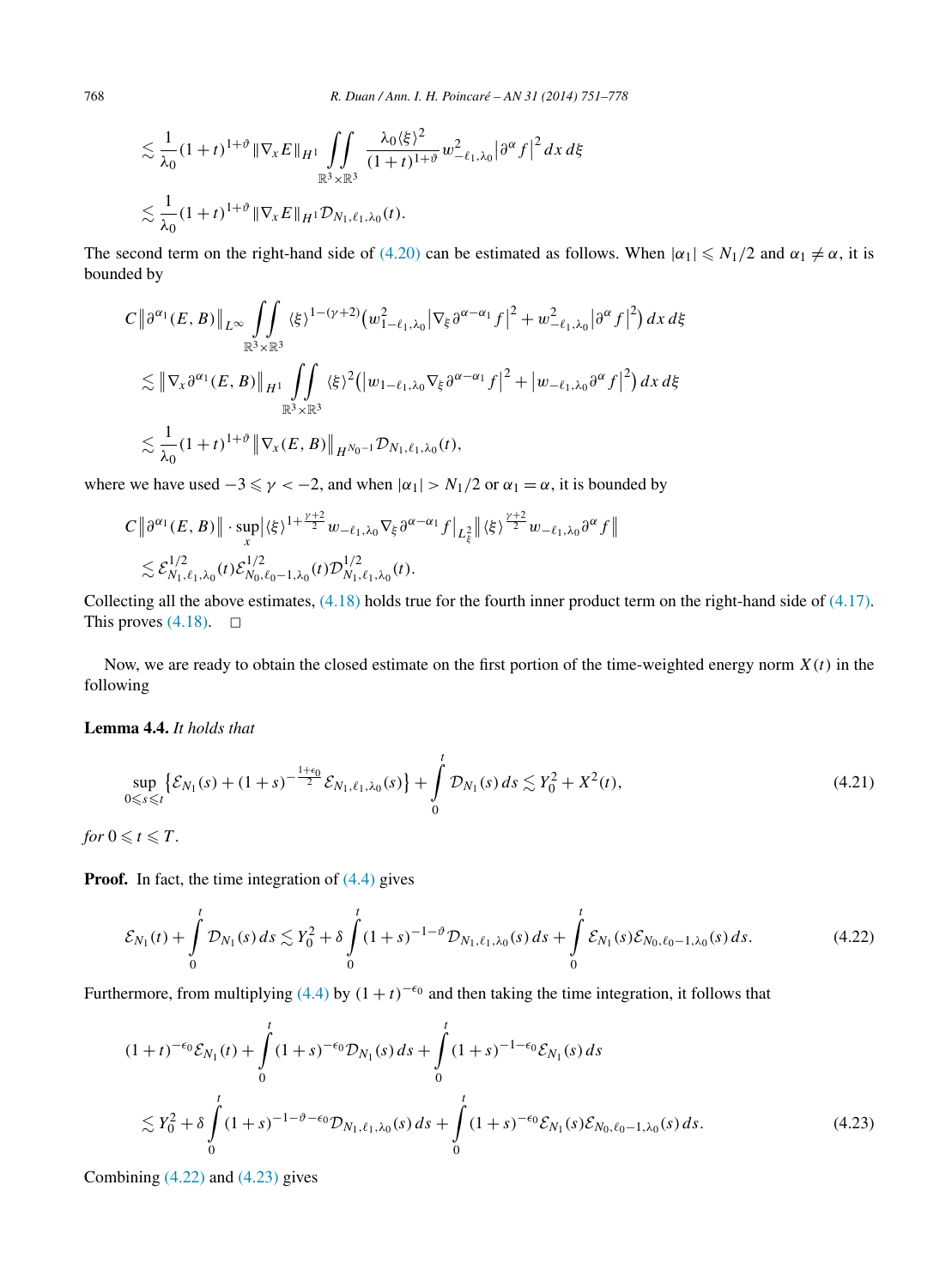<span id="page-18-0"></span>
$$
\mathcal{E}_{N_1}(t) + \int_0^t \mathcal{D}_{N_1}(s) ds + \int_0^t (1+s)^{-1-\epsilon_0} \mathcal{E}_{N_1}(s) ds
$$
  
\n
$$
\lesssim Y_0^2 + \delta \int_0^t (1+s)^{-1-\vartheta} \mathcal{D}_{N_1,\ell_1,\lambda_0}(s) ds + \int_0^t \mathcal{E}_{N_1}(s) \mathcal{E}_{N_0,\ell_0-1,\lambda_0}(s) ds
$$
  
\n
$$
\lesssim Y_0^2 + X^2(t) + \delta \int_0^t (1+s)^{-1-\vartheta} \mathcal{D}_{N_1,\ell_1,\lambda_0}(s) ds,
$$
\n(4.24)

where to obtain the second inequality, we have used

$$
\sup_{0 \leq s \leq t} \left\{ \mathcal{E}_{N_1}(s) + (1+s)^{\frac{3}{2}} \mathcal{E}_{N_0, \ell_0 - 1, \lambda_0}(s) \right\} \leq X(t).
$$

From [\(4.12\),](#page-15-0) multiplying it by  $(1 + t)^{-(1+\epsilon_0)/2}$  and taking the time integration yields

$$
(1+t)^{-\frac{1+\epsilon_{0}}{2}}\mathcal{E}_{N_{1},\ell_{1},\lambda_{0}}(t)+\int_{0}^{t}(1+s)^{-\frac{1+\epsilon_{0}}{2}}\mathcal{D}_{N_{1},\ell_{1},\lambda_{0}}(s) ds+\int_{0}^{t}(1+s)^{-\frac{3+\epsilon_{0}}{2}}\mathcal{E}_{N_{1},\ell_{1},\lambda_{0}}(s) ds
$$
  

$$
\lesssim Y_{0}^{2}+\int_{0}^{t}(1+s)^{-\frac{1+\epsilon_{0}}{2}}\mathcal{E}_{N_{1},\ell_{1},\lambda_{0}}(s)\mathcal{E}_{N_{0},\ell_{0}-1,\lambda_{0}}(s) ds
$$
  

$$
+\sum_{|\alpha|=N_{1}}\int_{0}^{t}(1+s)^{-\frac{1+\epsilon_{0}}{2}}\langle \partial^{\alpha}E\cdot\xi\mu^{1/2},w_{-\ell_{1},\lambda_{0}}^{2}\partial^{\alpha}f\rangle.
$$
 (4.25)

The second term on the right is bounded by  $X^2(t)$  by noticing again from the definition of  $X(t)$ 

$$
\sup_{0\leq s\leq t}\left\{(1+s)^{-\frac{1+\epsilon_0}{2}}\mathcal{E}_{N_1,\ell_1,\lambda_0}(s)+(1+s)^{\frac{3}{2}}\mathcal{E}_{N_0,\ell_0-1,\lambda_0}(s)\right\}\leqslant X(t).
$$

By the Cauchy–Schwarz inequality, the right-hand third term of (4.25) is bounded up to a generic constant by

$$
\sum_{|\alpha|=N_1}\int_{0}^{t}(1+s)^{-1-\epsilon_0}\|\partial^{\alpha}E\|^2+\|\langle\xi\rangle^{\frac{\gamma+2}{2}}\partial^{\alpha}f\|^2 ds\lesssim \int_{0}^{t}(1+s)^{-1-\epsilon_0}\mathcal{E}_{N_1}(s)\,ds+\int_{0}^{t}\mathcal{D}_{N_1}(s)\,ds.
$$

Then, in terms of the above estimates, taking the sum of  $(4.24)$  and  $(4.25)$  and using the fact that  $\delta > 0$  is small enough, we arrive at

$$
\mathcal{E}_{N_1}(t) + (1+t)^{-\frac{1+\epsilon_0}{2}} \mathcal{E}_{N_1,\ell_1,\lambda_0}(t) + \int_0^t \mathcal{D}_{N_1}(s) ds \n+ \int_0^t (1+s)^{-\frac{1+\epsilon_0}{2}} \mathcal{D}_{N_1,\ell_1,\lambda_0}(s) ds + \int_0^t (1+s)^{-1-\epsilon_0} \mathcal{E}_{N_1}(s) ds \n+ \int_0^t (1+s)^{-\frac{3+\epsilon_0}{2}} \mathcal{E}_{N_1,\ell_1,\lambda_0}(s) ds \lesssim Y_0^2 + X^2(t).
$$
\n(4.26)

Therefore,  $(4.21)$  follows, and then this completes the proof of [Lemma 4.4.](#page-17-0)  $\Box$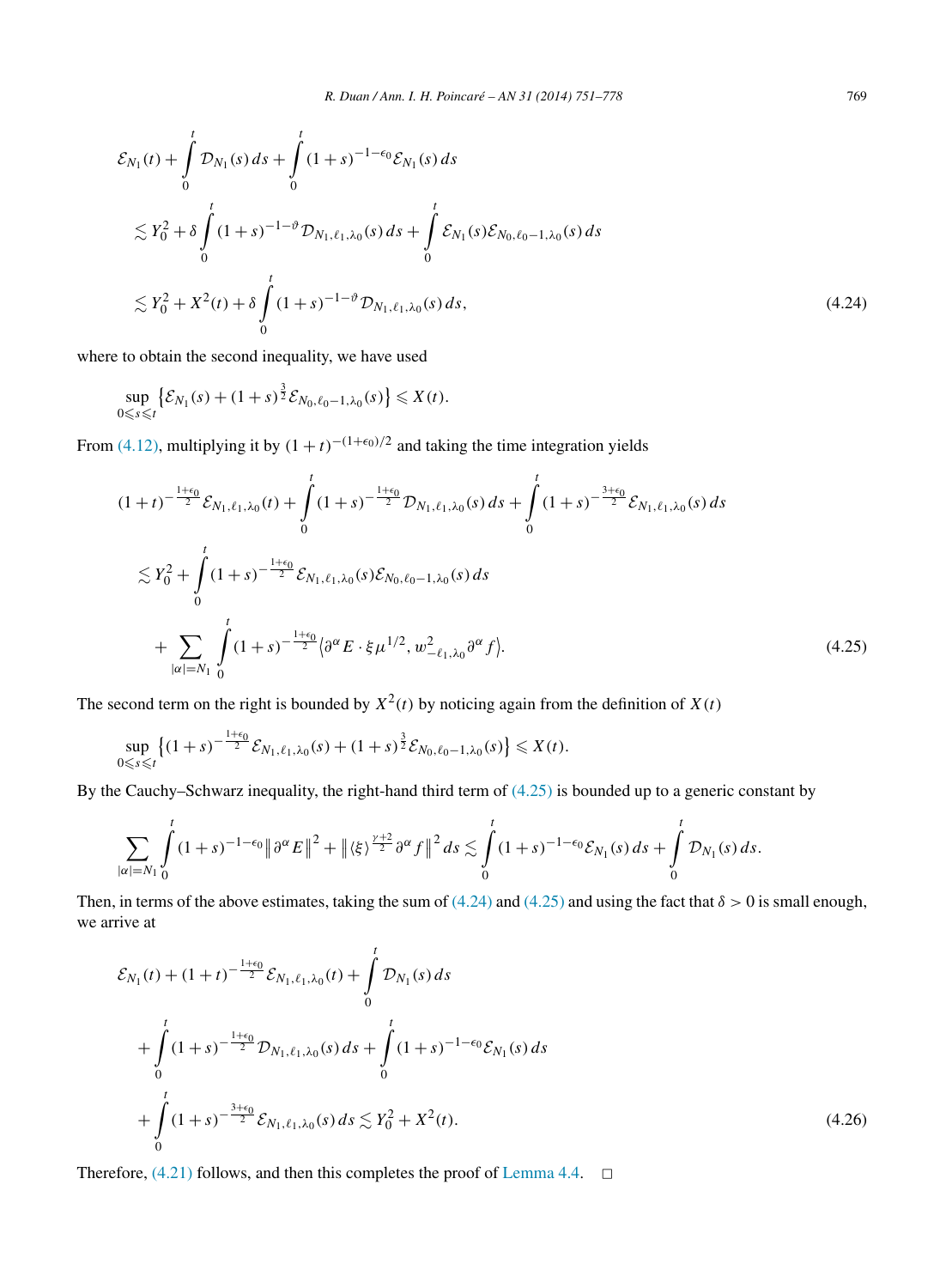### <span id="page-19-0"></span>*4.4. Lyapunov inequality for*  $\mathcal{E}_{N_0, \ell_0, \lambda_0}(t)$

In this section we devote ourselves to obtaining the Lyapunov inequality for  $\mathcal{E}_{N_0,\ell_0,\lambda_0}(t)$ . It is simpler compared to deal with the high-order energy functional  $\mathcal{E}_{N_1,\ell_1,\lambda_0}(t)$ , because the derivatives of the electromagnetic field of order up to  $N_0$  decays in time by the definition of  $X(t)$ .

**Lemma 4.5.** For any  $\ell$  with  $\ell_0 - 1 \leq \ell \leq \ell_0$ , there is an energy functional  $\mathcal{E}_{N_0,\ell,\lambda_0}(t)$  such that

$$
\frac{d}{dt}\mathcal{E}_{N_0,\ell,\lambda_0}(t) + \mathcal{D}_{N_0,\ell,\lambda_0}(t) \lesssim \sum_{|\alpha|=N_0} \|\partial^{\alpha}E\|^2,
$$
\n(4.27)

*for*  $0 \le t \le T$ *.* 

**Proof.** From the completely same procedure to obtain the energy inequality [\(4.16\)](#page-15-0) for  $\mathcal{E}_{N_1,\ell_1,\lambda_0}(t)$ , one can also verify that for  $\ell$  with  $\ell_0 - 1 \leq \ell \leq \ell_0$ , there is an energy functional  $\mathcal{E}_{N_0,\ell,\lambda_0}(t)$  satisfying [\(1.6\)](#page-3-0) such that

$$
\frac{d}{dt}\mathcal{E}_{N_0,\ell,\lambda_0}(t) + \kappa \mathcal{D}_{N_0,\ell,\lambda_0}(t) \lesssim \mathcal{I}_{N_0,\ell,\lambda_0}^{(2)}(t) + \sum_{|\alpha|=N_0} \langle \partial^{\alpha} E \cdot \xi \mu^{1/2}, w_{-\ell,\lambda_0}^2 \partial^{\alpha} f \rangle, \tag{4.28}
$$

where

$$
\mathcal{I}_{N_0,\ell,\lambda_0}^{(2)}(t) = \langle S, f \rangle + \sum_{1 \leq |\alpha| \leq N_0} \langle \partial^{\alpha} S, \partial^{\alpha} f \rangle
$$
  
+  $\langle \{I - P\}S, w_{-\ell,\lambda_0}^2 \{I - P\} f \rangle + \sum_{1 \leq |\alpha| \leq N_0} \langle \partial^{\alpha} S, w_{-\ell,\lambda_0}^2 \partial^{\alpha} f \rangle$   
+  $\sum_{m=1}^{N_0} C_m \sum_{\substack{|\beta|=m\\ |\alpha|+|\beta| \leq N_0}} \langle \partial^{\alpha}_{\beta} \{I - P\} S, w_{|\beta|-\ell,\lambda_0}^2 \partial^{\alpha}_{\beta} \{I - P\} f \rangle.$  (4.29)

Compared to the estimate on the similar functional  $\mathcal{I}_{N_1,\ell_1,\lambda_0}^{(2)}(t)$  given by [\(4.17\)](#page-15-0) in [Lemma 4.3,](#page-15-0) the estimate on  $\mathcal{I}_{N_0,\ell,\lambda_0}^{(2)}(t)$  above becomes easier due to the boundedness of  $\mathcal{E}_{N_0,\ell,\lambda_0}(t)$  uniformly in time and also the time-decay of derivatives of the electromagnetic field up to order *N*0. In fact, one can claim that

$$
\mathcal{I}_{N_0,\ell,\lambda_0}^{(2)}(t) \lesssim \mathcal{E}_{N_0,\ell,\lambda_0}^{1/2}(t)\mathcal{D}_{N_0,\ell,\lambda_0}(t) + \frac{1}{\lambda_0}(1+t)^{1+\vartheta} \left\|\nabla_x(E,B)\right\|_{H^{N_0-1}} \mathcal{D}_{N_0,\ell,\lambda_0}(t). \tag{4.30}
$$

Noticing from the definition of *X(t)*

$$
\sup_{0\leq s\leq t} \left\{ \mathcal{E}_{N_0,\ell_0,\lambda_0}(s) + (1+s)^{2(1+\vartheta)} \left\| \nabla_x(E,B) \right\|_{H^{N_0-1}}^2 \right\} \leqslant X(t) \leqslant \delta^2,
$$

it further follows that  $\mathcal{I}_{N_0,\ell,\lambda_0}^{(2)}(t)$  is bounded up to a generic constant by  $\delta \mathcal{D}_{N_0,\ell,\lambda_0}(t)$ . By putting this estimate into (4.28) and applying the Cauchy–Schwarz inequality to the right-hand second term of (4.28) as

$$
\sum_{|\alpha|=N_0} \langle \partial^{\alpha} E \cdot \xi \mu^{1/2}, w_{-\ell, \lambda_0}^2 \partial^{\alpha} f \rangle \leq \eta \sum_{|\alpha|=N_0} \left\| \langle \xi \rangle^{\frac{\gamma+2}{2}} \partial^{\alpha} f \right\|^2 + \frac{C}{\eta} \sum_{|\alpha|=N_0} \left\| \partial^{\alpha} E \right\|^2,
$$

for  $n > 0$  small enough, it follows that

$$
\frac{d}{dt}\mathcal{E}_{N_0,\ell,\lambda_0}(t)+\kappa\mathcal{D}_{N_0,\ell,\lambda_0}(t)\lesssim (\delta+\eta)\mathcal{D}_{N_0,\ell,\lambda_0}(t)+\frac{C}{\eta}\sum_{|\alpha|=N_0}\left\|\partial^{\alpha}E\right\|^2,
$$

which thus implies (4.27) since  $\delta > 0$  and  $\eta > 0$  can be small enough. This completes the proof of Lemma 4.5.  $\Box$ 

**Proof of (4.30).** It is similar to the proof of [\(4.18\)](#page-16-0) for  $\mathcal{I}_{N_1,\ell_1,\lambda_0}^{(2)}(t)$ . For those inner product terms from  $\Gamma(f, f)$ in (4.29), one can directly apply [Lemma 2.2](#page-8-0) to verify that they are bounded by  $CE_{N_0,\ell,\lambda_0}^{1/2}(t)\mathcal{D}_{N_0,\ell,\lambda_0}(t)$ . For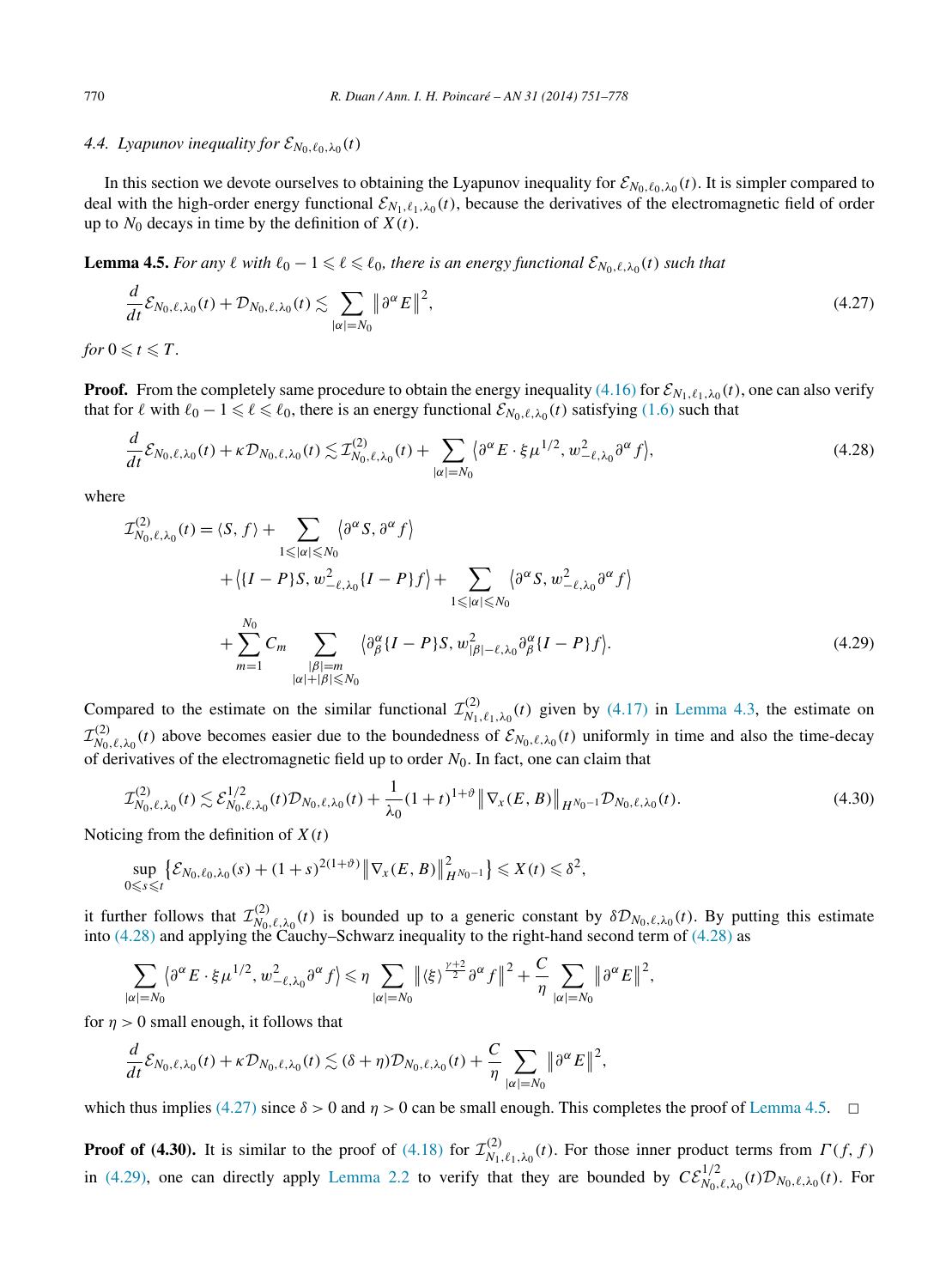<span id="page-20-0"></span>those terms related to  $(E, B)$  in  $(4.29)$ , from the completely same process as for dealing in the proof of [\(4.18\)](#page-16-0) with the case when *(E,B)* gains the differentiation of lower-order, it follows that they are bounded by  $C \frac{1}{\lambda_0} (1+t)^{1+\vartheta} \|\nabla_x (E, B) \|_{H^{N_0-1}} \mathcal{D}_{N_0, \ell, \lambda_0}(t)$ . Therefore, [\(4.30\)](#page-19-0) is proved.  $\Box$ 

# *4.5. Decay of electromagnetic fields and macro components*

In this step, we will use directly Duhamel's principle to obtain the time-decay of the electromagnetic field *(E,B)* and the macro components  $(a, b, c)$  up to the low-order  $N_0$  in terms of the time-decay of the weighted high-order energy function  $\mathcal{E}_{N_1-3,\ell_1-1,\lambda_0}(t)$  which follows from the boundedness of *X*(*t*).

### **Lemma 4.6.** *It holds that*

$$
\sup_{0 \le s \le t} \left\{ (1+s)^{\frac{5}{2}} \left\| \nabla_x (E, B) \right\|_{H^{N_0 - 1}}^2 + (1+s)^{\frac{3}{2}} \left\| (a, b, c, E, B) \right\|^2 \right\} \lesssim Y_0^2 + X^2(t),
$$
\n(4.31)  
for  $0 \le t \le T$ .

**Proof.** Recall the mild form

$$
U(t) = \mathbb{A}(t)U_0 + \int_0^t \mathbb{A}(t - s)[S(s), 0, 0] ds,
$$
\n(4.32)

which denotes the solutions to the Cauchy problem on the Vlasov–Maxwell–Landau system [\(4.1\)](#page-11-0) with initial data  $U_0 = (f_0, E_0, B_0)$ , where the nonlinear term *S* is given by [\(4.2\).](#page-11-0) The linearized analysis for the homogeneous system in [Theorem 3.1](#page-8-0) implies

$$
\|\nabla_{x} P_{E,B}\{\mathbb{A}(t)U_0\}\|_{H^{N_0-1}} \lesssim (1+t)^{-\frac{5}{4}} \big(\|w^{\ell_3^{\text{low}}} f_0\|_{Z_1} + \|(E_0, B_0)\|_{L^1_x}\big) + (1+t)^{-\frac{5}{4}} \sum_{1 \leq |\alpha| \leq N_0} \big(\|w^{\ell_3^{\text{high}}} \nabla_{x}^{\frac{9}{4}} \partial^{\alpha} f_0\| + \|\nabla_{x}^{\frac{9}{4}} \partial^{\alpha}(E_0, B_0)\|\big),
$$

where  $P_{E,B}$  means the projection along the electro and magnetic components in the solution  $(f, E, B)$ ,  $w = w(\xi)$  is defined by [\(3.3\),](#page-8-0) and constants  $\ell_3^{low}$ ,  $\ell_3^{high}$  are chosen to satisfy

$$
\ell_3^{low} > \frac{5}{2} + N_0, \qquad \ell_3^{high} > \frac{5}{4},
$$

and also  $\ell_3^{low}$ ,  $\ell_3^{high}$  are sufficiently close to 3/2 +  $N_0$  and 5/4, respectively. By interpolation of derivatives,

$$
\|\nabla_{x} P_{E,B}\{\mathbb{A}(t)U_{0}\}\|_{H^{N_{0}-1}} \lesssim (1+t)^{-\frac{5}{4}} \big(\|w^{\ell_{3}^{low}}f_{0}\|_{Z_{1}} + \|(E_{0}, B_{0})\|_{L^{1}_{x}}\big) + (1+t)^{-\frac{5}{4}} \sum_{3 \leq |\alpha| \leq N_{0}+3} (\|w^{\ell_{3}^{high}}\partial^{\alpha}f_{0}\| + \|\partial^{\alpha}(E_{0}, B_{0})\|).
$$

Applying this time-decay property to the mild form (4.32) gives

$$
\|\nabla_{x}(E,B)\|_{H^{N_{0}-1}} \lesssim (1+t)^{-\frac{5}{4}}Y_{0} + \int_{0}^{t} (1+t-s)^{-\frac{5}{4}}\|w^{\ell_{3}^{low}}S(s)\|_{Z_{1}}ds
$$
  
+ 
$$
\int_{0}^{t} (1+t-s)^{-\frac{5}{4}}\sum_{3\leq |\alpha|\leq N_{0}+3} \|w^{\ell_{3}^{high}}\partial^{\alpha}S(s)\| ds,
$$
 (4.33)

where we have used  $w(\xi) = w_{-\frac{1}{2}}(\xi)$  and the definition [\(1.9\)](#page-3-0) for *Y*<sub>0</sub>. As in [\[7\],](#page-26-0) it is straightforward to obtain

$$
\|w^{\ell_3^{low}} S(t)\|_{Z_1} + \sum_{3 \leq |\alpha| \leq N_0 + 3} \|w^{\ell_3^{high}} \partial^\alpha S(t)\| \lesssim \mathcal{E}_{N_1 - 3, \ell_1 - 1, \lambda_0}(t).
$$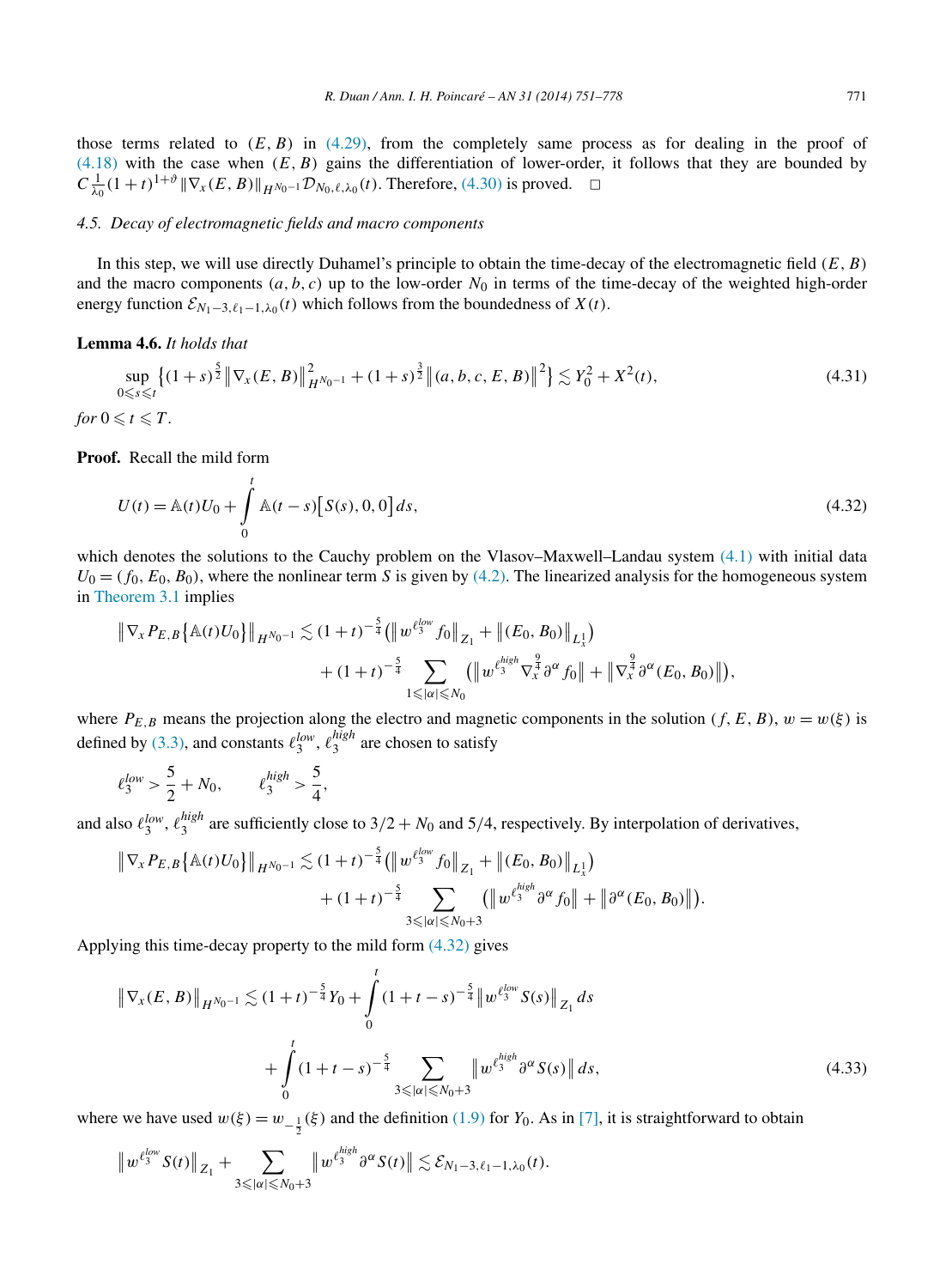<span id="page-21-0"></span>Here, we have used the choice of  $N_1$ ,  $\ell_1$  by  $N_1 = \frac{3}{2}N_0$ ,  $\ell_1 = \frac{1}{2}\ell_0$  with  $N_0$  and  $\ell_0$  properly large. Recall  $X(t)$ -norm, and hence

$$
\mathcal{E}_{N_1-3,\ell_1-1,\lambda_0}(s) \le (1+s)^{-\frac{3}{2}}X(t), \quad 0 \le s \le t.
$$

Plugging these estimates into [\(4.33\),](#page-20-0) the further computations yield

$$
\sup_{0 \le s \le t} \left\{ (1+s)^{\frac{5}{2}} \left\| \nabla_x (E, B) \right\|_{H^{N_0-1}}^2 \right\} \lesssim Y_0^2 + X^2(t). \tag{4.34}
$$

Moreover, to obtain the time-decay of  $\|(a, b, c, E, B)\|$ , we use the linearized time-decay property

$$
\|P_f\{\mathbb{A}(t)U_0\}\| + \|P_{E,B}\{\mathbb{A}(t)U_0\}\| \lesssim (1+t)^{-\frac{3}{4}}(\|w^{\ell_4^{low}}f_0\|_{Z_1} + \|(E_0,B_0)\|_{L_x^1}) + (1+t)^{-\frac{3}{4}}(\|w^{\ell_4^{high}}\nabla_x^{\frac{7}{4}}f_0\| + \|\nabla_x^{\frac{7}{4}}(E_0,B_0)\|),
$$

where  $P_f$  means the projection along the *f*-component in the solution  $(f, E, B)$ , and constants  $\ell_4^{low}$ ,  $\ell_4^{high}$  are chosen to satisfy  $\ell_4^{low} > 3/2$ ,  $\ell_4^{high} > 3/4$  and also  $\ell_4^{low}$ ,  $\ell_4^{high}$  are sufficiently close to 3/2 and 3/4, respectively. Therefore, in the completely same way for estimating  $\|\nabla_x(E,B)\|_{H^{N_0-1}}$  in (4.34), one has

$$
\sup_{0 \le s \le t} \left\{ (1+s)^{\frac{3}{2}} \left\| (a, b, c, E, B) \right\|^2 \right\} \lesssim Y_0^2 + X^2(t). \tag{4.35}
$$

Thus, combining (4.34) and (4.35) gives the desired estimate [\(4.31\).](#page-20-0) This then completes the proof of [Lemma 4.6.](#page-20-0)  $\Box$ 

# *4.6. Bound of*  $\mathcal{E}_{N_0,\ell_0,\lambda_0}(t)$  *and decay of*  $\mathcal{E}_{N_0,\ell_0-1,\lambda_0}(t)$

Basing on those estimates in the previous two sections, we can use the time-weighted estimate together with an iterative trick to obtain in the following lemma the boundedness of  $\mathcal{E}_{N_0,\ell_0,\lambda_0}(t)$  and also the time-decay of  $\mathcal{E}_{N_0,\ell_0-1,\lambda_0}(t)$ . Notice that loss of one in the velocity weight index of  $\mathcal{E}_{N_0,\ell_0-1,\lambda_0}(t)$  results essentially from the long-range degenerate property of soft potentials for the Landau operator.

# **Lemma 4.7.** *It holds that*

$$
\sup_{0 \le s \le t} \left\{ \mathcal{E}_{N_0, \ell_0, \lambda_0}(s) + (1+s)^{\frac{3}{2}} \mathcal{E}_{N_0, \ell_0-1, \lambda_0}(s) \right\} \lesssim Y_0^2 + X^2(t),\tag{4.36}
$$

*for*  $0 \le t \le T$ .

**Proof.** Recall the Lyapunov inequality [\(4.27\)](#page-19-0) for  $\mathcal{E}_{N_0,\ell,\lambda_0}(t)$  with  $\ell_0 - 1 \leq \ell \leq \ell_0$ . First of all, from the time integra-tion of [\(4.27\)](#page-19-0) with  $\ell = \ell_0$ ,

$$
\mathcal{E}_{N_0,\ell_0,\lambda_0}(t) + \int_0^t \mathcal{D}_{N_0,\ell_0,\lambda_0}(s) \, ds \lesssim Y_0^2 + \sum_{|\alpha|=N_0} \int_0^t \|\partial^\alpha E\|^2 \, ds. \tag{4.37}
$$

Due to [Lemma 4.6,](#page-20-0) the second term on the right is bounded up to a generic constant by  $Y_0^2 + X^2(t)$ , and so is  $\mathcal{E}_{N_0,\ell_0,\lambda_0}(s)$  for  $0 \le s \le t$ . The rest is to estimate the time-weighted part on the left-hand side of (4.36). For that, let  $\epsilon > 0$  be fixed small enough. From multiplying [\(4.27\)](#page-19-0) with  $\ell = \ell_0 - 1/2$  by  $(1 + t)^{\frac{1}{2} + \epsilon}$  and then taking the time integration,

$$
(1+t)^{\frac{1}{2}+\epsilon} \mathcal{E}_{N_0,\ell_0-\frac{1}{2},\lambda_0}(t) + \int_0^t (1+s)^{\frac{1}{2}+\epsilon} \mathcal{D}_{N_0,\ell_0-\frac{1}{2},\lambda_0}(s) ds
$$
  
\$\lesssim Y\_0^2 + \int\_0^t (1+s)^{-\frac{1}{2}+\epsilon} \mathcal{E}\_{N\_0,\ell\_0-\frac{1}{2},\lambda\_0}(s) ds + \sum\_{|\alpha|=N\_0} \int\_0^t (1+s)^{\frac{1}{2}+\epsilon} ||\partial^{\alpha} E||^2 ds\$, \tag{4.38}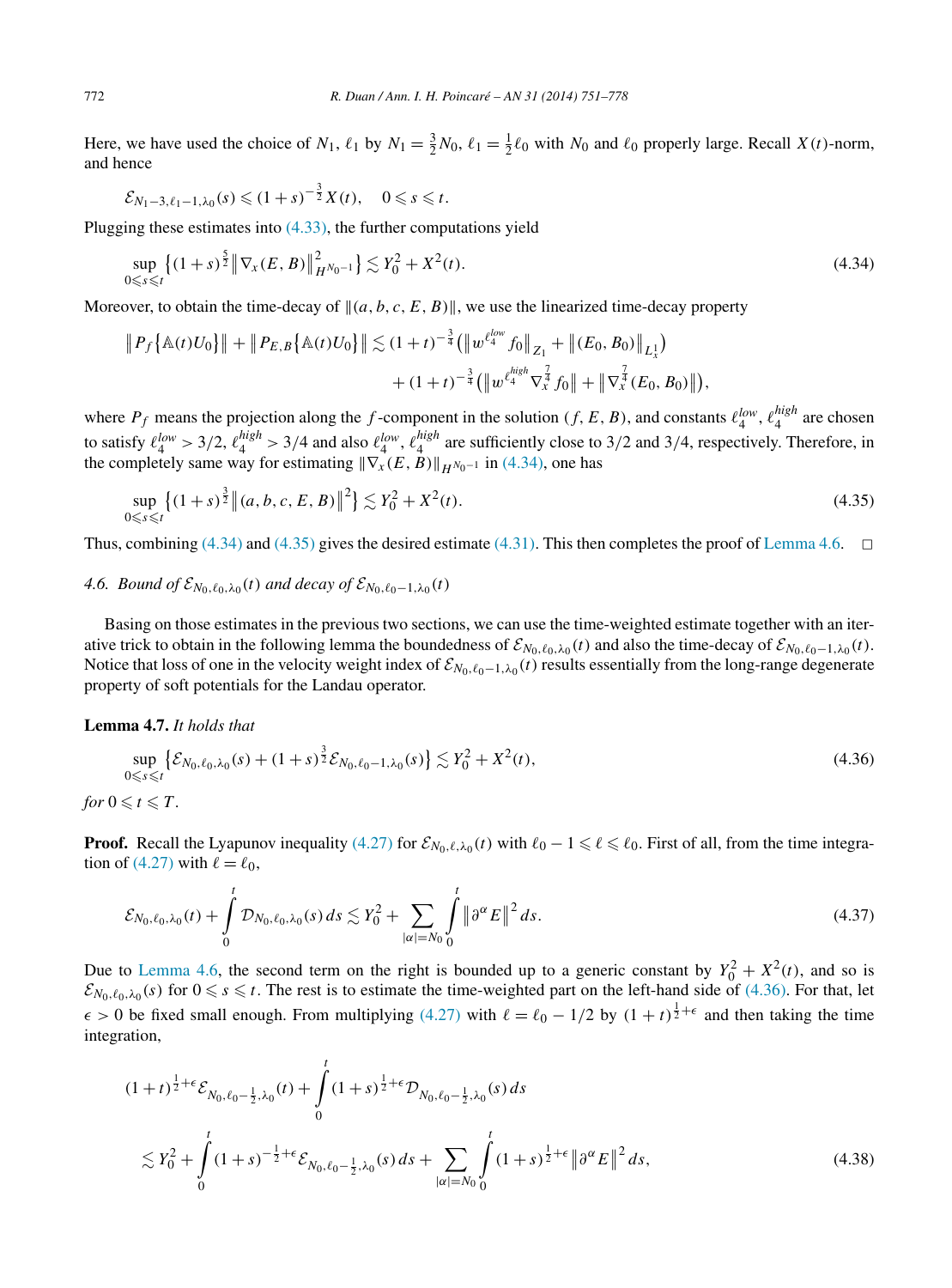<span id="page-22-0"></span>and in a similar way, starting from  $(4.27)$  with  $\ell = \ell_0 - 1$ ,

$$
(1+t)^{\frac{3}{2}+\epsilon} \mathcal{E}_{N_0,\ell_0-1,\lambda_0}(t) + \int_0^t (1+s)^{\frac{3}{2}+\epsilon} \mathcal{D}_{N_0,\ell_0-1,\lambda_0}(s) ds
$$
  
\$\lesssim Y\_0^2 + \int\_0^t (1+s)^{\frac{1}{2}+\epsilon} \mathcal{E}\_{N\_0,\ell\_0-1,\lambda\_0}(s) ds + \sum\_{|\alpha|=N\_0} \int\_0^t (1+s)^{\frac{3}{2}+\epsilon} ||\partial^{\alpha} E||^2 ds. \tag{4.39}

Using the relation between the energy functional  $\mathcal{E}_{N,\ell,\lambda}(t)$  and its dissipation rate  $\mathcal{D}_{N,\ell,\lambda}(t)$ , the proper linear combination of [\(4.37\),](#page-21-0) [\(4.38\)](#page-21-0) and (4.39) yields

$$
(1+t)^{\frac{3}{2}+\epsilon} \mathcal{E}_{N_0,\ell_0-1,\lambda_0}(t) + \int_0^t \mathcal{D}_{N_0,\ell_0,\lambda_0}(s) + (1+s)^{\frac{3}{2}+\epsilon} \mathcal{D}_{N_0,\ell_0-1,\lambda_0}(s) ds
$$
  

$$
\lesssim Y_0^2 + \int_0^t (1+s)^{\frac{1}{2}+\epsilon} \|(a,b,c,B)\|^2 ds + \sum_{|\alpha|=N_0} \int_0^t (1+s)^{\frac{3}{2}+\epsilon} \|\partial^{\alpha}(E,B)\|^2 ds.
$$
 (4.40)

Again from [Lemma 4.6,](#page-20-0) one has

$$
\int_{0}^{t} (1+s)^{\frac{1}{2}+\epsilon} \|(a,b,c,B)\|^{2} ds + \sum_{|\alpha|=N_{0}} \int_{0}^{t} (1+s)^{\frac{3}{2}+\epsilon} \|\partial^{\alpha}(E,B)\|^{2} ds
$$
  

$$
\lesssim \int_{0}^{t} (1+s)^{-1+\epsilon} ds \left[Y_{0}^{2} + X^{2}(t)\right] \lesssim (1+t)^{\epsilon} \left[Y_{0}^{2} + X^{2}(t)\right].
$$

Using this, it follows from (4.40) that

$$
\sup_{0\leq s\leq t}\{(1+s)^{\frac{3}{2}}\mathcal{E}_{N_0,\ell_0-1,\lambda_0}(s)\}\lesssim Y_0^2+X^2(t).
$$

Therefore [\(4.36\)](#page-21-0) holds true. This completes the proof of [Lemma 4.7.](#page-21-0)  $\Box$ 

# *4.7. Bound of*  $\mathcal{E}_{N_1-1,\ell_1,\lambda_0}(t)$

In this section we obtain the uniform-in-time boundedness of the energy functional  $\mathcal{E}_{N_1-1,\ell_1,\lambda_0}(t)$ . Notice that this is consistent with  $(3.10)$  in the linearized analysis. The main observation in the nonlinear analysis is that those remaining terms in the energy inequalities are time–space integrable.

**Lemma 4.8.** *It holds that*

$$
\sup_{0 \leq s \leq t} \mathcal{E}_{N_1 - 1, \ell_1, \lambda_0}(s) + \int_0^t \mathcal{D}_{N_1 - 1, \ell_1, \lambda_0}(s) \, ds \lesssim Y_0^2 + X^2(t),\tag{4.41}
$$

*for*  $0 \leq t \leq T$ *.* 

**Proof.** Similarly for obtaining  $(4.16)$ , one has

$$
\frac{d}{dt}\mathcal{E}_{N_1-1,\ell_1,\lambda_0}(t) + \kappa \mathcal{D}_{N_1-1,\ell_1,\lambda_0}(t) \lesssim \mathcal{I}_{N_1-1,\ell_1,\lambda_0}^{(2)}(t) + \sum_{|\alpha|=N_1-1} \left\langle \partial^{\alpha} E \cdot \xi \mu^{1/2}, w_{-\ell_1,\lambda_0}^2 \partial^{\alpha} f \right\rangle, \tag{4.42}
$$

where  $\mathcal{I}_{N_1-1,\ell_1,\lambda_0}^{(2)}(t)$  is defined by [\(4.17\)](#page-15-0) with  $N_1$  replaced by  $N_1-1$ . The first term on the right can be bounded by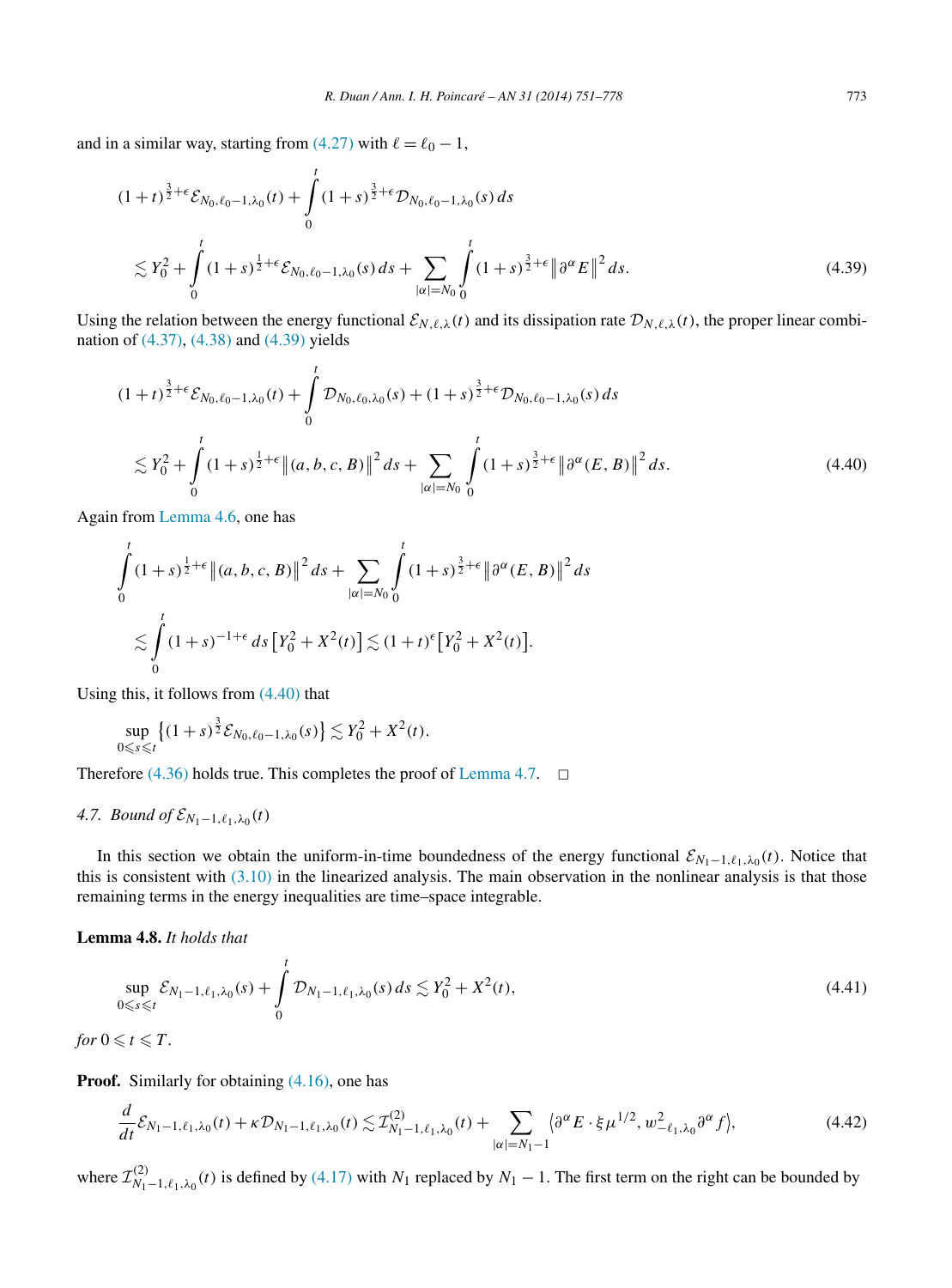$$
\mathcal{I}_{N_1-1,\ell_1,\lambda_0}^{(2)}(t) \lesssim \mathcal{E}_{N_1-1,\ell_1,\lambda_0}^{1/2}(t)\mathcal{D}_{N_1-1,\ell_1,\lambda_0}(t) + \frac{1}{\lambda_0}(1+t)^{1+\vartheta} \|\nabla_x(E,B)\|_{H^{N_0-1}} \mathcal{D}_{N_1-1,\ell_1,\lambda_0}(t) \n+ \mathcal{E}_{N_1-1}^{1/2}(t)\mathcal{E}_{N_0,\ell_0-1,\lambda_0}^{1/2}(t)\mathcal{D}_{N_1-1,\ell_1,\lambda_0}^{1/2}(t).
$$
\n(4.43)

Further using

$$
\sup_{0 \le s \le t} \left\{ \mathcal{E}_{N_1 - 1}(s) + \mathcal{E}_{N_1 - 1, \ell_1, \lambda_0}(s) + (1 + s)^{2(1 + \vartheta)} \right\} \left\| \nabla_x(E, B) \right\|_{H^{N_0 - 1}}^2
$$
  
+ 
$$
(1 + s)^{\frac{3}{2}} \mathcal{E}_{N_0, \ell_0 - 1, \lambda_0}(s) \right\} \le X(t) \le \delta^2,
$$

it follows that

$$
\mathcal{I}_{N_1-1,\ell_1,\lambda_0}^{(2)}(t) \lesssim \delta \mathcal{D}_{N_1-1,\ell_1,\lambda_0}(t) + (1+t)^{-\frac{3}{4}} X(t) \mathcal{D}_{N_1-1,\ell_1,\lambda_0}^{1/2}(t). \tag{4.44}
$$

From the Cauchy–Schwarz inequality, the right-hand second term of  $(4.42)$  is estimated by

$$
\sum_{|\alpha|=N_1-1} \left\langle \partial^{\alpha} E \cdot \xi \mu^{1/2}, w_{-\ell_1,\lambda_0}^2 \partial^{\alpha} f \right\rangle \lesssim \sum_{|\alpha|=N_1-1} \left( \eta \left\| \langle \xi \rangle^{\frac{\gamma+2}{2}} \partial^{\alpha} f \right\|^2 + \frac{1}{\eta} \left\| \partial^{\alpha} E \right\|^2 \right)
$$
  

$$
\lesssim \eta \mathcal{D}_{N_1-1,\ell_1,\lambda_0}(t) + \frac{1}{\eta} \mathcal{D}_{N_1}(t), \tag{4.45}
$$

for any  $\eta$  > 0. Then, by applying again the Cauchy–Schwarz inequality with  $\eta$  to the right-hand second term of (4.44), plugging the resultant estimate together with (4.45) into [\(4.42\),](#page-22-0) and choosing  $\eta > 0$  small enough, one has

$$
\frac{d}{dt}\mathcal{E}_{N_1-1,\ell_1,\lambda_0}(t) + \kappa \mathcal{D}_{N_1-1,\ell_1,\lambda_0}(t) \lesssim \mathcal{D}_{N_1}(t) + (1+t)^{-\frac{3}{2}}X^2(t). \tag{4.46}
$$

Recall that from [\(4.26\),](#page-18-0)

$$
\int\limits_0^t \mathcal{D}_{N_1}(s)\,ds\lesssim Y_0^2+X^2(t).
$$

Therefore, [\(4.41\)](#page-22-0) follows by the time integration of (4.46). This completes the proof of [Lemma 4.8.](#page-22-0)  $\Box$ 

# *4.8. Decay of*  $\mathcal{E}_{N_1-3,\ell_1-1,\lambda_0}(t)$  *and*  $\mathcal{E}_{N_1-2}(t)$

To obtain the closed estimate on the energy norm  $X(t)$ , it remains to obtain the time-decay of the high-order energy functional  $\mathcal{E}_{N_1-3,\ell_1-1,\lambda_0}(t)$  and  $\mathcal{E}_{N_1-2}(t)$  through the time-weighted estimate as well as the iterative trick as for dealing with  $\mathcal{E}_{N_0,\ell_0-1,\lambda_0}(t)$  in [Lemma 4.7.](#page-21-0) Notice that loss of three and loss of one in the smoothness and velocity weight indices in  $\mathcal{E}_{N_1-3,\ell_1-1,\lambda_0}(t)$  respectively result from the regularity-loss of the electromagnetic field and the degeneration of collisional kernels for soft potentials.

**Lemma 4.9.** *It holds that*

$$
\sup_{0 \le s \le t} \left\{ (1+s)^{\frac{3}{2}} \left[ \mathcal{E}_{N_1-3,\ell_1-1,\lambda_0}(s) + \mathcal{E}_{N_1-2}(s) \right] \right\} \lesssim Y_0^2 + X^2(t),\tag{4.47}
$$

for 
$$
0 \leq t \leq T
$$
.

**Proof.** First recall from [Lemma 4.4](#page-17-0) and [Lemma 4.8](#page-22-0)

$$
\mathcal{E}_{N_1}(t) + \mathcal{E}_{N_1-1,\ell_1,\lambda_0}(t) + \int_0^t \mathcal{D}_{N_1}(s) + \mathcal{D}_{N_1-1,\ell_1,\lambda_0}(s) ds \lesssim Y_0^2 + X^2(t). \tag{4.48}
$$

To obtain the time-decay of  $\mathcal{E}_{N_1-3,\ell_1-1,\lambda_0}(t)$  and  $\mathcal{E}_{N_1-2}(t)$ , we will make the time-weighted estimate. For brevity of presentation we write

<span id="page-23-0"></span>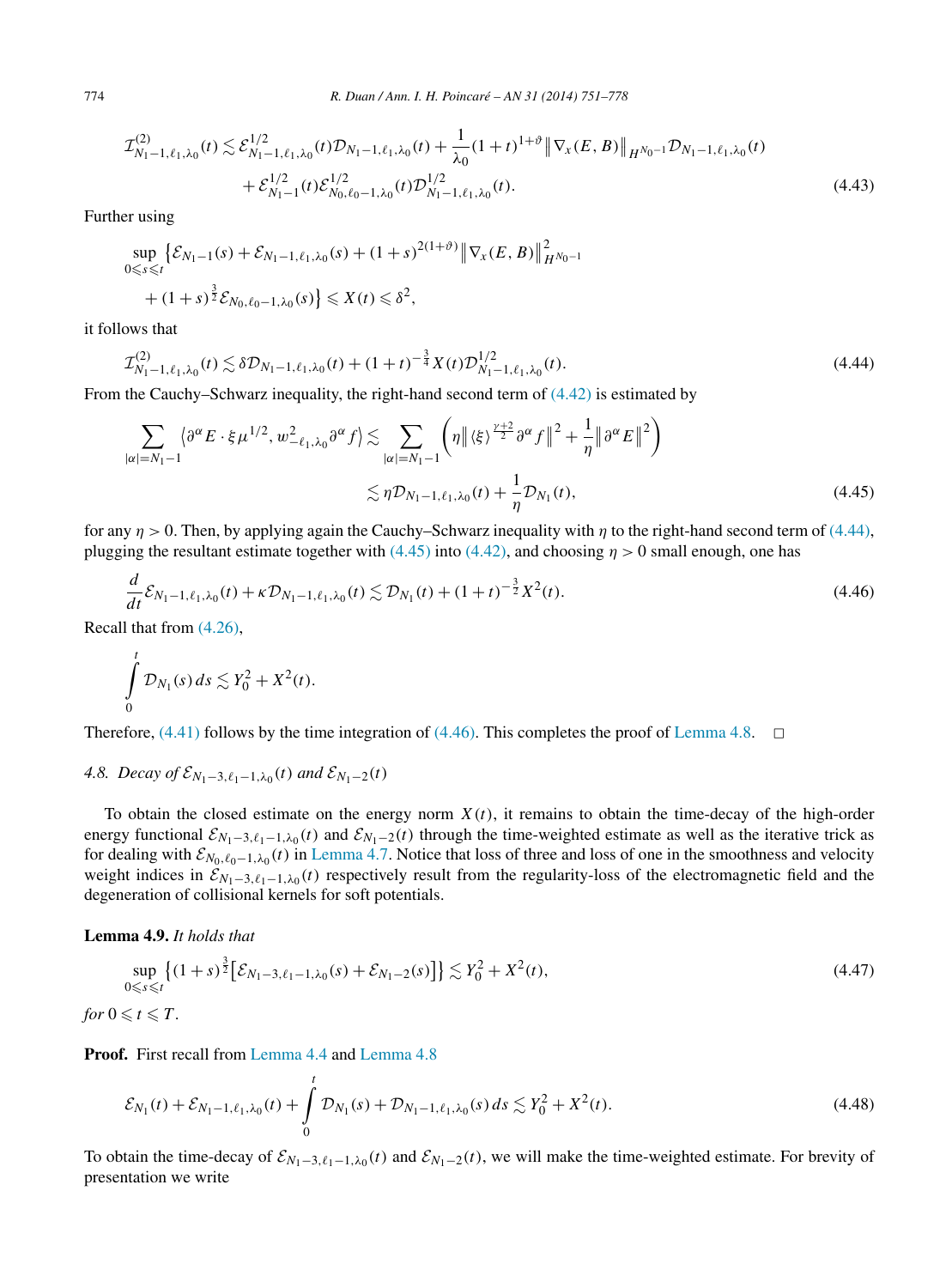<span id="page-24-0"></span>
$$
\mathcal{J}_{N,\ell,\lambda_0}^{(2)}(t) = \sum_{|\alpha|=N} \langle \partial^{\alpha} E \cdot \xi \mu^{1/2}, w_{-\ell,\lambda_0}^2 \partial^{\alpha} f \rangle.
$$

From the proof of [Lemma 4.2](#page-12-0) and [Lemma 4.3,](#page-15-0) cf.  $(4.10)$  and  $(4.16)$ , one has the Lyapunov inequalities

$$
\begin{cases} \frac{d}{dt} \mathcal{E}_{N_1-1}(t) + \kappa \mathcal{D}_{N_1-1}(t) \lesssim \mathcal{I}_{N_1-1}^{(1)}(t), \\ \frac{d}{dt} \mathcal{E}_{N_1-2,\ell_1-\frac{1}{2},\lambda_0}(t) + \kappa \mathcal{D}_{N_1-2,\ell_1-\frac{1}{2},\lambda_0}(t) \lesssim \mathcal{I}_{N_1-2,\ell_1-\frac{1}{2},\lambda_0}^{(2)}(t) + \mathcal{J}_{N_1-2,\ell_1-\frac{1}{2},\lambda_0}^{(2)}(t). \end{cases} \tag{4.49}
$$

Those terms on the right can be estimated as follows. Similar to [\(4.11\),](#page-13-0) it holds that

$$
\mathcal{I}_{N_1-1}^{(1)}(t) \lesssim \mathcal{E}_{N_1-1}^{1/2}(t)\mathcal{D}_{N_1-1}(t) + \frac{\delta}{(1+t)^{1+\vartheta}} \mathcal{D}_{N_1-1,\ell_1,\lambda_0}(t) + \mathcal{E}_{N_1-1}^{1/2}(t)\mathcal{E}_{N_0,\ell_0-1,\lambda_0}^{1/2}(t)\mathcal{D}_{N_1-1}^{1/2}(t).
$$

Here, noticing that  $\mathcal{E}_{N_1-1}^{1/2}(t) \leq \mathcal{E}_{N_1}^{1/2}(t) \leq \delta$  is small enough for the first term on the right and applying the Cauchy– Schwarz inequality to the third term on the right, it then follows from the first equation of (4.49) that

$$
\frac{d}{dt}\mathcal{E}_{N_1-1}(t) + \kappa \mathcal{D}_{N_1-1}(t) \lesssim \frac{\delta}{(1+t)^{1+\vartheta}} \mathcal{D}_{N_1-1,\ell_1,\lambda_0}(t) + \mathcal{E}_{N_1-1}(t)\mathcal{E}_{N_0,\ell_0-1,\lambda_0}(t). \tag{4.50}
$$

Moreover, similar to [\(4.43\),](#page-23-0) it holds that

$$
\mathcal{I}_{N_1-2,\ell_1-\frac{1}{2},\lambda_0}^{(2)}(t) \lesssim \mathcal{E}_{N_1-2,\ell_1-\frac{1}{2},\lambda_0}^{1/2}(t) \mathcal{D}_{N_1-2,\ell_1-\frac{1}{2},\lambda_0}(t) \n+ \frac{1}{\lambda_0} (1+t)^{1+\vartheta} \|\nabla_x(E,B)\|_{H^{N_0-1}} \mathcal{D}_{N_1-2,\ell_1-\frac{1}{2},\lambda_0}(t) \n+ \mathcal{E}_{N_1-2}^{1/2}(t) \mathcal{E}_{N_0,\ell_0-1,\lambda_0}^{1/2}(t) \mathcal{D}_{N_1-2,\ell_1-\frac{1}{2},\lambda_0}^{1/2}(t),
$$

which by using  $X(t) \leq \delta^2$  for the first two terms on the right and the Cauchy–Schwarz inequality for the last term, further implies

$$
\mathcal{I}_{N_1-2,\ell_1-\frac{1}{2},\lambda_0}^{(2)}(t) \lesssim (\delta + \eta) \mathcal{D}_{N_1-2,\ell_1-\frac{1}{2},\lambda_0}(t) + \frac{1}{\eta} \mathcal{E}_{N_1-2}(t) \mathcal{E}_{N_0,\ell_0-1,\lambda_0}(t),\tag{4.51}
$$

for  $\eta > 0$ . Again from the Cauchy–Schwarz inequality with  $\eta > 0$ ,

$$
\mathcal{J}_{N_1-2,\ell_1-\frac{1}{2},\lambda_0}^{(2)}(t) \lesssim \sum_{|\alpha|=N_1-2} \left( \eta \, \big\| \langle \xi \rangle^{\frac{\gamma+2}{2}} \partial^{\alpha} f \, \big\|^2 + \frac{1}{\eta} \, \big\| \partial^{\alpha} E \, \big\|^2 \right). \tag{4.52}
$$

Then, by plugging  $(4.51)$  and  $(4.52)$  into the second equation of  $(4.49)$ , taking the sum of the resultant inequality multiplied by a proper small constant  $\kappa_3 > 0$  and another inequality (4.50), and using smallness of  $\delta > 0$  and  $\eta > 0$ , one has

$$
\frac{d}{dt} \left\{ \mathcal{E}_{N_1-1}(t) + \kappa_3 \mathcal{E}_{N_1-2,\ell_1-\frac{1}{2},\lambda_0}(t) \right\} + \kappa \left\{ \mathcal{D}_{N_1-1}(t) + \kappa_3 \mathcal{D}_{N_1-2,\ell_1-\frac{1}{2},\lambda_0}(t) \right\} \n\lesssim \frac{\delta}{(1+t)^{1+\vartheta}} \mathcal{D}_{N_1-1,\ell_1,\lambda_0}(t) + \mathcal{E}_{N_1-1}(t) \mathcal{E}_{N_0,\ell_0-1,\lambda_0}(t).
$$
\n(4.53)

Further from multiplying it by  $(1+t)^{\frac{1}{2}+\epsilon}$  with  $\epsilon > 0$  fixed small enough and taking the time integration, it follows

$$
(1+t)^{\frac{1}{2}+\epsilon} \left\{ \mathcal{E}_{N_1-1}(t) + \mathcal{E}_{N_1-2,\ell_1-\frac{1}{2},\lambda_0}(t) \right\} + \int_0^t (1+s)^{\frac{1}{2}+\epsilon} \left\{ \mathcal{D}_{N_1-1}(s) + \mathcal{D}_{N_1-2,\ell_1-\frac{1}{2},\lambda_0}(s) \right\} ds
$$
  
\n
$$
\lesssim Y_0^2 + \int_0^t \delta (1+s)^{-\frac{1}{2}-\vartheta+\epsilon} \mathcal{D}_{N_1-1,\ell_1,\lambda_0}(s) ds + \int_0^t (1+s)^{\frac{1}{2}+\epsilon} \mathcal{E}_{N_1-1}(s) \mathcal{E}_{N_0,\ell_0-1,\lambda_0}(s) ds
$$
  
\n
$$
+ \int_0^t (1+s)^{-\frac{1}{2}+\epsilon} \left\{ \mathcal{E}_{N_1-1}(s) + \mathcal{E}_{N_1-2,\ell_1-\frac{1}{2},\lambda_0}(s) \right\} ds.
$$
\n(4.54)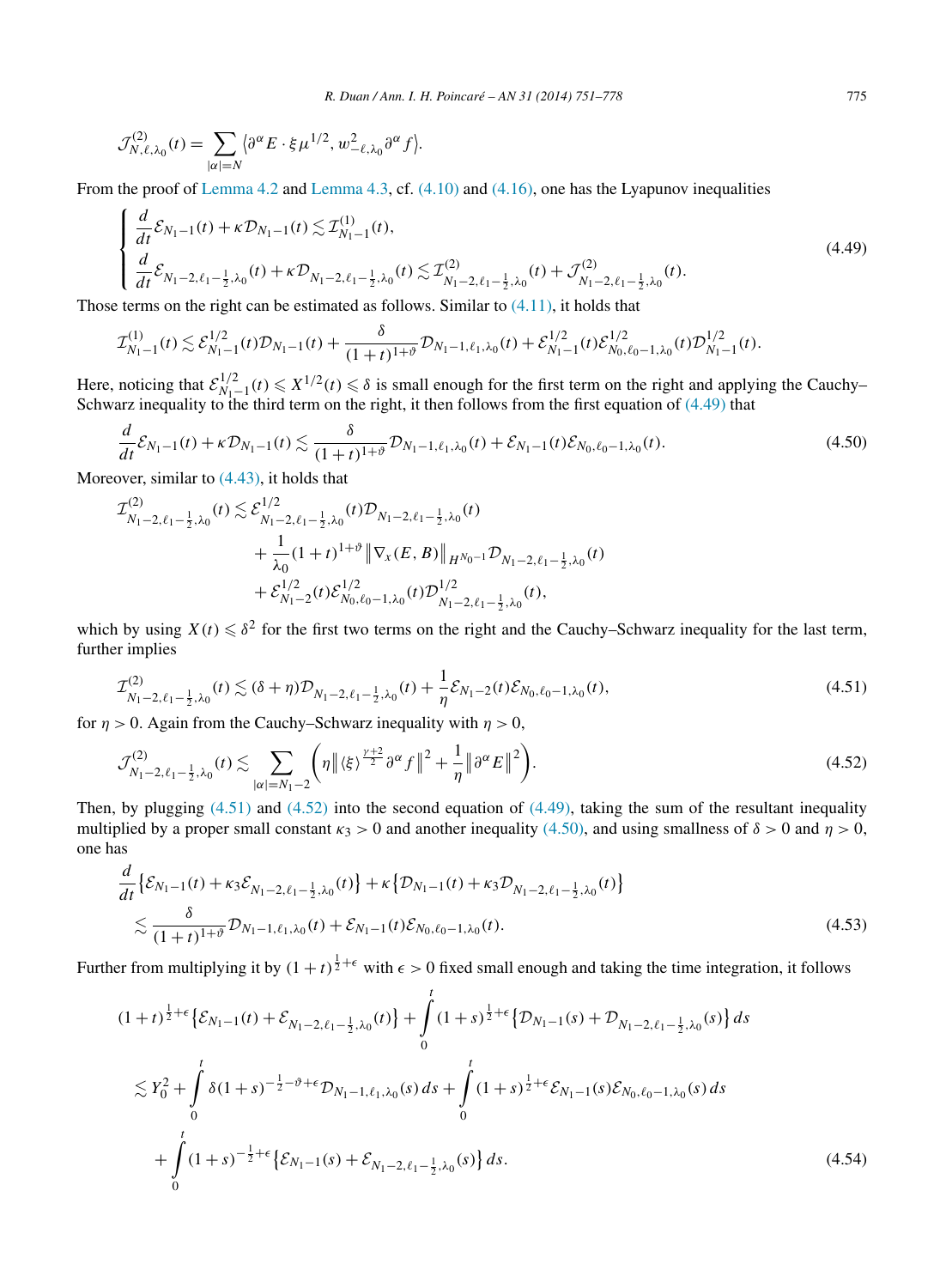<span id="page-25-0"></span>Here, since  $\epsilon > 0$  is small enough, the second term on the right is bounded by  $Y_0^2 + X^2(t)$  directly by [\(4.48\),](#page-23-0) the third term on the right is bounded by

$$
\delta^2 \sup_{0 \leq s \leq t} \left\{ (1+s)^{\frac{1}{2}+\epsilon} \mathcal{E}_{N_1-1}(s) \right\},\,
$$

due to the fact that

$$
\sup_{0\leq s\leq t}\left\{(1+s)^{\frac{3}{2}}\mathcal{E}_{N_0,\ell_0-1,\lambda_0}(s)\right\}\leqslant X(t)\leqslant \delta^2,
$$

and the fourth term on the right is bounded by  $Y_0^2 + X^2(t)$  by noticing

$$
\mathcal{E}_{N_1-1}(t) + \mathcal{E}_{N_1-2,\ell_1-\frac{1}{2},\lambda_0}(t) \lesssim \mathcal{D}_{N_1}(t) + \mathcal{D}_{N_1-1,\ell_1,\lambda_0}(t) + \|(a,b,c,B)\|^2,
$$

and further using [\(4.48\)](#page-23-0) as well as [Lemma 4.6.](#page-20-0) Hence, we arrive from [\(4.54\)](#page-24-0) at

$$
\sup_{0 \le s \le t} \left\{ (1+s)^{\frac{1}{2}+\epsilon} \left[ \mathcal{E}_{N_1-1}(s) + \mathcal{E}_{N_1-2,\ell_1-\frac{1}{2},\lambda_0}(s) \right] \right\} + \int_0^t (1+s)^{\frac{1}{2}+\epsilon} \left\{ \mathcal{D}_{N_1-1}(s) + \mathcal{D}_{N_1-2,\ell_1-\frac{1}{2},\lambda_0}(s) \right\} ds \lesssim Y_0^2 + X^2(t).
$$
\n(4.55)

In a similar way to obtain  $(4.53)$ , starting with the Lyapunov inequalities

$$
\begin{cases} \frac{d}{dt} \mathcal{E}_{N_1-2}(t) + \kappa \mathcal{D}_{N_1-2}(t) \lesssim \mathcal{I}_{N_1-2}^{(1)}(t), \\ \frac{d}{dt} \mathcal{E}_{N_1-3,\ell_1-1,\lambda_0}(t) + \kappa \mathcal{D}_{N_1-3,\ell_1-1,\lambda_0}(t) \lesssim \mathcal{I}_{N_1-3,\ell_1-1,\lambda_0}^{(2)}(t) + \mathcal{J}_{N_1-3,\ell_1-1,\lambda_0}^{(2)}(t), \end{cases}
$$

one can prove

$$
\frac{d}{dt} \left\{ \mathcal{E}_{N_1-2}(t) + \kappa_4 \mathcal{E}_{N_1-3,\ell_1-1,\lambda_0}(t) \right\} + \kappa \left\{ \mathcal{D}_{N_1-2}(t) + \kappa_4 \mathcal{D}_{N_1-2,\ell_1-1,\lambda_0}(t) \right\} \n\lesssim \frac{\delta}{(1+t)^{1+\vartheta}} \mathcal{D}_{N_1-2,\ell_1-\frac{1}{2},\lambda_0}(t) + \mathcal{E}_{N_1-2}(t) \mathcal{E}_{N_0,\ell_0-1,\lambda_0}(t),
$$

for a properly chosen constant  $\kappa_4 > 0$ . Further multiplying it by  $(1+t)^{\frac{3}{2}+\epsilon}$  and taking the time integration gives

$$
(1+t)^{\frac{3}{2}+\epsilon} \left\{ \mathcal{E}_{N_1-2}(t) + \mathcal{E}_{N_1-3,\ell_1-1,\lambda_0}(t) \right\} + \int_0^t (1+s)^{\frac{3}{2}+\epsilon} \left\{ \mathcal{D}_{N_1-2}(s) + \mathcal{D}_{N_1-3,\ell_1-1,\lambda_0}(s) \right\} ds
$$
  

$$
\lesssim Y_0^2 + \int_0^t \delta (1+s)^{\frac{1}{2}+\epsilon-\vartheta} \mathcal{D}_{N_1-2,\ell_1-\frac{1}{2},\lambda_0}(s) ds + \int_0^t (1+s)^{\frac{3}{2}+\epsilon} \mathcal{E}_{N_1-2}(s) \mathcal{E}_{N_0,\ell_0-1,\lambda_0}(s) ds
$$
  

$$
+ \int_0^t (1+s)^{\frac{1}{2}+\epsilon} \left\{ \mathcal{E}_{N_1-2}(s) + \mathcal{E}_{N_1-3,\ell_1-1,\lambda_0}(s) \right\} ds.
$$
 (4.56)

Here, notice again that  $\epsilon > 0$  is a fixed constant small enough. Then, the second term on the right is bounded by  $Y_0^2 + X^2(t)$  by (4.55), the third term on the right is bounded by  $X^2(t)$  due to

$$
\sup_{0\leq s\leq t}\big\{(1+s)^{\frac{3}{2}}\big[\mathcal{E}_{N_1-2}(s)+\mathcal{E}_{N_0,\ell_0-1,\lambda_0}(s)\big]\big\}\leqslant X(t),
$$

and as before, the fourth term on the right is bounded by

 $C(1+t)^{\epsilon}[Y_0^2+X^2(t)]$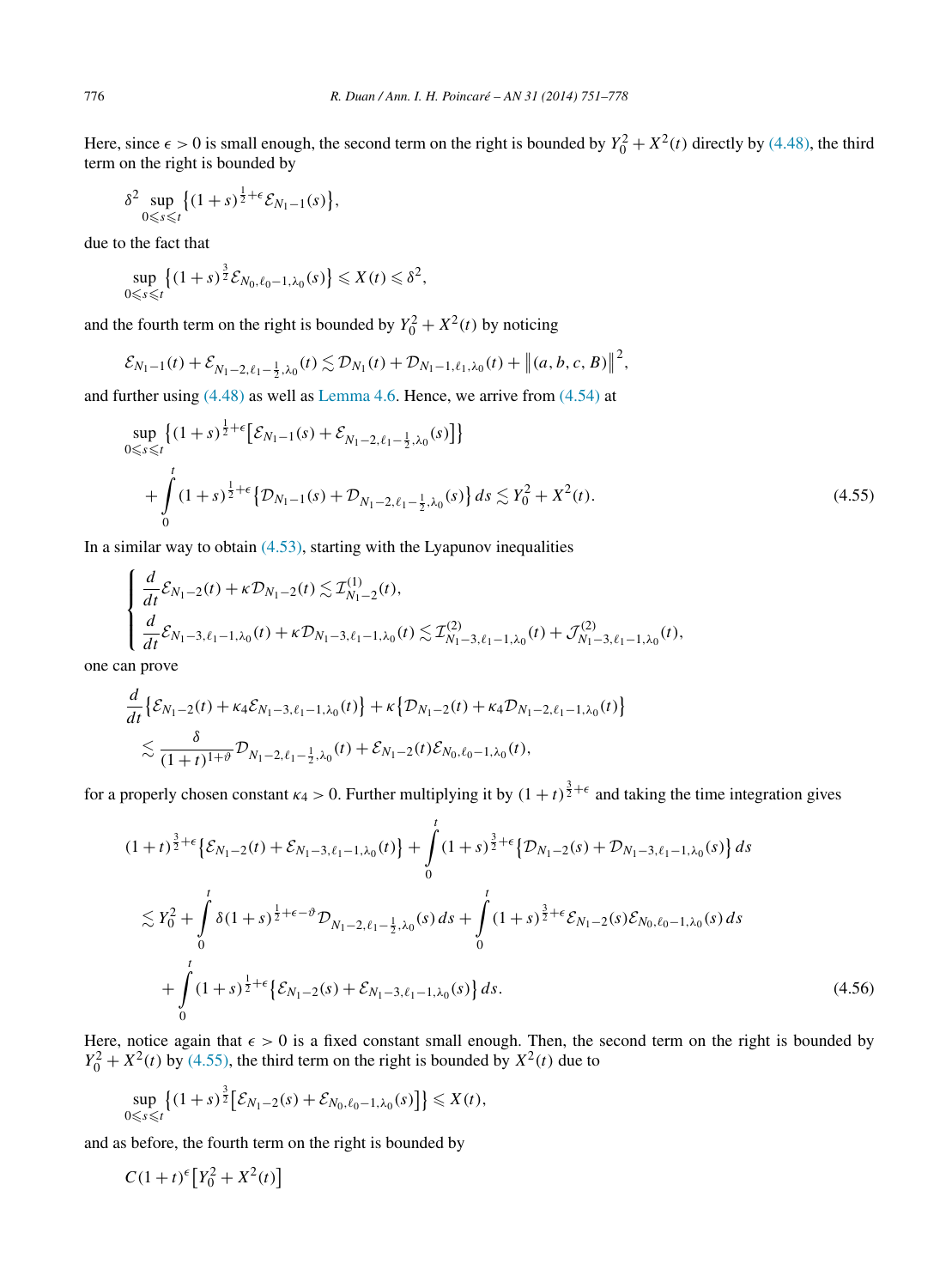<span id="page-26-0"></span>by noticing

$$
\mathcal{E}_{N_1-2}(t) + \mathcal{E}_{N_1-3,\ell_1-1,\lambda_0}(t) \lesssim \mathcal{D}_{N_1-1}(t) + \mathcal{D}_{N_1-2,\ell_1-\frac{1}{2},\lambda_0}(t) + \left\|(a,b,c,B)\right\|^2,
$$

and further using  $(4.55)$  as well as [Lemma 4.6.](#page-20-0) Therefore, the desired inequality  $(4.47)$  follows by putting these estimates into [\(4.56\).](#page-25-0) This then completes the proof of [Lemma 4.9.](#page-23-0)  $\Box$ 

#### *4.9. Global existence*

We are now in a position to complete

**Proof of Theorem 1.1.** Recall  $X(t)$ -norm. First of all, as far as the local existence of solutions is concerned, it can follow by using the techniques developed in  $[12]$  (see also  $[28]$ ) in terms of  $X(t)$ -norm but without time weights, and its detailed proof is omitted for brevity. We here remark that the local existence of weak solutions was firstly investigated in [\[29\]](#page-27-0) and the detailed proof in the relativistic case can be found in [\[23\].](#page-27-0) In order to obtain the a priori estimates on solutions, from [Lemma 4.4,](#page-17-0) [Lemma 4.6,](#page-20-0) [Lemma 4.7,](#page-21-0) [Lemma 4.8](#page-22-0) and [Lemma 4.9,](#page-23-0) it follows that

$$
X(t) \lesssim Y_0^2 + X^2(t),
$$

for all  $t \geq 0$ . Since  $Y_0$  is sufficiently small, [\(1.10\)](#page-4-0) holds true. The global existence thus follows. [Theorem 1.1](#page-3-0) is proved.  $\square$ 

#### **Acknowledgements**

This work was supported by the General Research Fund (Project No. 400511) from RGC of Hong Kong. The author would thank Shuangqian Liu, Tong Yang and Huijiang Zhao for their fruitful discussions on the topic, and also Robert Strain for pointing out his work [\[21\].](#page-27-0) The author would also thank the referee for providing the helpful and valuable comments on the manuscript.

### **References**

- [1] [R. Alexandre, C. Villani, On the Landau approximation in plasma physics, Ann. Inst. H. Poincaré Anal. Non Linéaire 21 \(1\) \(2004\) 61–95.](http://refhub.elsevier.com/S0294-1449(13)00087-5/bib4156s1)
- [2] [P. Degond, M. Lemou, Dispersion relations for the linearized Fokker–Planck equation, Arch. Ration. Mech. Anal. 138 \(2\) \(1997\) 137–167.](http://refhub.elsevier.com/S0294-1449(13)00087-5/bib444Cs1)
- [3] L. [Desvillettes, C. Villani, On the trend to global equilibrium for spatially inhomogeneous kinetic systems: The Boltzmann equation, Invent.](http://refhub.elsevier.com/S0294-1449(13)00087-5/bib4456s1) [Math. 159 \(2\) \(2005\) 245–316.](http://refhub.elsevier.com/S0294-1449(13)00087-5/bib4456s1)
- [4] R.-J. [Duan, Global smooth flows for the compressible Euler–Maxwell system: Relaxation case, J. Hyperbolic Differ. Equ. 8 \(2\) \(2011\)](http://refhub.elsevier.com/S0294-1449(13)00087-5/bib442D656Ds1) [375–413.](http://refhub.elsevier.com/S0294-1449(13)00087-5/bib442D656Ds1)
- [5] R.-J. [Duan, T. Yang, H.-J. Zhao, The Vlasov–Poisson–Boltzmann system in the whole space: The hard potential case, J. Differential Equations](http://refhub.elsevier.com/S0294-1449(13)00087-5/bib44595As1) [252 \(2012\) 6356–6386.](http://refhub.elsevier.com/S0294-1449(13)00087-5/bib44595As1)
- [6] R.-J. [Duan, T. Yang, H.-J. Zhao, The Vlasov–Poisson–Boltzmann system for soft potentials, Math. Models Methods Appl. Sci. 23 \(6\) \(2013\)](http://refhub.elsevier.com/S0294-1449(13)00087-5/bib44595A2D73s1) [979–1028.](http://refhub.elsevier.com/S0294-1449(13)00087-5/bib44595A2D73s1)
- [7] R.-J. [Duan, T. Yang, H.-J. Zhao, Global solutions to the Vlasov–Poisson–Landau system, unpublished note, arXiv:1112.3261v1, 2011.](http://refhub.elsevier.com/S0294-1449(13)00087-5/bib44595A2D56504Cs1)
- [8] R.-J. [Duan, R.M. Strain, Optimal time decay of the Vlasov–Poisson–Boltzmann system in](http://refhub.elsevier.com/S0294-1449(13)00087-5/bib4475616E5331s1) **R**3, Arch. Ration. Mech. Anal. 199 (1) (2011) [291–328.](http://refhub.elsevier.com/S0294-1449(13)00087-5/bib4475616E5331s1)
- [9] R.-J. [Duan, R.M. Strain, Optimal large-time behavior of the Vlasov–Maxwell–Boltzmann system in the whole space, Comm. Pure Appl.](http://refhub.elsevier.com/S0294-1449(13)00087-5/bib44532D564D42s1) [Math. 64 \(11\) \(2011\) 1497–1546.](http://refhub.elsevier.com/S0294-1449(13)00087-5/bib44532D564D42s1)
- [10] [Y. Guo, The Landau equation in a periodic box, Comm. Math. Phys. 231 \(2002\) 391–434.](http://refhub.elsevier.com/S0294-1449(13)00087-5/bib47756F2D4Cs1)
- [11] [Y. Guo, The Vlasov–Poisson–Landau system in a periodic box, J. Amer. Math. Soc. 25 \(2012\) 759–812.](http://refhub.elsevier.com/S0294-1449(13)00087-5/bib47756F2D56504Cs1)
- [12] [Y. Guo, The Vlasov–Maxwell–Boltzmann system near Maxwellians, Invent. Math. 153 \(3\) \(2003\) 593–630.](http://refhub.elsevier.com/S0294-1449(13)00087-5/bib47756F33s1)
- [13] [P. Helander, D.J. Sigmar, Collisional Transport in Magnetized Plasmas, Cambridge University Press, 2002.](http://refhub.elsevier.com/S0294-1449(13)00087-5/bib4853s1)
- [14] [T. Hosono, S. Kawashima, Decay property of regularity-loss type and application to some nonlinear hyperbolic-elliptic system, Math. Models](http://refhub.elsevier.com/S0294-1449(13)00087-5/bib484Bs1) [Methods Appl. Sci. 16 \(11\) \(2006\) 1839–1859.](http://refhub.elsevier.com/S0294-1449(13)00087-5/bib484Bs1)
- [15] L. [Hsiao, H. Yu, On the Cauchy problem of the Boltzmann and Landau equations with soft potentials, Quart. Appl. Math. 65 \(2\) \(2007\)](http://refhub.elsevier.com/S0294-1449(13)00087-5/bib4859s1) [281–315.](http://refhub.elsevier.com/S0294-1449(13)00087-5/bib4859s1)
- [16] N.A. [Krall, A.W. Trivelpiece, Principles of Plasma Physics, McGraw–Hill, 1973.](http://refhub.elsevier.com/S0294-1449(13)00087-5/bib4B54s1)
- [17] [P.-L. Lions, On Boltzmann and Landau equations, Philos. Trans. Roy. Soc. London Ser. A 346 \(1679\) \(1994\) 191–204.](http://refhub.elsevier.com/S0294-1449(13)00087-5/bib4C696Fs1)
- [18] [T.-P. Liu, S.-H. Yu, Boltzmann equation: micro–macro decompositions and positivity of shock profiles, Commun. Math. Phys. 246 \(1\) \(2004\)](http://refhub.elsevier.com/S0294-1449(13)00087-5/bib4C592D53s1) [133–179.](http://refhub.elsevier.com/S0294-1449(13)00087-5/bib4C592D53s1)